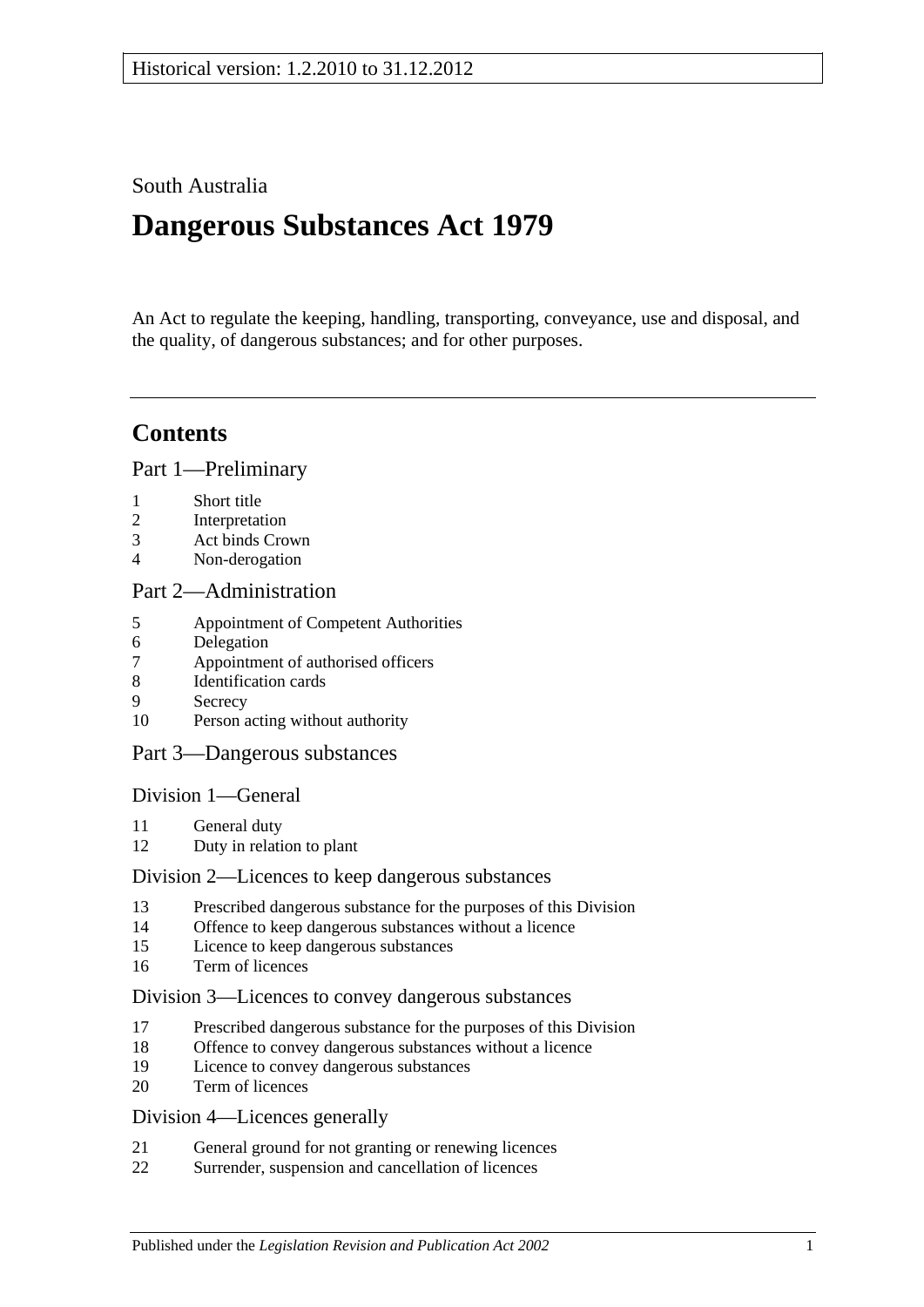## [Part 4—Dangerous goods—special provisions](#page-9-4)

- [Dangerous goods—regulations](#page-9-5)
- [Specific offences](#page-11-0)
- [Prohibiting a person from involvement in the dangerous goods transport industry](#page-12-0)
- [Guidelines](#page-12-1)

#### [Part 5—Inspections etc](#page-13-0)

- [Powers of authorised officers](#page-13-1)
- [Issue of warrants](#page-14-0)
- [Provisions relating to seizure](#page-16-0)
- [Offence to hinder etc authorised officers](#page-17-0)
- [Self-incrimination](#page-18-0)
- [Offences by authorised officers etc](#page-18-1)

#### [Part 6—Notices and emergencies](#page-18-2)

- [Notices](#page-18-3)
- [Action on default](#page-19-0)
- [Action in emergency situations](#page-20-0)

#### [Part 7—Miscellaneous](#page-20-1)

- [Exemptions](#page-20-2)
- [Appeals](#page-21-0)
- [Evidentiary provisions](#page-22-0)
- [Approved codes of practice](#page-23-0)
- [Use of codes of practice in proceedings](#page-23-1)
- [Offences by bodies corporate](#page-24-0)
- [Continuing offences](#page-24-1)
- [Forfeiture of dangerous substance upon conviction](#page-24-2)
- [Recovery of costs from convicted person](#page-24-3)
- [Proceedings for offences](#page-24-4)
- [Cost recovery](#page-25-0)
- [Assistance in emergencies or accidents](#page-27-0)
- [Prohibitions](#page-27-1)
- [Regulations](#page-28-0)
- [Application orders and emergency orders](#page-31-0)

## [Legislative history](#page-32-0)

## <span id="page-1-0"></span>**The Parliament of South Australia enacts as follows:**

## **Part 1—Preliminary**

## <span id="page-1-1"></span>**1—Short title**

This Act may be cited as the *Dangerous Substances Act 1979*.

## <span id="page-1-2"></span>**2—Interpretation**

(1) In this Act, unless the contrary intention appears—

*authorised officer* means a person appointed as an authorised officer under [Part 2;](#page-4-1)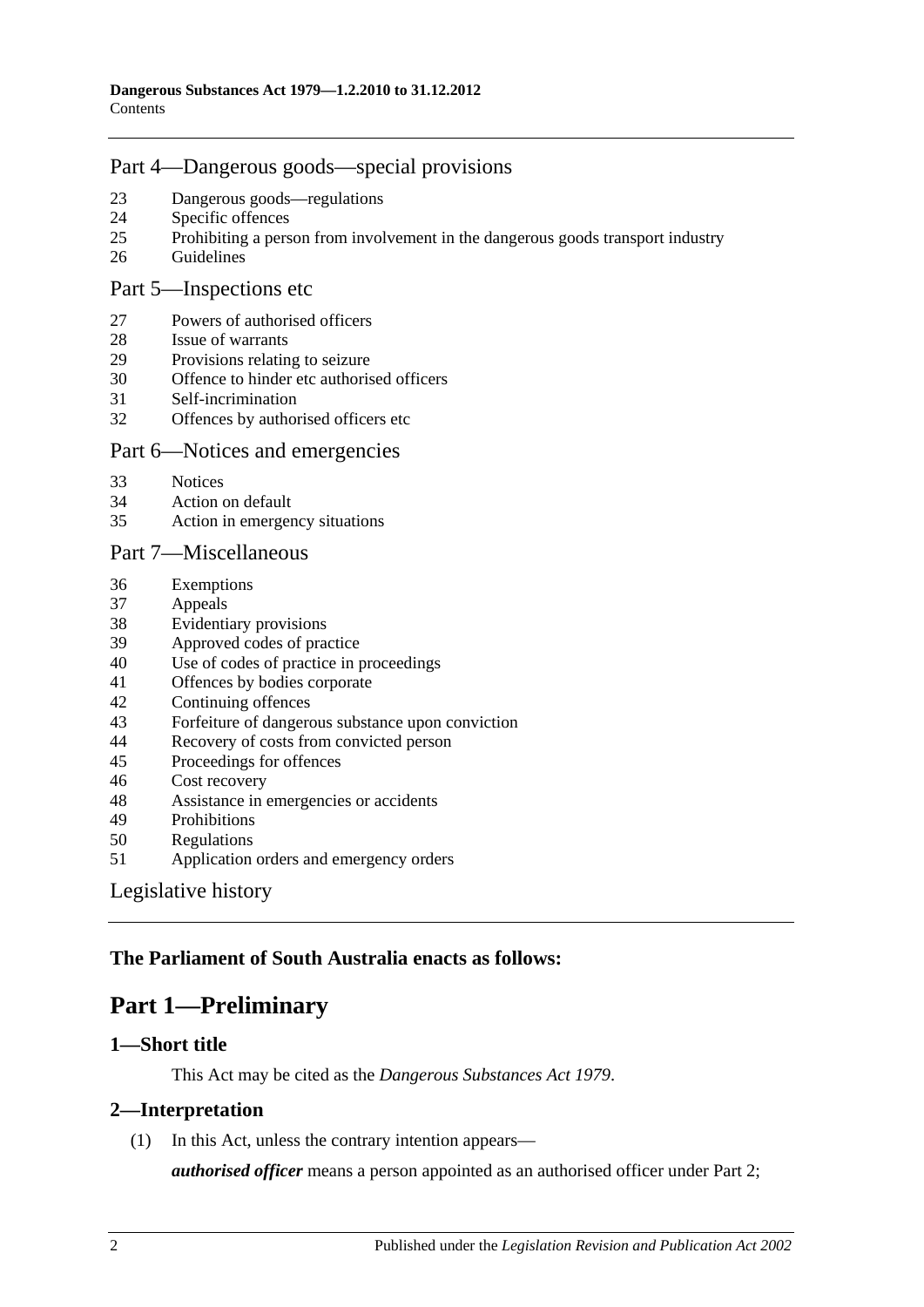*Competent Authority* means a person, officer or authority appointed as a Competent Authority under [Part 2;](#page-4-1)

*conveyance* in relation to a dangerous substance means movement of the dangerous substance whether by a craft, pipeline or other means, other than by a vehicle, and *convey* has a corresponding meaning;

*craft* means—

- (a) an aircraft or vessel; or
- (b) any other craft brought within the ambit of this definition by the regulations;

#### *dangerous goods* means—

- (a) a substance or article declared by the regulations to be dangerous goods; or
- (b) a substance or article determined by a Competent Authority in accordance with the regulations to be dangerous goods;

*dangerous situation* means a situation that is creating or likely to create—

- (a) imminent risk to the health or safety of a person, or the safety of a person's property; or
- (b) imminent risk of environmental harm;

*dangerous substance* means—

- (a) dangerous goods; or
- (b) any other substance or article that is toxic, corrosive, flammable or otherwise dangerous and declared by the regulations to be a dangerous substance;

*the Government Analyst* means the person appointed by the Governor to be the Government Analyst or any person for the time being acting in that office;

*plant* includes—

- (a) any machine, engine, equipment, container or device;
- (b) any component, fitting, pipe or accessory used in or in connection with any machine, engine, equipment, container or device;

*premises* means any land or any building or structure whether fixed or moveable;

*substance* means a solid, liquid or gas or any mixture of solids, liquids or gases;

*transport* in relation to dangerous goods encompasses any form of transport of dangerous goods by vehicle and includes—

- (a) the packing, loading and unloading of the goods, and the transfer of the goods to or from a vehicle; and
- (b) the marking of packages and unit loads containing dangerous goods, and the placarding of containers and vehicles in which dangerous goods are transported; and
- (c) other matters incidental to their transport;

*unit load* has the meaning assigned by regulations under this Act;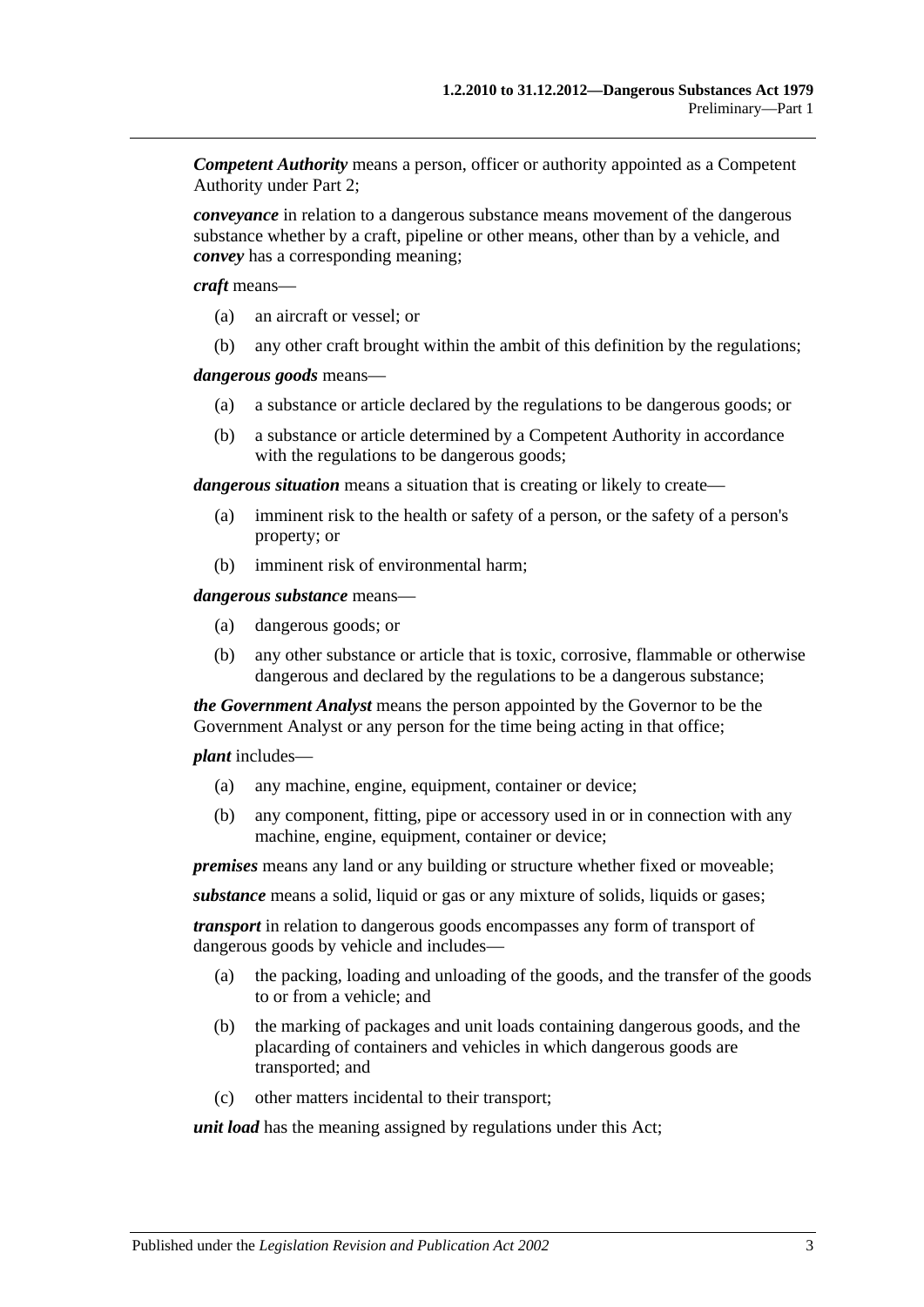*vehicle* means a vehicle that is used or capable of being used to transport any substance or article on land and includes—

- (a) a trailer or caravan; and
- (b) a locomotive, carriage, wagon or other vehicle that operates on a railway track; and
- (c) anything attached to a vehicle,

but does not include a vehicle excluded from the ambit of this definition by the regulations.

- (2) The circumstances where a person may be involved in the transport of dangerous goods include—
	- (a) by importing, or arranging for the importation of, dangerous goods into Australia; and
	- (b) by marking packages and unit loads containing dangerous goods for transport, and placarding containers and vehicles in which dangerous goods are transported; and
	- (c) by consigning dangerous goods for transport; and
	- (d) by loading dangerous goods into or onto a vehicle, or into a container that is to be put on a vehicle, for transport or unloading dangerous goods that have been transported; and
	- (e) by marshalling vehicles and separating dangerous goods; and
	- (f) by undertaking, or being responsible for, otherwise than as an employee or subcontractor, the transport of dangerous goods; and
	- (g) by providing emergency information in relation to the transport of dangerous goods; and
	- (h) by driving a vehicle carrying or transporting dangerous goods; and
	- (i) by being the consignee of dangerous goods that are to be transported; and
	- (j) by being involved as a director, secretary or manager of a body corporate, or other person who takes part in the management of a body corporate, that takes part in an activity referred to above.
- (3) The regulations may provide that the *Acts Interpretation Act 1901* of the Commonwealth applies to the interpretation of a regulation or regulations, or a regulation, code, standard, rule or other document applied or adopted by the regulations, subject to any modification or exclusion prescribed by the regulations (and if a regulation is made under this subsection, then the *[Acts Interpretation](http://www.legislation.sa.gov.au/index.aspx?action=legref&type=act&legtitle=Acts%20Interpretation%20Act%201915)  Act [1915](http://www.legislation.sa.gov.au/index.aspx?action=legref&type=act&legtitle=Acts%20Interpretation%20Act%201915)* does not apply to the interpretation of the relevant regulation, code, standard, rule or other document).

## <span id="page-3-0"></span>**3—Act binds Crown**

This Act binds the Crown in right of the State and also, to the extent declared by the regulations (and so far as the legislative power of the State extends) the Crown in all its other capacities.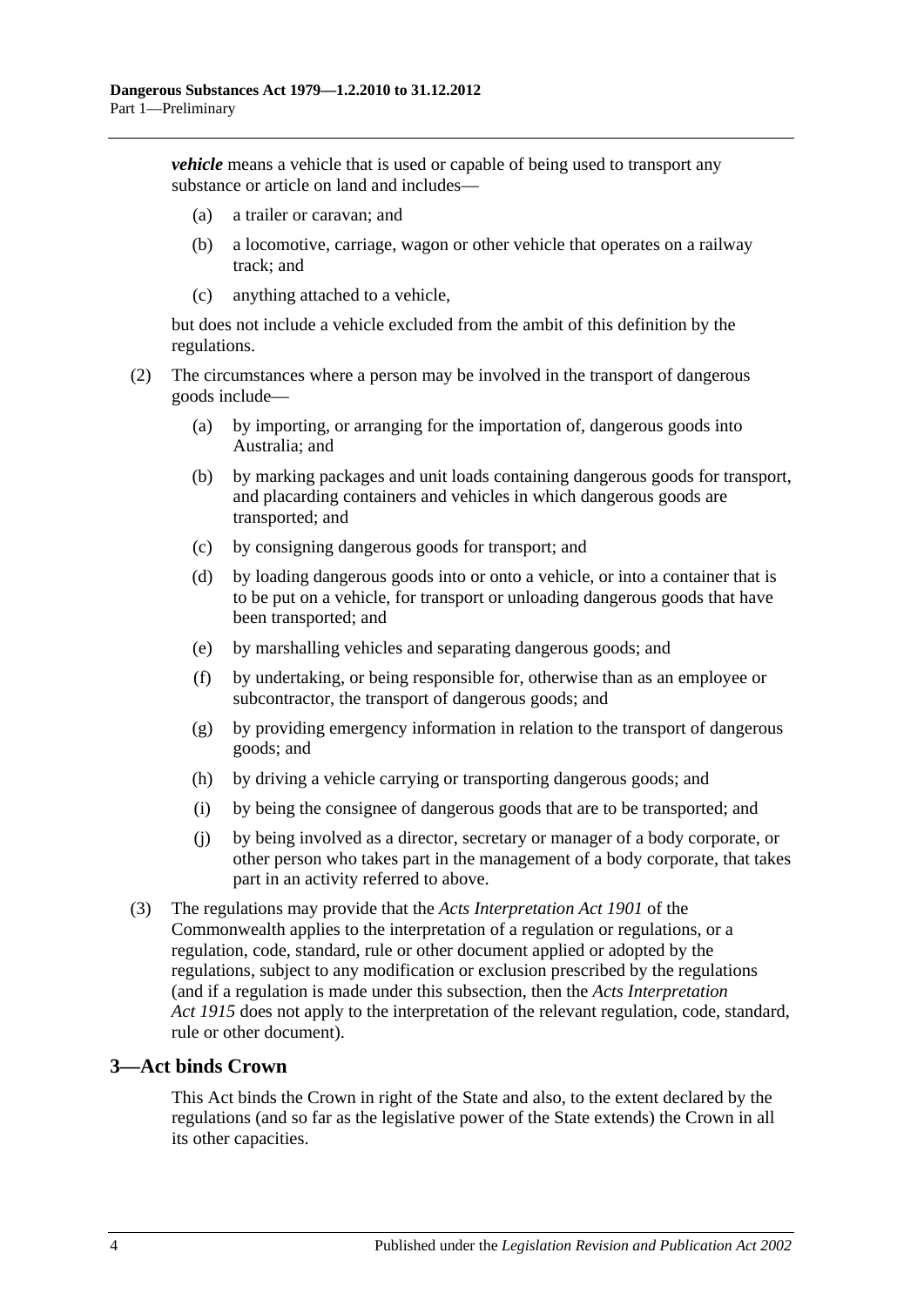## <span id="page-4-0"></span>**4—Non-derogation**

- (1) The provisions of this Act are in addition to and do not derogate from the provisions of another Act.
- (2) The provisions of this Act do not limit or affect any civil remedy at law or in equity.

## <span id="page-4-1"></span>**Part 2—Administration**

## <span id="page-4-2"></span>**5—Appointment of Competent Authorities**

- (1) The Minister may, by notice in the Gazette—
	- (a) appoint a person, officer or authority as a Competent Authority under this Act;
	- (b) revoke an earlier appointment under this section.
- (2) The appointment of an officer as a Competent Authority extends to a person who may be acting in the position of that officer while the officer is absent from the duties of office.
- (3) A Competent Authority has all the powers of an authorised officer under this Act.

#### <span id="page-4-3"></span>**6—Delegation**

- (1) The Minister or a Competent Authority may delegate a power or function vested in or conferred on the Minister or Competent Authority (as the case may be) under this Act—
	- (a) to a particular person; or
	- (b) to the person for the time being occupying a particular office or position.
- (2) A power or function delegated under this section may, if the instrument of delegation so provides, be further delegated.
- (3) A delegation—
	- (a) may be absolute or conditional; and
	- (b) does not derogate from the power of the delegator to act in a matter; and
	- (c) is revocable at will by the delegator.
- (4) In any legal proceedings an apparently genuine certificate, purportedly signed by the Minister or a Competent Authority, containing particulars of a delegation under this section, will, in the absence of proof to the contrary, be accepted as proof that the delegation was made in accordance with the particulars.

#### <span id="page-4-5"></span><span id="page-4-4"></span>**7—Appointment of authorised officers**

- (1) The Minister may appoint persons, or classes of persons, to be authorised officers for the purposes of this Act.
- (2) An appointment under [subsection](#page-4-5) (1) must be notified in the Gazette.
- (3) An appointment may be made subject to conditions specified—
	- (a) in the instrument of appointment; or
	- (b) in the Gazette.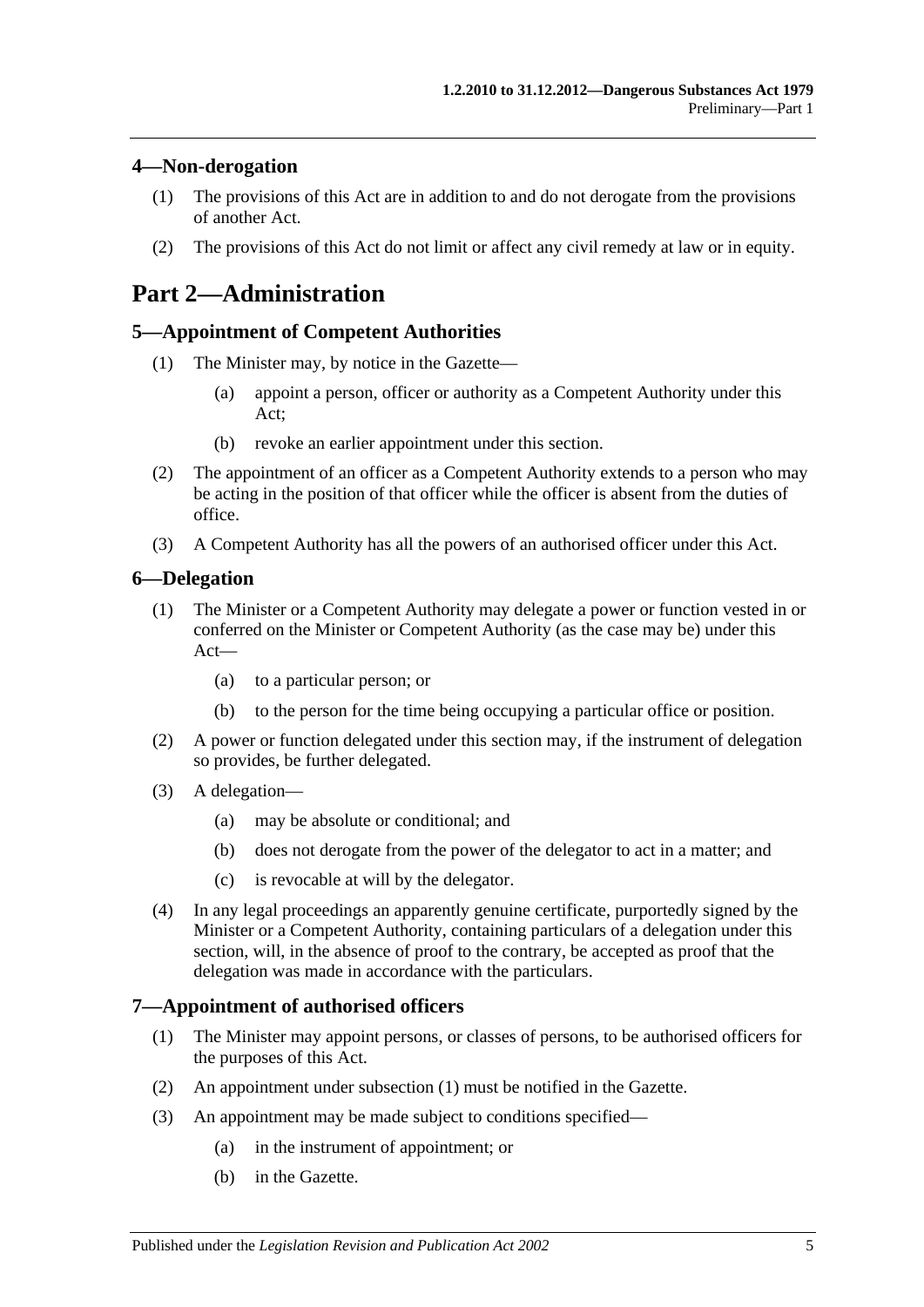- (4) The Minister may, at any time, revoke an appointment or vary, revoke or add a condition of appointment.
- (5) All members of the police force are authorised officers for the purposes of this Act.

#### <span id="page-5-0"></span>**8—Identification cards**

- (1) An authorised officer, other than a member of the police force, must be issued with an identification card that contains the prescribed details.
- (2) An authorised officer who is not a member of the police force must carry his or her card while carrying out duties under this Act.
- (3) An authorised officer must, at the request of a person in relation to whom the authorised officer intends to exercise any powers under this Act—
	- (a) in the case of an authorised officer who is a member of the police force—produce his or her police identification card;
	- (b) in the case of an authorised officer who is not a member of the police force—produce his or her identification card under this section,

for inspection by the person.

(4) A person who ceases to be an authorised officer (other than as a member of the police force) must immediately return his or her identification card to a Competent Authority.

#### <span id="page-5-1"></span>**9—Secrecy**

A person who is or has been engaged in an office or position connected with the administration of this Act must not disclose information obtained by virtue of that office or position except—

- (a) with the consent of the person from whom the information was obtained or to whom the information relates; or
- (b) in connection with the administration, operation or enforcement of this or another Act (including an Act in force in another State or a Territory that corresponds to this Act); or
- (c) for the purpose of any legal proceedings arising out of the administration, operation or enforcement of this or another Act (including an Act in force in another State or a Territory that corresponds to this Act); or
- (d) in accordance with the regulations or with guidelines approved by the Minister.

Maximum penalty: \$10 000.

#### <span id="page-5-2"></span>**10—Person acting without authority**

A person must not falsely represent, by words or conduct, that the person is engaged in or associated with the administration of this Act.

Maximum penalty: \$10 000.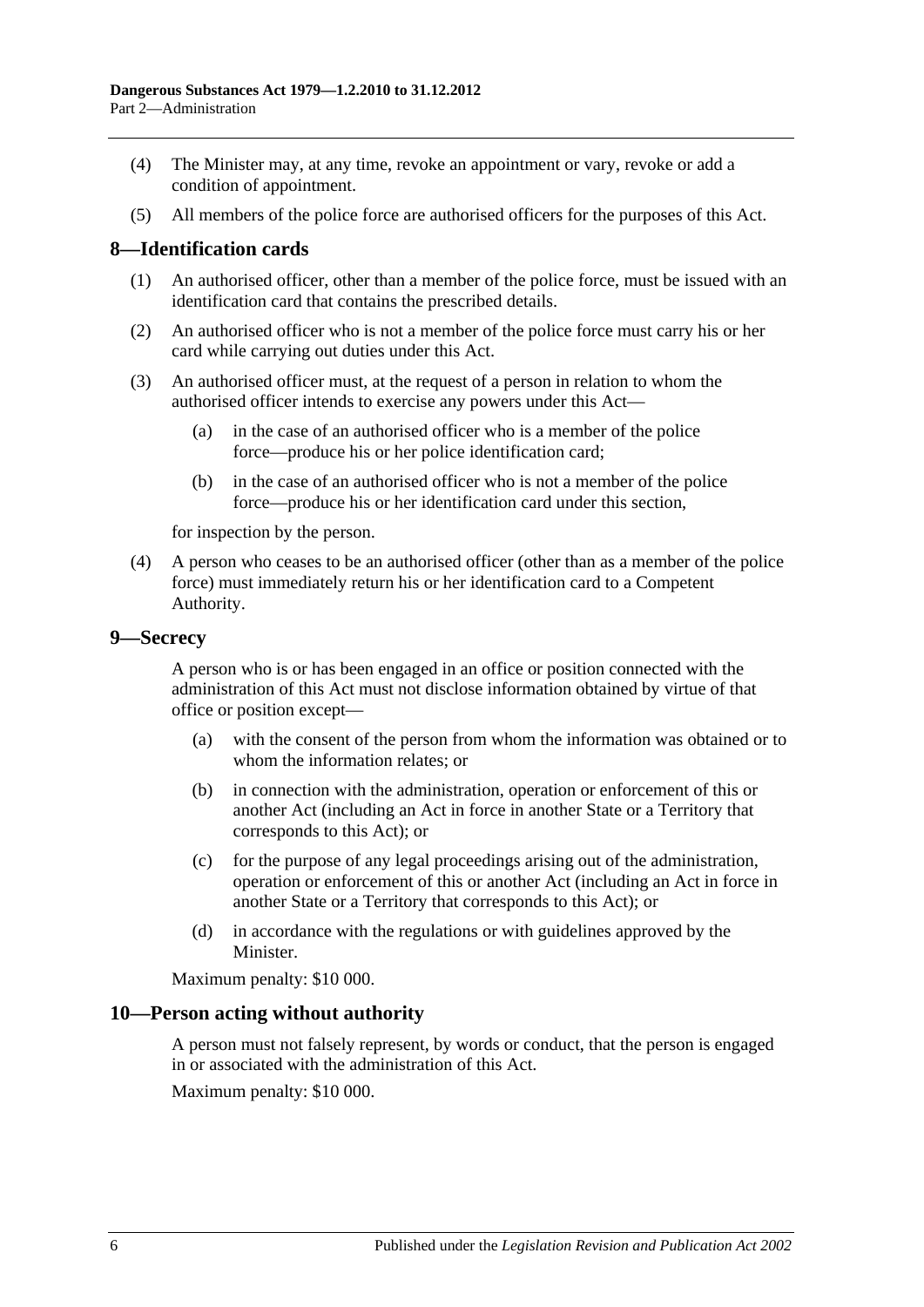## <span id="page-6-0"></span>**Part 3—Dangerous substances**

## <span id="page-6-1"></span>**Division 1—General**

## <span id="page-6-2"></span>**11—General duty**

A person must, in keeping, handling, conveying, using or disposing of a dangerous substance, or in transporting dangerous goods, take such precautions and exercise such care as is reasonable in the circumstances in order to—

- (a) avoid endangering the health or safety of any person (including himself or herself), or the safety of property; and
- (b) prevent the risk of environmental harm.

<span id="page-6-4"></span>Maximum penalty:

- (a) unless [paragraph](#page-6-4) (b) applies—
	- (i) in the case of a body corporate—\$250 000;
	- (ii) in any other case—\$50 000 or imprisonment for 2 years, or both;
- (b) in a case involving an offence that results in death or serious injury to a person—
	- (i) in the case of a body corporate—\$500 000;
	- (ii) in any other case—\$100 000 or imprisonment for 4 years or both.

## <span id="page-6-3"></span>**12—Duty in relation to plant**

- (1) This section applies to any plant that is used, or that is reasonably expected to be used, in connection with any dangerous substance.
- (2) A person who is in charge of any plant to which this section applies must—
	- (a) take such precautions and exercise such care as is reasonable in the circumstances in order to ensure that the plant is in a safe condition whenever it is used in connection with a dangerous substance; and
	- (b) ensure that the plant is in a safe condition when it is not in use.
- (3) A person who uses any plant to which this section applies must—
	- (a) ensure that the plant is in a safe condition; and
	- (b) take such precautions and exercise such care as is reasonable in the circumstances in order to avoid endangering the health or safety of any other person, or the safety of any other person's property (whether during the use of that plant, or as a result of the use of that plant); and
	- (c) ensure that the plant is left in a safe condition after use.
- (4) A person who performs, or supervises the performance of, any work on, or in relation to, plant to which this section applies must take such precautions and exercise such care as is reasonable in the circumstances in order to avoid endangering the health or safety of any person (including himself or herself), or the safety of any other person's property (whether during the performance of that work, or as a result of the performance of that work).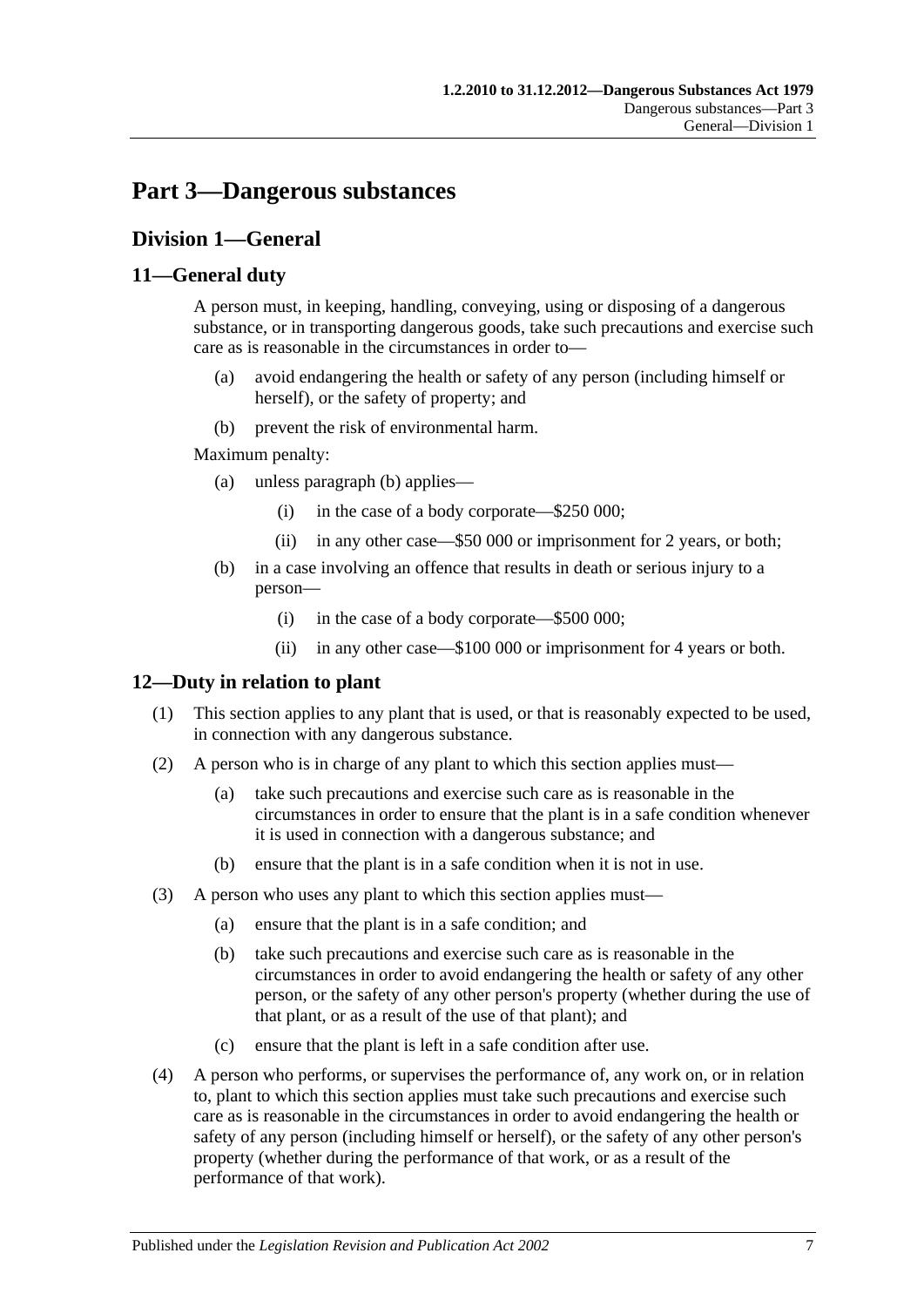- (5) A person must not misuse or damage any plant to which this section applies.
- (6) A person who contravenes or fails to comply with a provision of this section is guilty of an offence.

Maximum penalty:

In the case of a body corporate—\$250 000.

In any other case—\$50 000 or imprisonment for 2 years, or both.

## <span id="page-7-0"></span>**Division 2—Licences to keep dangerous substances**

#### <span id="page-7-1"></span>**13—Prescribed dangerous substance for the purposes of this Division**

#### In this Division—

*prescribed dangerous substance* means a dangerous substance for the time being declared by regulation to be a prescribed dangerous substance for the purposes of this Division.

#### <span id="page-7-2"></span>**14—Offence to keep dangerous substances without a licence**

(1) A person must not keep a prescribed dangerous substance in any premises unless the person is the holder of a licence under this Division.

Maximum penalty:

In the case of a body corporate—\$50 000.

In any other case—\$10 000 or imprisonment for 1 year.

(2) The regulations may exempt (either absolutely or subject to conditions or limitations) a specified person or class of persons from the requirement to be licensed under this Division.

#### <span id="page-7-3"></span>**15—Licence to keep dangerous substances**

- (1) A Competent Authority may, subject to this Act, in his or her discretion, on application in the prescribed form and payment of the prescribed fee, grant a licence to any person to keep any prescribed dangerous substance in any premises.
- (2) A licence granted under this section is subject to such conditions relating to—
	- (a) the prescribed dangerous substance that may be kept; or
	- (b) its keeping; or
	- (c) the premises in which it may be kept; or
	- (d) any other matter,

as a Competent Authority may specify by notice in writing given to the holder of the licence.

- (3) A Competent Authority may, by notice in writing given to the holder of a licence under this section, add to, vary or revoke any conditions of the licence.
- (4) The holder of a licence under this section who breaches, or fails to comply with, a condition of the licence is guilty of an offence.

Maximum penalty: \$10 000.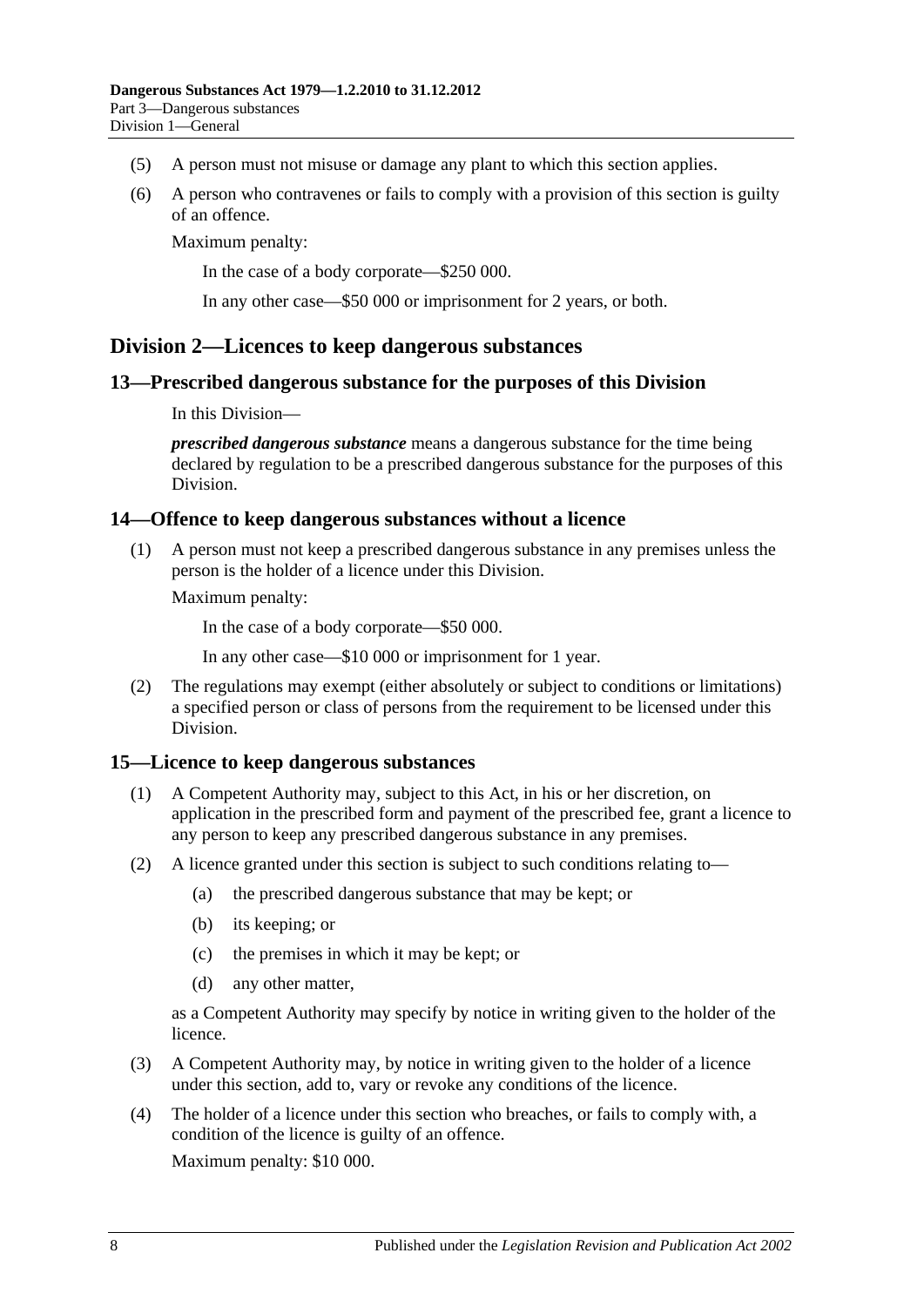- (5) A Competent Authority may grant a licence under this section in respect of premises notwithstanding that the premises do not comply with the regulations, provided that—
	- (a) a Competent Authority is satisfied that the keeping of the prescribed dangerous substance in the premises would not immediately endanger the health or safety of any person, or the safety of any person's property; and
	- (b) a Competent Authority in granting the licence imposes conditions designed to ensure compliance with the regulations within a specified period.

## <span id="page-8-0"></span>**16—Term of licences**

- (1) A licence granted under this Division will, subject to this Act, remain in force for such term as a Competent Authority may specify in the licence.
- (2) A Competent Authority may, subject to this Act, in his or her discretion, on application made in the prescribed manner and form and payment of the prescribed fee, renew a licence granted under this Division.
- (3) A licence renewed under this section will, subject to this Act, remain in force for such term (being not less than one year) as a Competent Authority may specify in the licence.

## <span id="page-8-1"></span>**Division 3—Licences to convey dangerous substances**

#### <span id="page-8-2"></span>**17—Prescribed dangerous substance for the purposes of this Division**

In this Division—

*prescribed dangerous substance* means a dangerous substance for the time being declared by regulation to be a prescribed dangerous substance for the purposes of this Division.

#### <span id="page-8-3"></span>**18—Offence to convey dangerous substances without a licence**

(1) A person must not convey any prescribed dangerous substance unless the person is the holder of a licence under this Division.

Maximum penalty:

In the case of a body corporate—\$50 000.

In any other case—\$10 000 or imprisonment for 1 year.

(2) The regulations may exempt (either absolutely or subject to conditions or limitations) a specified person or class of persons from the requirement to be licensed under this Division.

## <span id="page-8-4"></span>**19—Licence to convey dangerous substances**

- (1) A Competent Authority may, subject to this Act, in his or her discretion, on application in the prescribed form and payment of the prescribed fee, grant a licence to any person to convey any prescribed dangerous substance.
- (2) A licence granted under this section is subject to such conditions relating to—
	- (a) the prescribed dangerous substance that may be conveyed; or
	- (b) its conveyance; or
	- (c) any other matter,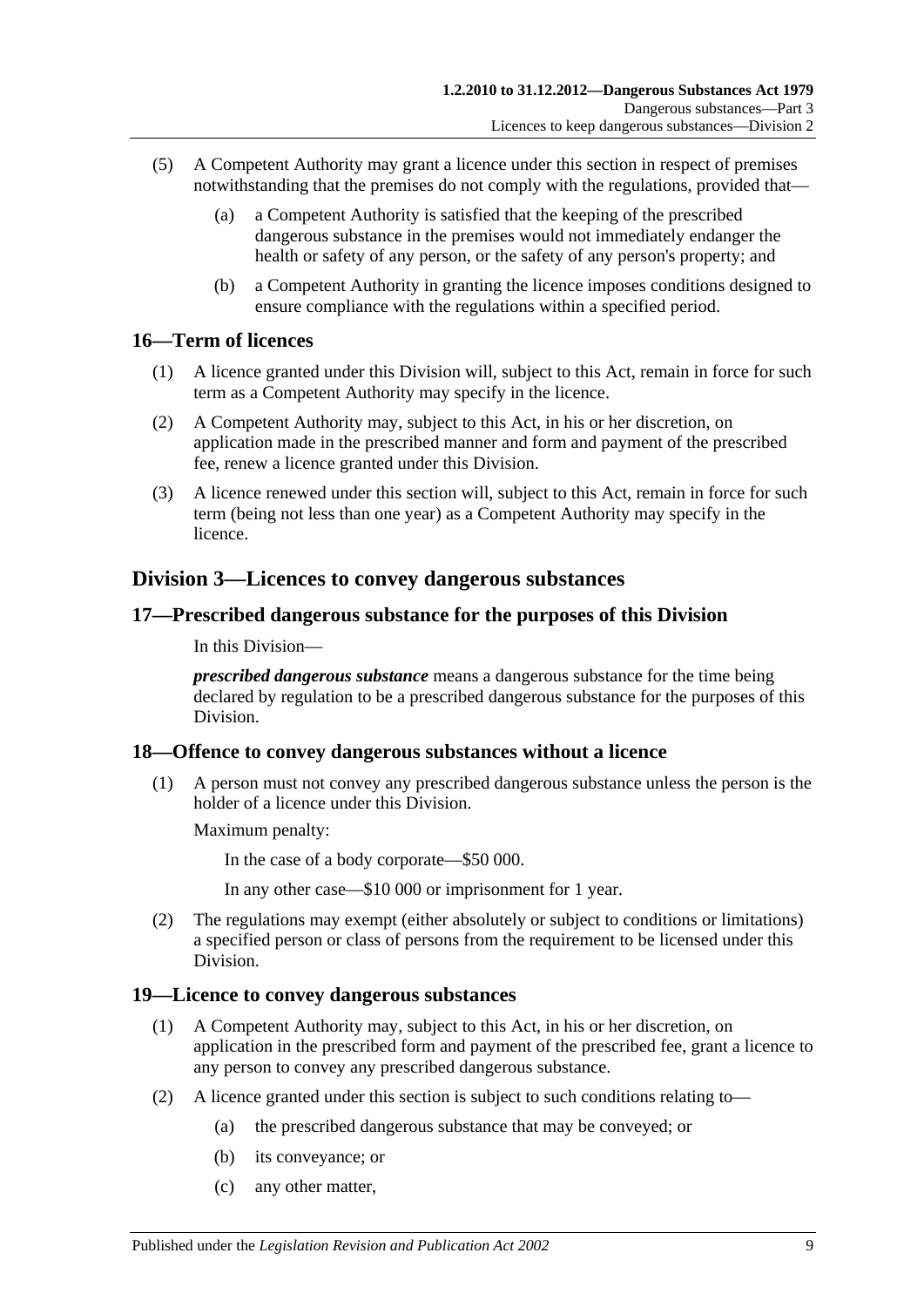as a Competent Authority may specify by notice in writing given to the holder of the licence.

- (3) A Competent Authority may, by notice in writing given to the holder of a licence under this section, add to, vary or revoke any conditions of the licence.
- (4) The holder of a licence under this section who breaches, or fails to comply with, a condition of the licence is guilty of an offence.

Maximum penalty: \$10 000.

#### <span id="page-9-0"></span>**20—Term of licences**

- (1) A licence granted under this Division will, subject to this Act, remain in force for such term as a Competent Authority may specify in the licence.
- (2) A Competent Authority may, subject to this Act, in his or her discretion, on application made in the prescribed manner and form and payment of the prescribed fee, renew a licence granted under this Division.
- (3) A licence renewed under this section will, subject to this Act, remain in force for such term as a Competent Authority may specify in the licence.

## <span id="page-9-1"></span>**Division 4—Licences generally**

## <span id="page-9-2"></span>**21—General ground for not granting or renewing licences**

A Competent Authority must not grant or renew a licence under this Part if he or she is satisfied that it is not in the interests of public safety so to do.

## <span id="page-9-3"></span>**22—Surrender, suspension and cancellation of licences**

- (1) A person holding a licence under this Part may surrender the licence.
- (2) A Competent Authority may suspend, or cancel, a licence under this Part if he or she is satisfied—
	- (a) that the grant or a renewal of the licence was obtained improperly; or
	- (b) that the holder of the licence has been convicted of an offence against this Act; or
	- (c) in the case of a licence to keep a dangerous substance in any premises, that the premises do not comply with the prescribed requirements; or
	- (d) that the holder of the licence has breached, or failed to comply with, a condition of the licence.

## <span id="page-9-4"></span>**Part 4—Dangerous goods—special provisions**

## <span id="page-9-5"></span>**23—Dangerous goods—regulations**

The regulations may make provision for or in relation to any of the following matters:

(a) the classification of dangerous goods according to class, type or category and methods for assigning dangerous goods to those classes, types or categories;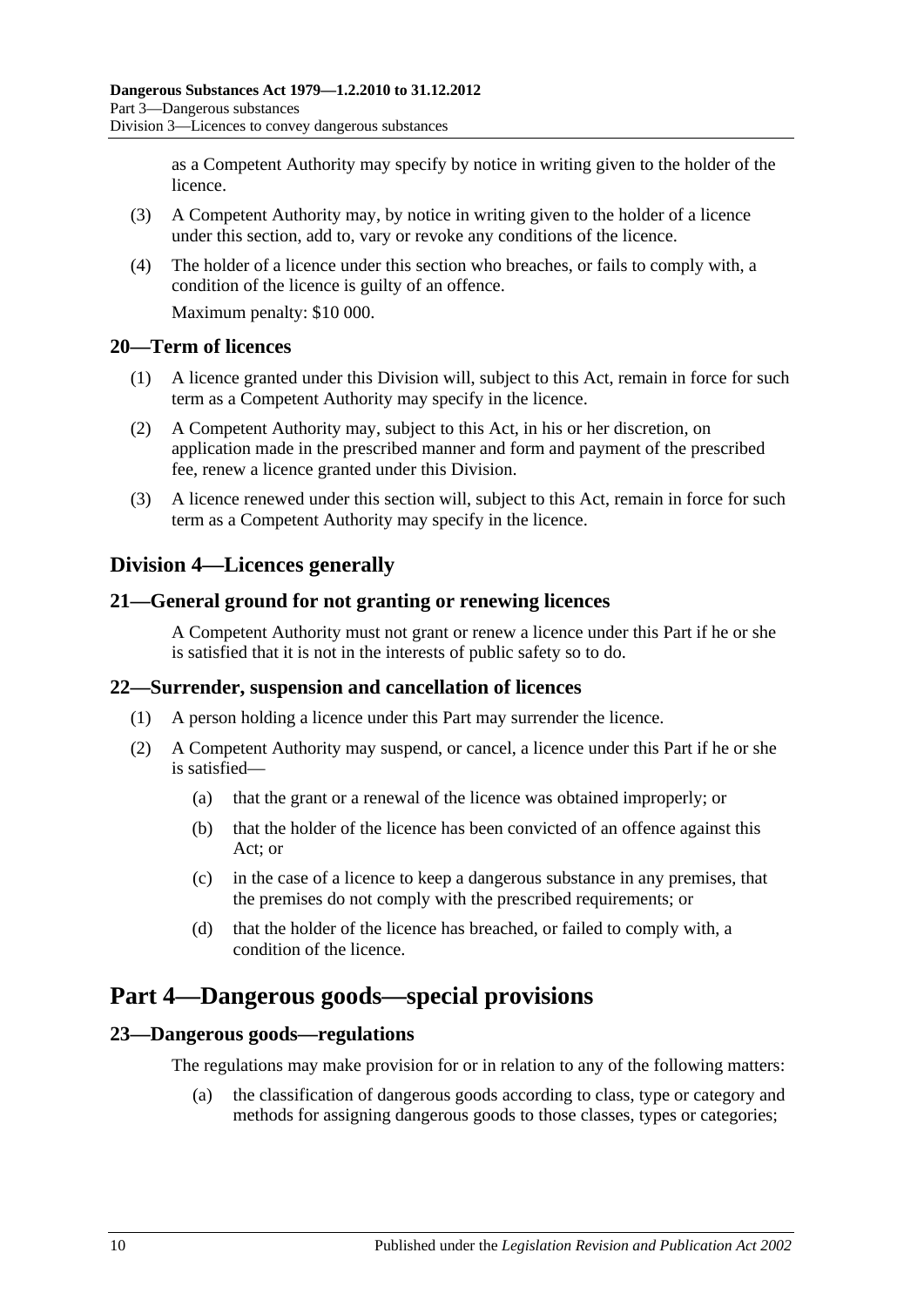- (b) the determination by a Competent Authority of which goods are dangerous goods or dangerous goods of a particular class, type or category, or are too dangerous to be transported, or too dangerous to be transported in bulk (except under a specific authority or under another Act);
- (c) the determination by a Competent Authority of which goods are incompatible with dangerous goods;
- (d) the analysis and testing of dangerous goods;
- (e) goods too dangerous to be transported, or too dangerous to be transported in bulk (except under a specific authority or under another Act);
- (f) the identification and marking of dangerous goods, packages, unit loads or containers of dangerous goods, and vehicles used or to be used for the transport of dangerous goods;
- (g) packaging and containers used in the transport of dangerous goods;
- (h) the manufacture of vehicles and containers for use in the transport of dangerous goods;
- (i) voluntary accreditation schemes, including privileges to be accorded or sanctions to be imposed under the schemes and the cancellation or suspension of the schemes, relating to the transport of dangerous goods, or particular aspects of the transport of dangerous goods;
- (j) the mandatory accreditation of people involved in the transport of dangerous goods, or particular aspects of the transport of dangerous goods;
- (k) the licensing of—
	- (i) vehicles and drivers for the purposes of the transport of dangerous goods; and
	- (ii) people responsible for the transport of dangerous goods or for vehicles used in the transport of dangerous goods;
- (l) the loading of dangerous goods for, and the unloading of dangerous goods after, their transport;
- (m) the determination by a Competent Authority of routes along which, the areas in which, the times during which and the vehicles by which dangerous goods may or may not be transported;
- (n) procedures for the transport of dangerous goods, including, but not limited to—
	- (i) the quantities and circumstances in which dangerous goods, or particular types of dangerous goods, may be transported; and
	- (ii) safety procedures and equipment;
- (o) the approval by a Competent Authority of—
	- (i) packages, containers, equipment and other items used in relation to the transport of dangerous goods; and
	- (ii) facilities for and methods of testing or using packages, containers, equipment and other items used, and processes carried out, in relation to the transport of dangerous goods;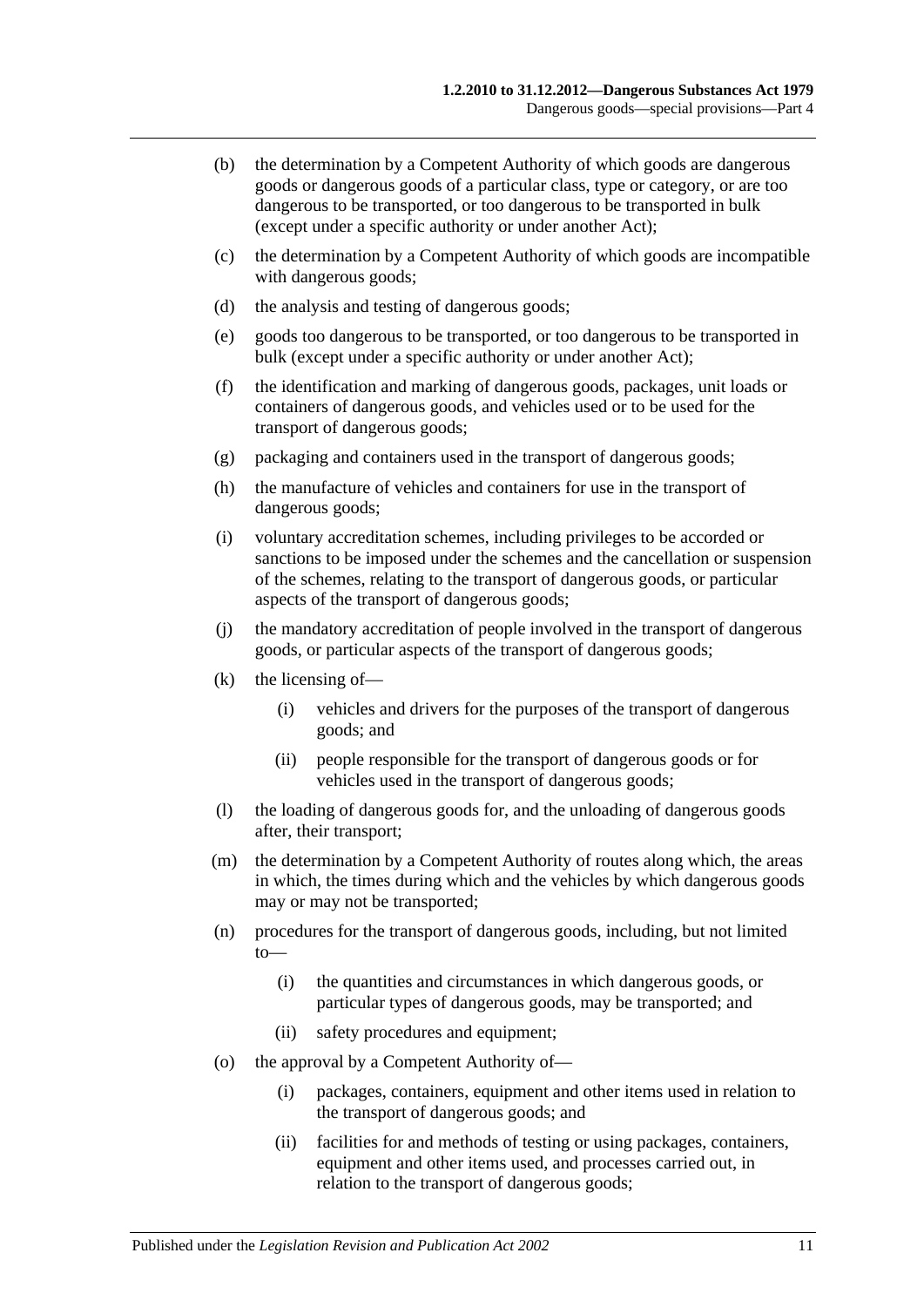- (p) documents required to be prepared or kept by people involved in the transport of dangerous goods and the approval by a Competent Authority of alternative documentation, and the provision of information with respect to the transport of dangerous goods;
- (q) insurance or indemnity requirements in respect of the transport of dangerous goods;
- (r) the duties and obligations of people involved in the transport of dangerous goods;
- (s) the training and qualifications required of people involved in, and the approval of training courses and qualifications relating to involvement in, the transport of dangerous goods;
- (t) obligations arising, and procedures to be followed, in the event of a dangerous situation in relation to the transport of dangerous goods;
- (u) obligations of passengers in respect of transport of dangerous goods;
- (v) the recognition of laws of other jurisdictions relating to the transport of dangerous goods and of things done under those laws, and the giving effect to those things.

## <span id="page-11-0"></span>**24—Specific offences**

(1) A person must not transport goods that the regulations identify as being too dangerous to transport.

Maximum penalty:

In the case of a body corporate—\$250 000.

In any other case—\$50 000 or imprisonment for 2 years, or both.

- (2) A person must not use a vehicle to transport dangerous goods (other than as the driver of the vehicle) if—
	- (a) the regulations require the vehicle to be licensed to transport the goods; and
	- (b) the vehicle is not licensed under the regulations.

Maximum penalty:

In the case of a body corporate—\$250 000.

In any other case—\$50 000 or imprisonment for 2 years, or both.

(3) A person must not employ, engage or permit another person to drive a vehicle transporting dangerous goods if the other person is required by the regulations to be licensed to drive the vehicle and is not so licensed.

Maximum penalty:

In the case of a body corporate—\$250 000.

In any other case—\$50 000 or imprisonment for 2 years, or both.

- (4) A person must not drive a vehicle transporting dangerous goods if—
	- (a) the regulations require the vehicle to be licensed to transport the goods; and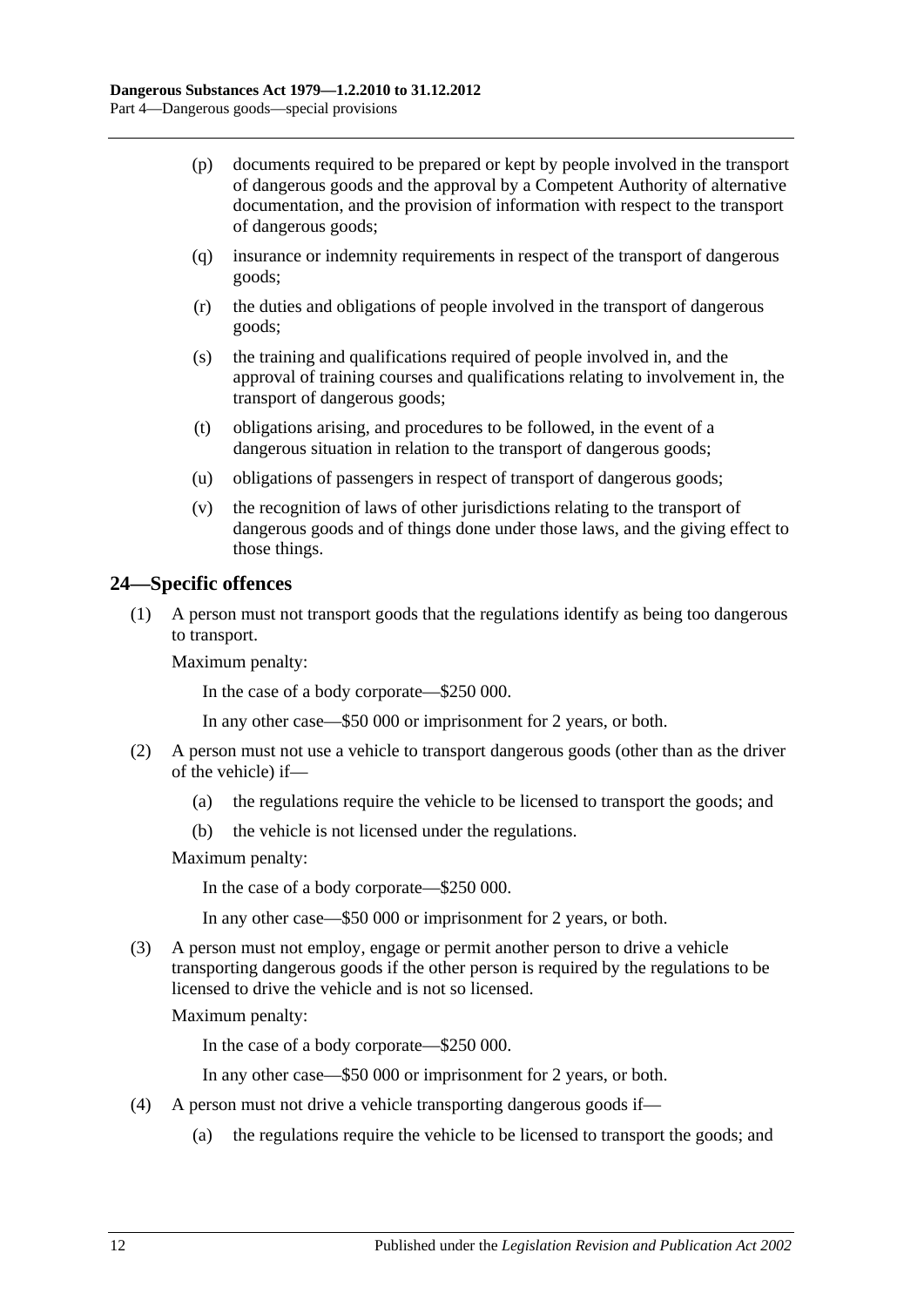(b) the vehicle is not licensed under the regulations.

Maximum penalty: \$10 000.

(5) A person who is required by the regulations to be accredited to be involved in the transport of dangerous goods or a particular aspect of the transport of dangerous goods must not be so involved without being so accredited.

Maximum penalty:

In the case of a body corporate—\$250 000.

In any other case—\$50 000 or imprisonment for 2 years, or both.

- (6) A person must not drive a vehicle transporting dangerous goods if—
	- (a) the regulations require the person to be licensed to drive the vehicle; and
	- (b) the person is not licensed under the regulations.

Maximum penalty: \$10 000.

## <span id="page-12-0"></span>**25—Prohibiting a person from involvement in the dangerous goods transport industry**

- <span id="page-12-3"></span>(1) If a person is convicted of an offence involving an aspect of the transport of dangerous goods, a court may, after taking into account the matters referred to in [subsection](#page-12-2) (2) and other matters considered relevant by the court, in addition to imposing any other penalty, order that the person be prohibited, for a specified period, to the extent specified by the court, from involvement in the transport of dangerous goods.
- <span id="page-12-2"></span>(2) The matters to be taken into account by a court under [subsection](#page-12-3) (1) are—
	- (a) the person's record in the transport of goods; and
	- (b) any prior convictions of the person relating to dangerous goods; and
	- (c) the circumstances surrounding the commission of the offence for which the person is being sentenced.
- (3) A person who contravenes an order under this section is guilty of an offence. Maximum penalty:

In the case of a body corporate—\$250 000.

In any other case—\$50 000 or imprisonment for two years, or both.

#### <span id="page-12-1"></span>**26—Guidelines**

- (1) For the purposes of this section, an *approved guideline* is a guideline, code of practice or other document that is approved by the Ministerial Council for Road Transport for the purpose of providing practical guidance to people engaged in the transport of dangerous goods and that is recognised for the purposes of this section by the Minister by notice in the Gazette.
- (2) In proceedings for an offence against this Act relating to the transport of dangerous goods, it is a defence to prove that the defendant acted in accordance with the provisions of an approved guideline specifying a means of complying with the provision the defendant is alleged to have contravened.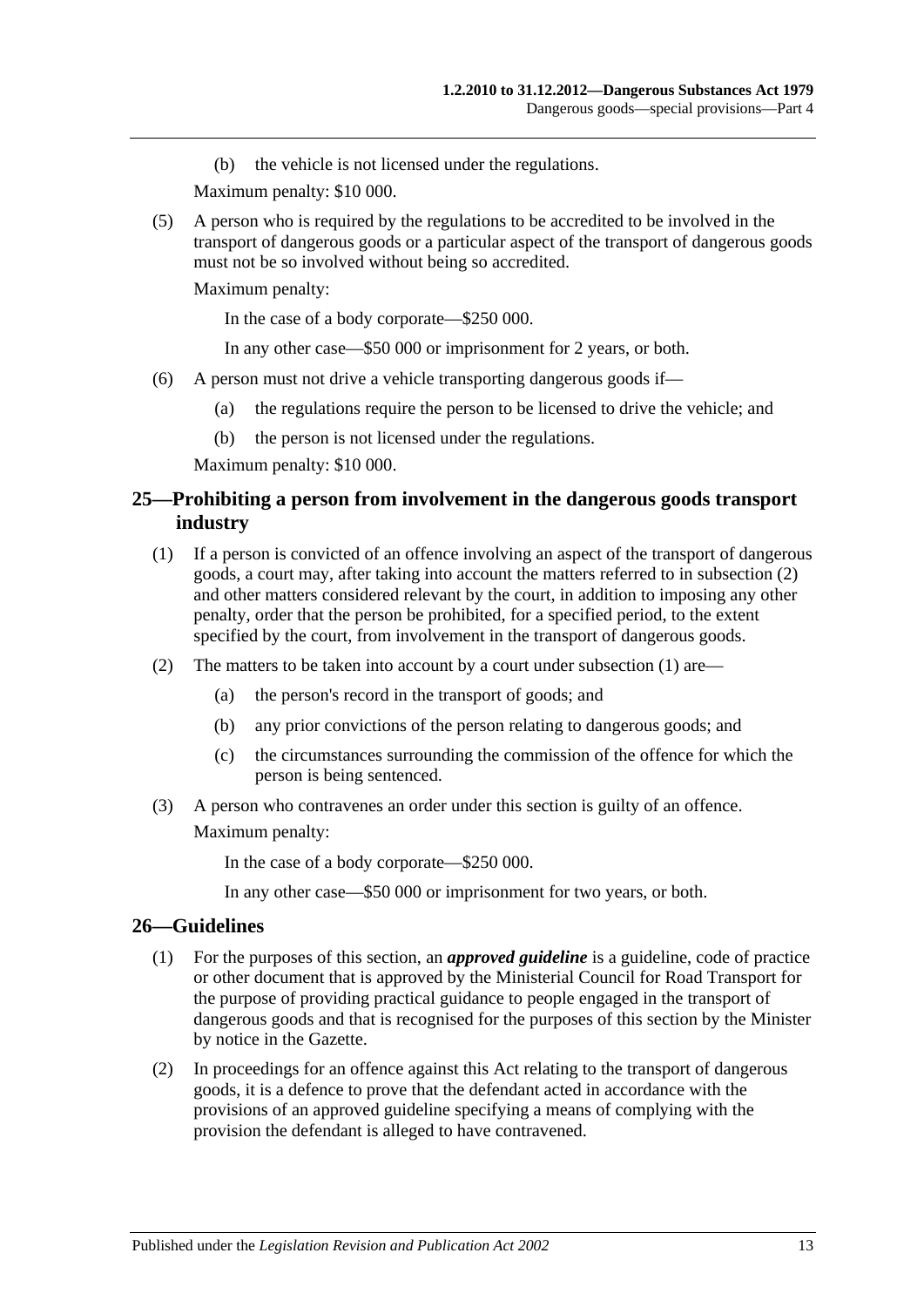## <span id="page-13-0"></span>**Part 5—Inspections etc**

#### <span id="page-13-1"></span>**27—Powers of authorised officers**

- (1) Subject to this Part, an authorised officer may—
	- (a) enter, inspect and search any place or vehicle, and open any container or other thing, for any reasonable purpose connected with the administration, operation or enforcement of this Act;
	- (b) with the authority of a warrant issued under this Part or in circumstances in which the authorised officer reasonably believes that immediate action is required, use reasonable force to break into or open any part of, or anything in or on, any place or vehicle;
	- (c) give directions with respect to the stopping or movement of a vehicle as reasonably required in connection with the administration, operation or enforcement of this Act;
	- (d) require a vehicle to be presented for inspection at a place and time specified by the authorised officer;
	- (e) take, or require a person to take and provide, samples of any substance or thing from any place or vehicle for analysis as reasonably required in connection with the administration, operation or enforcement of this Act;
	- (f) require any person to produce any documents, including a written record that reproduces in an understandable form information stored by computer, microfilm or other process, as reasonably required in connection with the administration, operation or enforcement of this Act;
	- (g) examine, copy or take extracts from any documents or information so produced or require a person to provide a copy of any such document or information;
	- (h) take photographs, films, audio, video or other recordings as reasonably required in connection with the administration, operation or enforcement of this Act;
	- (i) examine or test any substance, sample, plant, equipment, article, vehicle or other thing for the purpose of determining whether a provision of this Act is being or has been complied with, or cause or require it to be so examined or tested, or seize it or require its production for such examination or testing;
	- (j) seize and retain, or issue a seizure order in respect of, anything that the authorised officer reasonably suspects has been used in, or may constitute evidence of, a contravention of this Act;
	- (k) require a person who the authorised officer reasonably suspects has committed, is committing or is about to commit, a contravention of this Act to state the person's full name and usual place of residence and to produce evidence of the person's identity;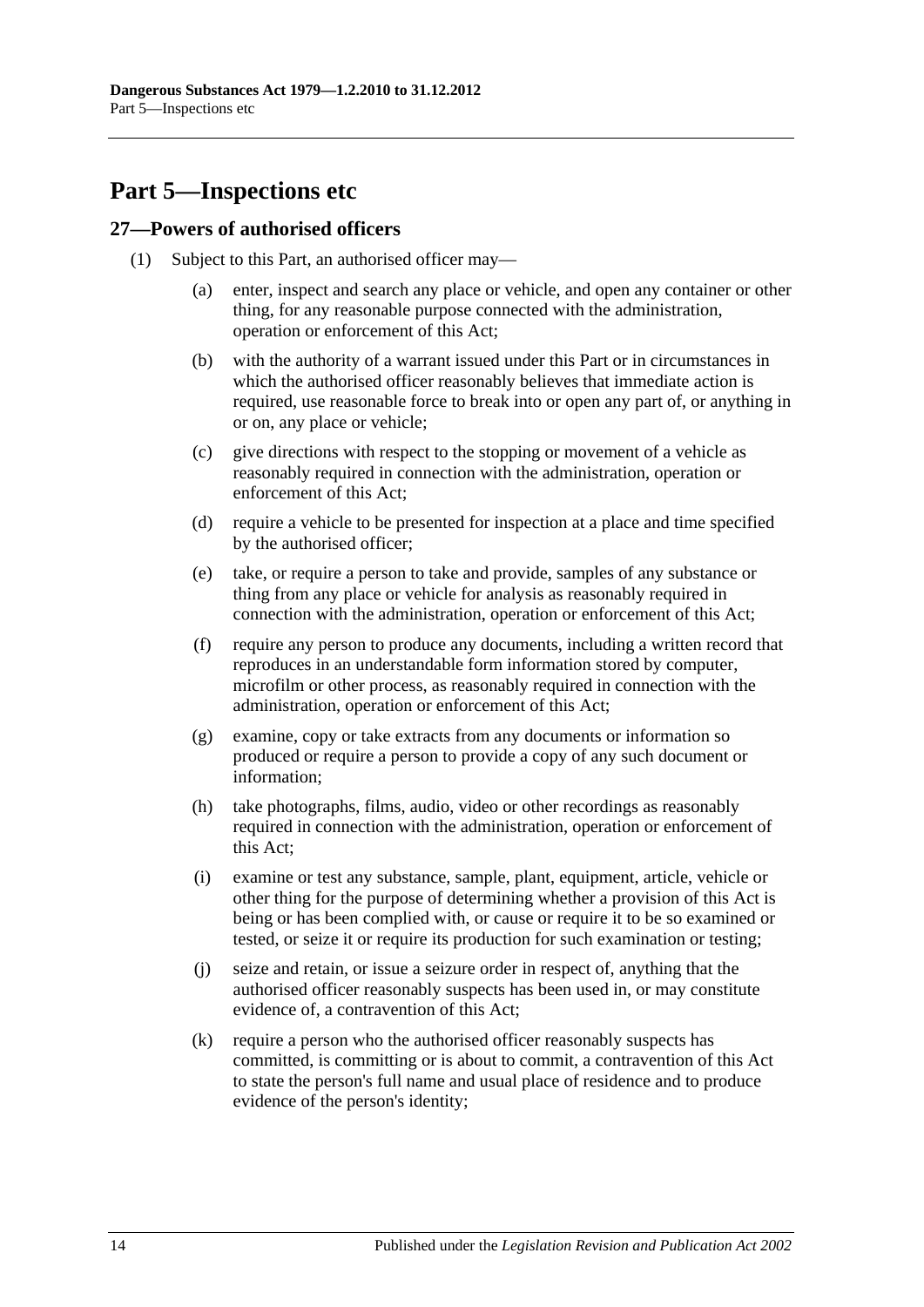- (l) require a person who the authorised officer reasonably suspects has knowledge of matters in respect of which information is reasonably required for the administration, operation or enforcement of this Act to answer questions in relation to those matters;
- (m) require a person holding or required to hold a licence, accreditation or permit to produce it for inspection;
- (n) give any directions reasonably required in connection with the exercise of a power conferred by any of the paragraphs above or otherwise in connection with the administration, operation or enforcement of this Act;
- (o) exercise other prescribed powers.
- <span id="page-14-1"></span> $(2)$  If—
	- (a) a person whose native language is not English is suspected of having committed an offence against this Act; and
	- (b) the person is not reasonably fluent in English,

the following provisions apply:

- (c) the person is entitled to be assisted by an interpreter during questioning conducted by an authorised officer in the course of an investigation of the suspected offence;
- (d) if it appears that the person may be entitled to be assisted by an interpreter, an authorised officer must not proceed with any questioning, or further questioning, as part of the investigation until the person has been informed of the right to an interpreter;
- (e) if the person requests the assistance of an interpreter, an authorised officer must not proceed with any questioning, or further questioning, until an interpreter is present.
- (3) [Subsection](#page-14-1) (2) does not apply to the extent that an authorised officer requires information necessary to deal immediately with a dangerous situation.
- (4) In the exercise of powers under this Act an authorised officer may be assisted by such persons as he or she considers necessary in the circumstances.
- (5) An authorised officer may require an occupier of a place or a person apparently in charge of a substance, plant, equipment, article, vehicle or other thing to give to the authorised officer or a person assisting the authorised officer such assistance as is reasonably required by the authorised officer for the effective exercise of powers conferred by this Act.

#### <span id="page-14-0"></span>**28—Issue of warrants**

- (1) If, on the application of an authorised officer, a magistrate is satisfied that there are reasonable grounds to believe—
	- (a) that a contravention of this Act has been, is being, or is about to be, committed in or on a place or vehicle; or
	- (b) that something may be found in or on a place or vehicle that has been used in, or constitutes evidence of, a contravention of this Act; or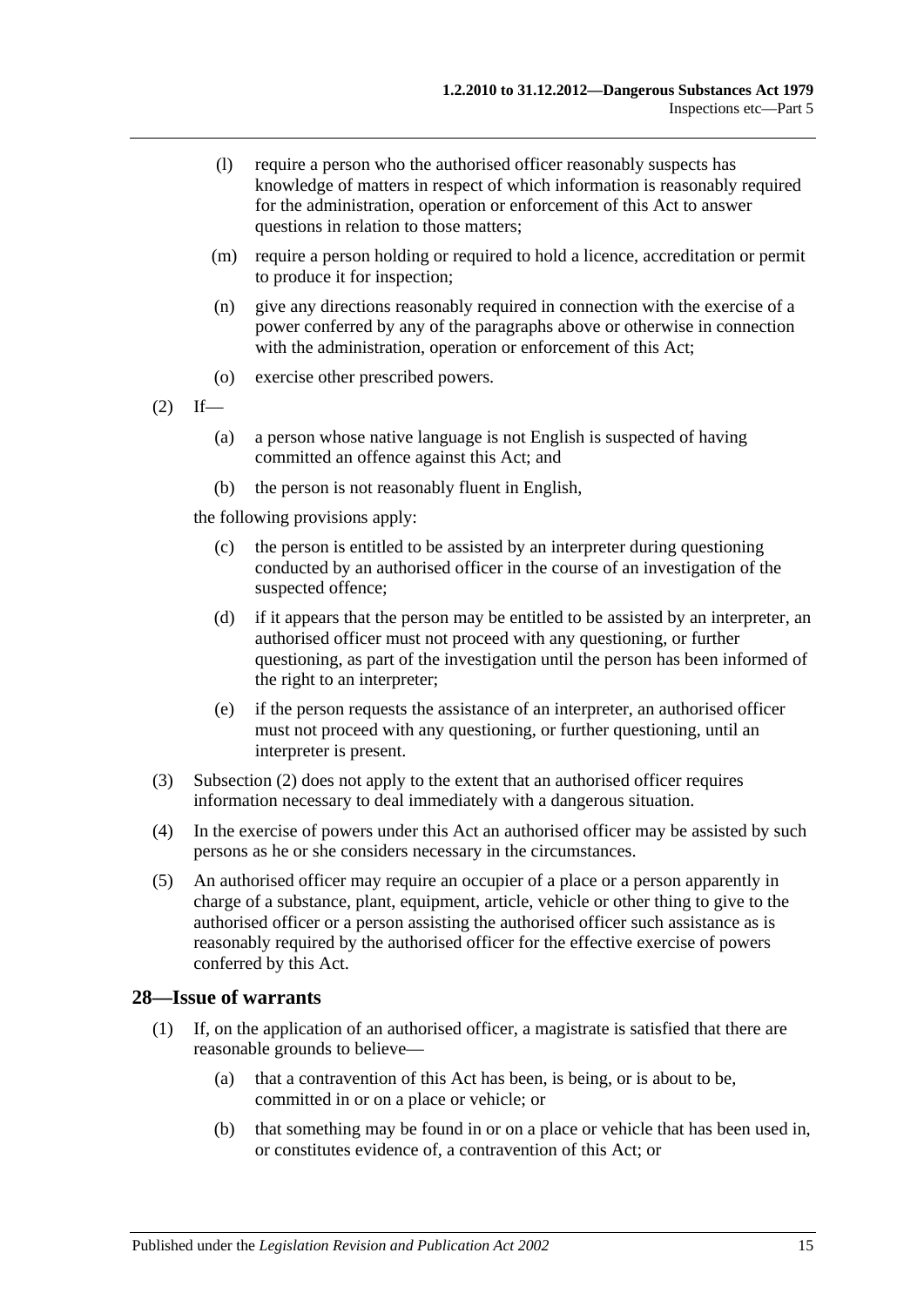(c) that access is otherwise reasonably required to a place or vehicle in connection with the administration, operation or enforcement of this Act,

the magistrate may issue a warrant in respect of the place or vehicle authorising an authorised officer, with such assistants as he or she consider necessary, to use reasonable force to break into or open any part of, or anything in or on, the place or vehicle as specified in the warrant.

- (2) An application for the issue of a warrant may be made either personally or by facsimile or telephone.
- (3) The grounds of an application for a warrant must be verified by affidavit.
- (4) An application for the issue of a warrant may not be made by facsimile or telephone unless in the opinion of the applicant a warrant is urgently required and there is insufficient time to make the application personally.
- (5) If an application for the issue of a warrant is made by facsimile, the following provisions apply:
	- (a) the application must be in a form approved by the Chief Magistrate and be accompanied (through facsimile transmission) by an affidavit made by the applicant verifying the facts referred to in the application;
	- (b) the applicant must be available to speak to the magistrate by telephone;
	- (c) the magistrate is entitled to assume, without further inquiry, that the applicant is an authorised officer and that a person who identifies himself or herself as the applicant during a telephone conversation with the magistrate is indeed the applicant;
	- (d) the magistrate may, on being satisfied that there are sufficient grounds for the issue of a warrant (relying on the application and, if the magistrate thinks it necessary to speak to the applicant, one or more telephone conversations with the applicant), make out and sign a warrant, noting on the warrant the facts on which he or she relies as grounds for the issue of the warrant;
	- (e) the warrant will be taken to have been issued, and will come into force, when signed by the magistrate;
	- (f) the magistrate must inform the applicant of the terms of the warrant (and may do this by telephone).
- <span id="page-15-0"></span>(6) If an application for the issue of a warrant is made by telephone, the following provisions apply:
	- (a) the applicant must inform the magistrate of his or her name and identify himself or herself as an authorised officer, and the magistrate, on receiving that information, is entitled to assume, without further inquiry, that the applicant is an authorised officer;
	- (b) the applicant must inform the magistrate of the grounds on which the issue of the warrant is sought;
	- (c) if it appears to the magistrate from the information furnished by the applicant that there are proper grounds for the issue of a warrant, the magistrate must inform the applicant of the facts on which he or she relies as grounds for the issue of the warrant, and must not proceed to issue the warrant unless the applicant undertakes to make an affidavit verifying those facts;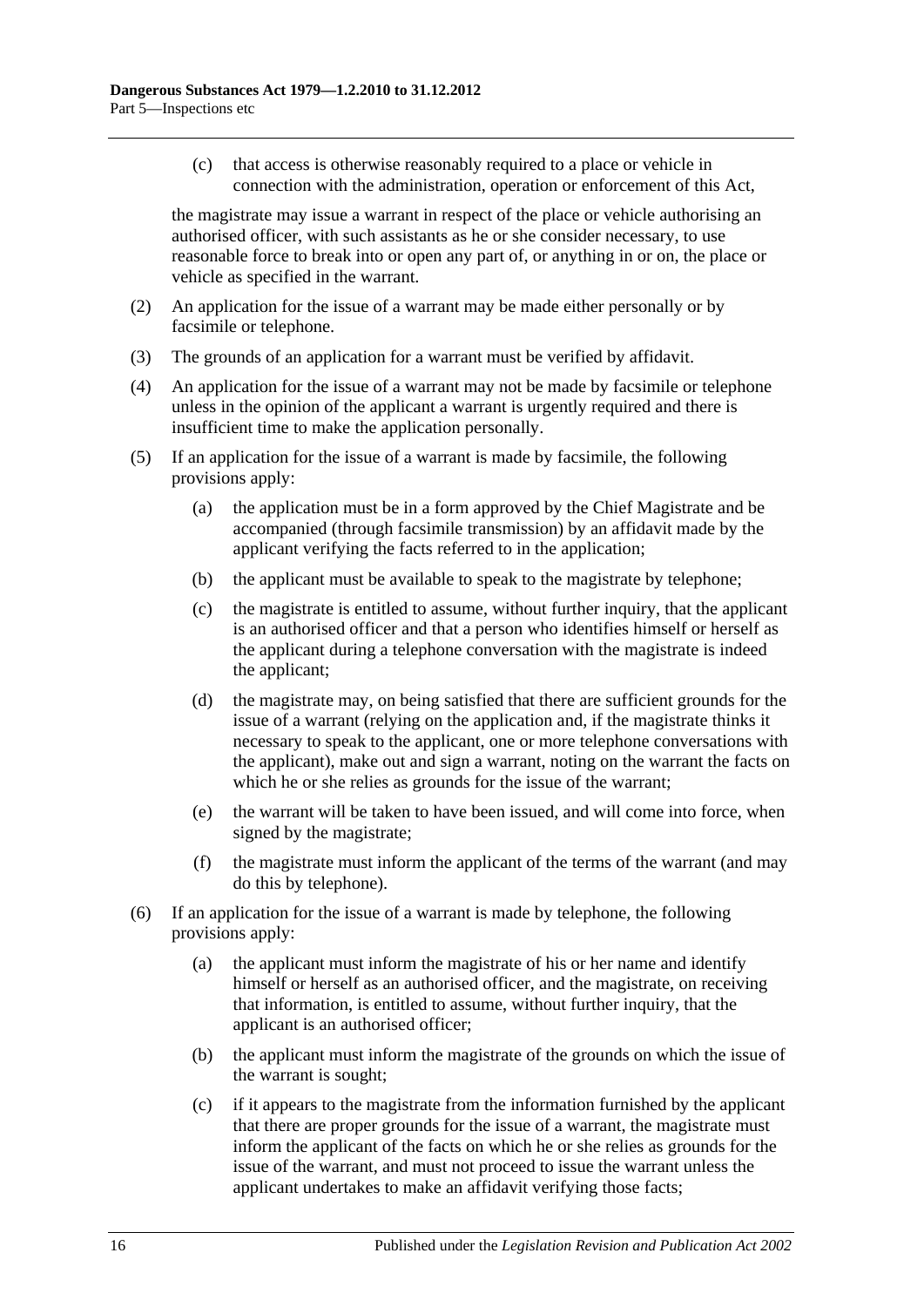- (d) if the applicant gives such an undertaking, the magistrate may then make out and sign a warrant, noting on the warrant the facts on which he or she relies as grounds for the issue of the warrant;
- (e) the warrant will be taken to have been issued, and will come into force, when signed by the magistrate;
- (f) the magistrate must inform the applicant of the terms of the warrant;
- (g) the applicant must, as soon as practicable after the issue of the warrant, forward to the magistrate an affidavit verifying the facts referred to in [paragraph](#page-15-0) (c).
- (7) A magistrate by whom a warrant is issued must file the warrant, or a copy of the warrant, and the affidavit (or a facsimile copy of the affidavit) verifying the grounds on which the application for the warrant was made, in the Magistrates Court.
- (8) A warrant, if not executed at the expiration of one month from the date of its issue, then expires.

#### <span id="page-16-0"></span>**29—Provisions relating to seizure**

- (1) A seizure order under this Part—
	- (a) must be in the form of a written notice served on the owner or person in control, or apparently in control, of the thing to which the order relates; and
	- (b) may be varied or revoked by further such written notice.
- (2) If a seizure order is issued under this Part, a person who removes or interferes with the thing to which the order relates without the approval of a Competent Authority before an order is made under [subsection](#page-16-1) (3)(b) in respect of the thing or the seizure order is discharged under [subsection](#page-17-1) (3)(c) is guilty of an offence.

Maximum penalty: \$5 000.

- <span id="page-16-3"></span><span id="page-16-2"></span><span id="page-16-1"></span>(3) If a thing has been seized or made subject to a seizure order under this Part, the following provisions apply:
	- (a) the thing must, if it has been seized, be held pending proceedings for an offence against this Act related to the thing seized, unless a Competent Authority, on application, authorises its release to the person from whom it was seized, or to a person who had legal title to it at the time of its seizure, subject to such conditions as a Competent Authority thinks fit (including conditions as to the giving of security for satisfaction of an order under [paragraph](#page-17-2) (b)(ii));
	- (b) if proceedings for an offence against this Act relating to the thing are instituted within the prescribed period after its seizure or the issuing of the seizure order and the defendant is convicted or found guilty of the offence, the court may—
		- (i) order that it be forfeited to a Competent Authority and, if appropriate, that the defendant pay to the Competent Authority an amount equal to the cost to the Competent Authority of disposing of, or destroying, the thing; or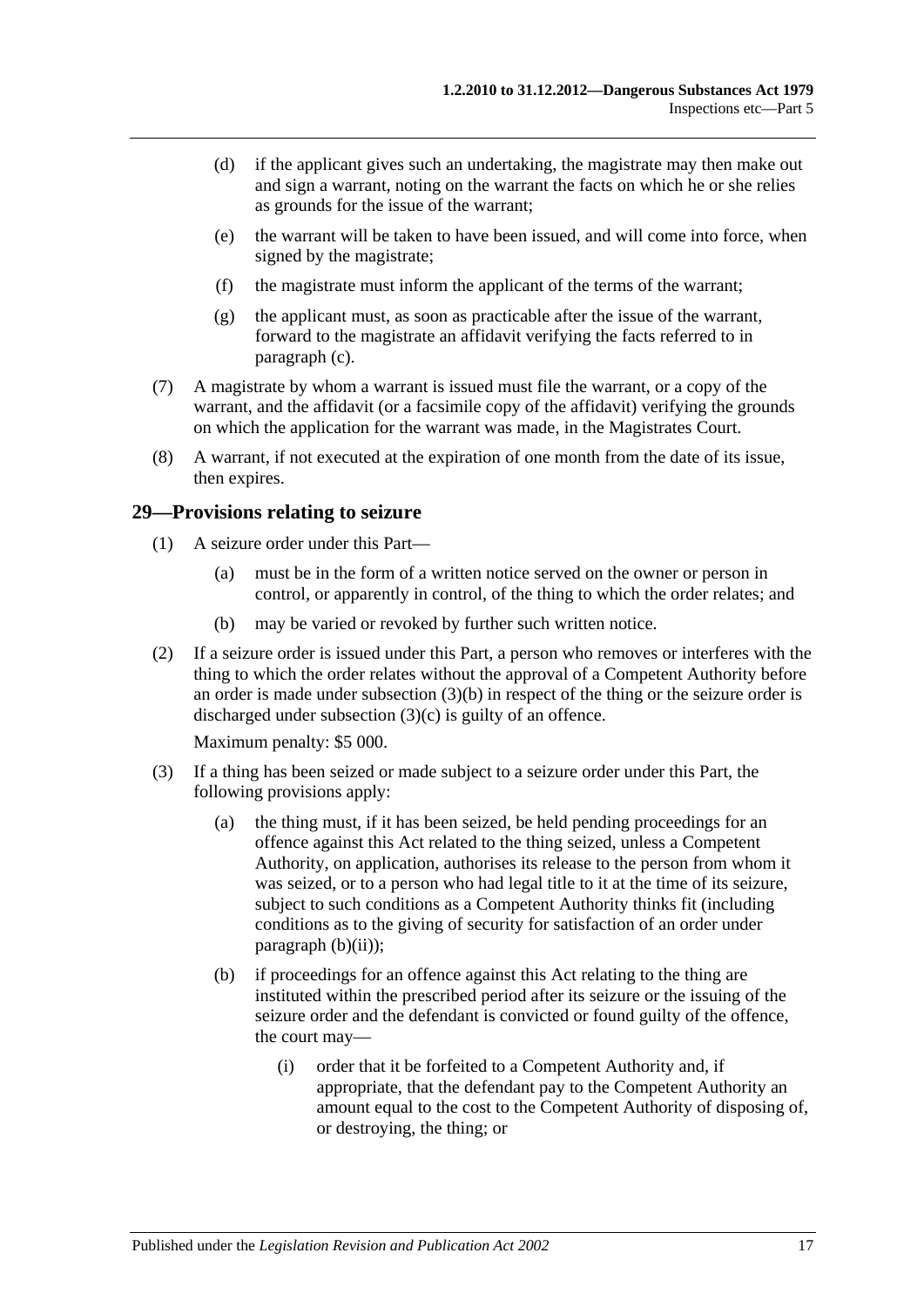<span id="page-17-2"></span>(ii) if it has been released pursuant to [paragraph](#page-16-2) (a) or is the subject of a seizure order—order that it be forfeited to a Competent Authority or that the person to whom it was released or the defendant pay to a Competent Authority an amount equal to its market value at the time of its seizure or the issuing of the seizure order, as the court thinks fit;

#### <span id="page-17-1"></span> $(c)$  if—

- (i) proceedings are not instituted for an offence against this Act relating to the thing within the prescribed period after its seizure or the issuing of the seizure order; or
- (ii) proceedings have been so instituted and—
	- (A) the defendant is found not guilty of the offence; or
	- (B) the defendant is convicted or found guilty of the offence but no order for forfeiture is made under [paragraph](#page-16-1) (b),

#### then—

- (iii) in the case of a thing seized—the person from whom the thing was seized, or any person with legal title to it, is entitled to recover from a Competent Authority (if necessary, by action in a court of competent jurisdiction) the thing itself, or if it has been damaged or destroyed, compensation of an amount equal to its market value at the time of its seizure; or
- (iv) in the case of a thing subject to a seizure order—the order is discharged.
- (4) In [subsection](#page-16-3) (3)—

*the prescribed period* means six months or such longer period as the Administrative and Disciplinary Division of the Court may, on application by a Competent Authority, allow.

#### <span id="page-17-0"></span>**30—Offence to hinder etc authorised officers**

- (1) A person who—
	- (a) hinders or obstructs an authorised officer, or a person assisting an authorised officer, in the exercise of powers conferred by this Act; or
	- (b) uses abusive, threatening or insulting language to an authorised officer, or a person assisting an authorised officer; or
	- (c) refuses or fails to comply with a requirement or direction of an authorised officer under this Part; or
	- (d) when required by an authorised officer under this Part to answer a question, refuses or fails to answer the question to the best of the person's knowledge, information and belief,

is guilty of an offence.

Maximum penalty: \$10 000.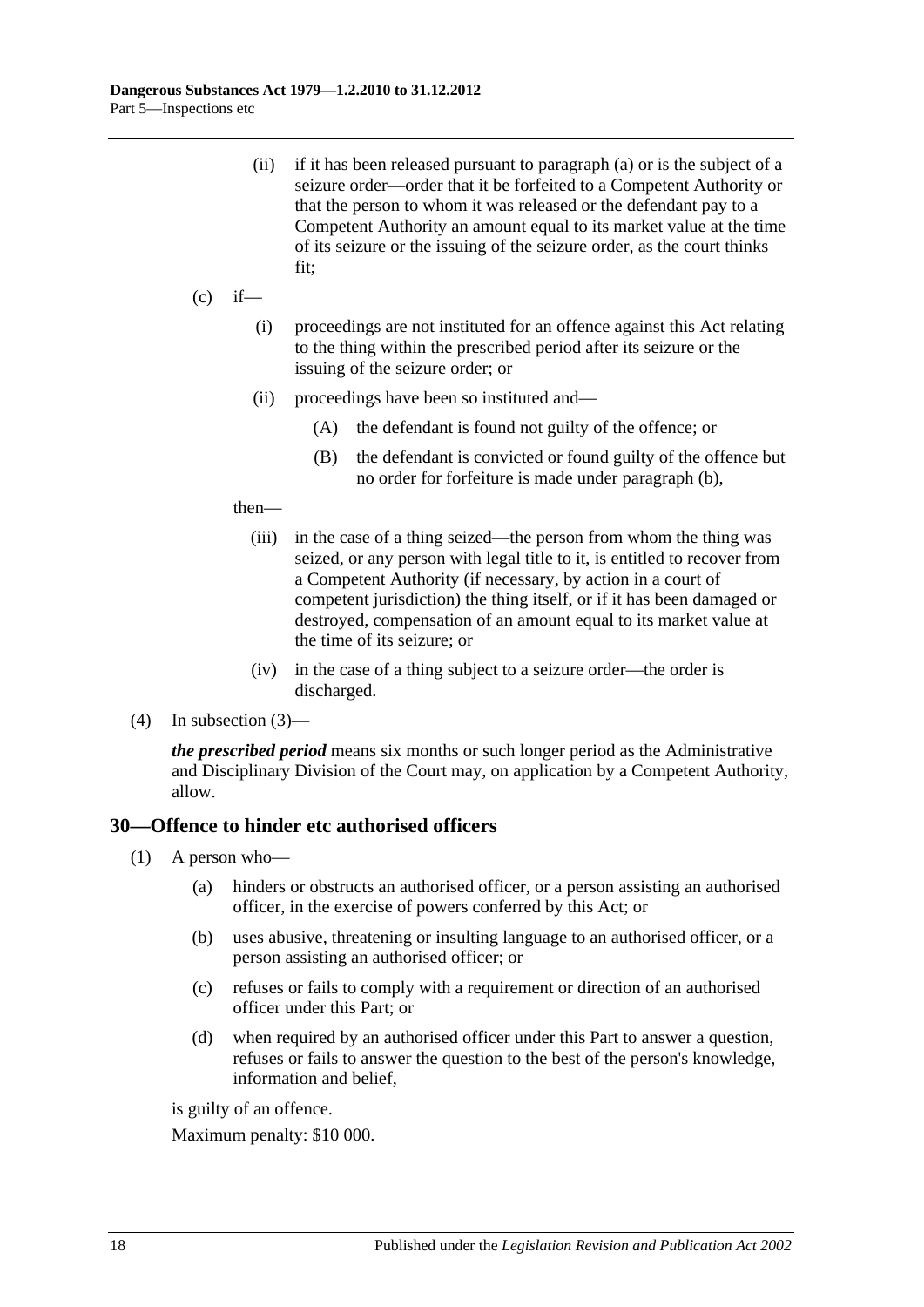(2) A person who assaults an authorised officer, or a person assisting an authorised officer in the exercise of powers under this Act, is guilty of an offence. Maximum penalty: \$10 000.

### <span id="page-18-0"></span>**31—Self-incrimination**

- (1) A person is not excused from answering a question or from producing, or providing a copy of, a document or information as required under this Part on the ground that to do so might tend to incriminate the person or make the person liable to a penalty.
- (2) However, if compliance by a natural person with a requirement to answer a question or to produce, or provide a copy of, a document or information might tend to incriminate the person or make the person liable to a penalty, then—
	- (a) in the case of a person who is required to produce, or provide a copy of, a document or information—the fact of production, or provision of a copy of, the document or the information (as distinct from the contents of the document or the information); or
	- (b) in any other case—the answer given in compliance with the requirement,

is not admissible in evidence against the person in proceedings for an offence or for the imposition of a penalty (other than proceedings in respect of the making of a false or misleading statement).

#### <span id="page-18-1"></span>**32—Offences by authorised officers etc**

An authorised officer, or a person assisting an authorised officer, who—

- (a) addresses offensive language to any other person; or
- (b) without lawful authority, hinders or obstructs or uses or threatens to use force in relation to any other person,

is guilty of an offence.

Maximum penalty: \$5 000.

## <span id="page-18-2"></span>**Part 6—Notices and emergencies**

#### <span id="page-18-3"></span>**33—Notices**

- (1) An authorised officer may issue a notice under this section for the purposes of—
	- (a) securing compliance with a requirement imposed by or under this Act (including a requirement imposed by a condition of an accreditation, licence or permit); or
	- (b) averting, eliminating or minimising danger to the health or safety of a person or to the safety of property or to the environment that has arisen from an activity involving a dangerous substance.
- (2) A notice under this section—
	- (a) subject to [subsection](#page-19-1) (3), must be in the form of a written notice served on the person to whom the notice is issued;
	- (b) must specify the person to whom it is issued (whether by name or a description sufficient to identify the person);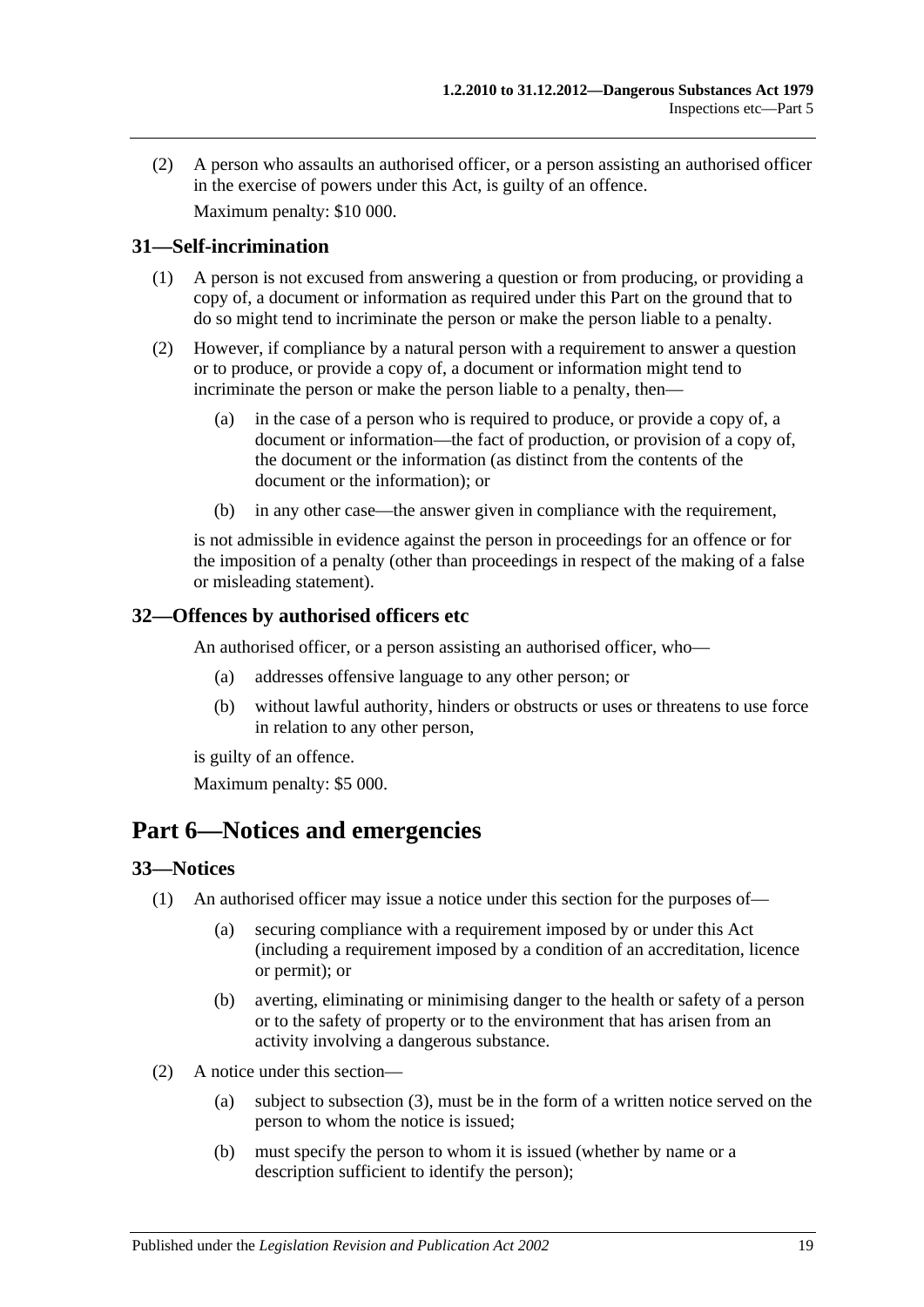- (c) must state the purpose for which the notice is issued and give details of the requirement or the danger to which it relates;
- (d) may impose any requirement reasonably required for the purpose for which the notice is issued including one or more of the following:
	- (i) a requirement that the person discontinue, or not commence, a specified activity indefinitely or for a specified period or until further notice from a Competent Authority;
	- (ii) a requirement that the person not carry on a specified activity subject to specified conditions;
	- (iii) a requirement that the person take specified action within a specified period;
- (e) must state that the person may appeal to the Administrative and Disciplinary Division of the District Court against the notice.
- <span id="page-19-1"></span>(3) A notice under this section may be issued orally if the authorised officer is of the opinion that urgent action is required, but in that event, the notice will cease to have effect on the expiration of 72 hours from the time of its issuing unless confirmed by a written notice served on the person.
- (4) A Competent Authority may, by written notice served on a person to whom a notice has been issued under this section, vary or revoke the notice.
- (5) A person to whom a notice is issued under this section must comply with the notice. Maximum penalty:

In the case of a body corporate—\$100 000.

In any other case—\$20 000 or imprisonment for 1 year.

(6) A person must not hinder or obstruct a person complying with a notice issued under this section.

Maximum penalty: \$10 000.

## <span id="page-19-0"></span>**34—Action on default**

- (1) If the requirements of a notice under this Part are not complied with, the authorised officer who issued the notice (or, in the absence of that authorised officer, another authorised officer authorised for the purpose by a Competent Authority) may take the action required by the notice or cause that action to be taken.
- (2) In the exercise of powers under this section, an authorised officer has, in addition to any other powers of an authorised officer under this Act, power to—
	- (a) enter and take possession of any place (taking such action as is reasonably necessary for the purpose); and
	- (b) seize, retain, move or destroy or otherwise dispose of a dangerous substance.
- (3) The Crown may recover the costs and expenses reasonably incurred by an authorised officer or other person exercising powers under this section from the person who failed to comply with the notice, as a debt in a court of competent jurisdiction.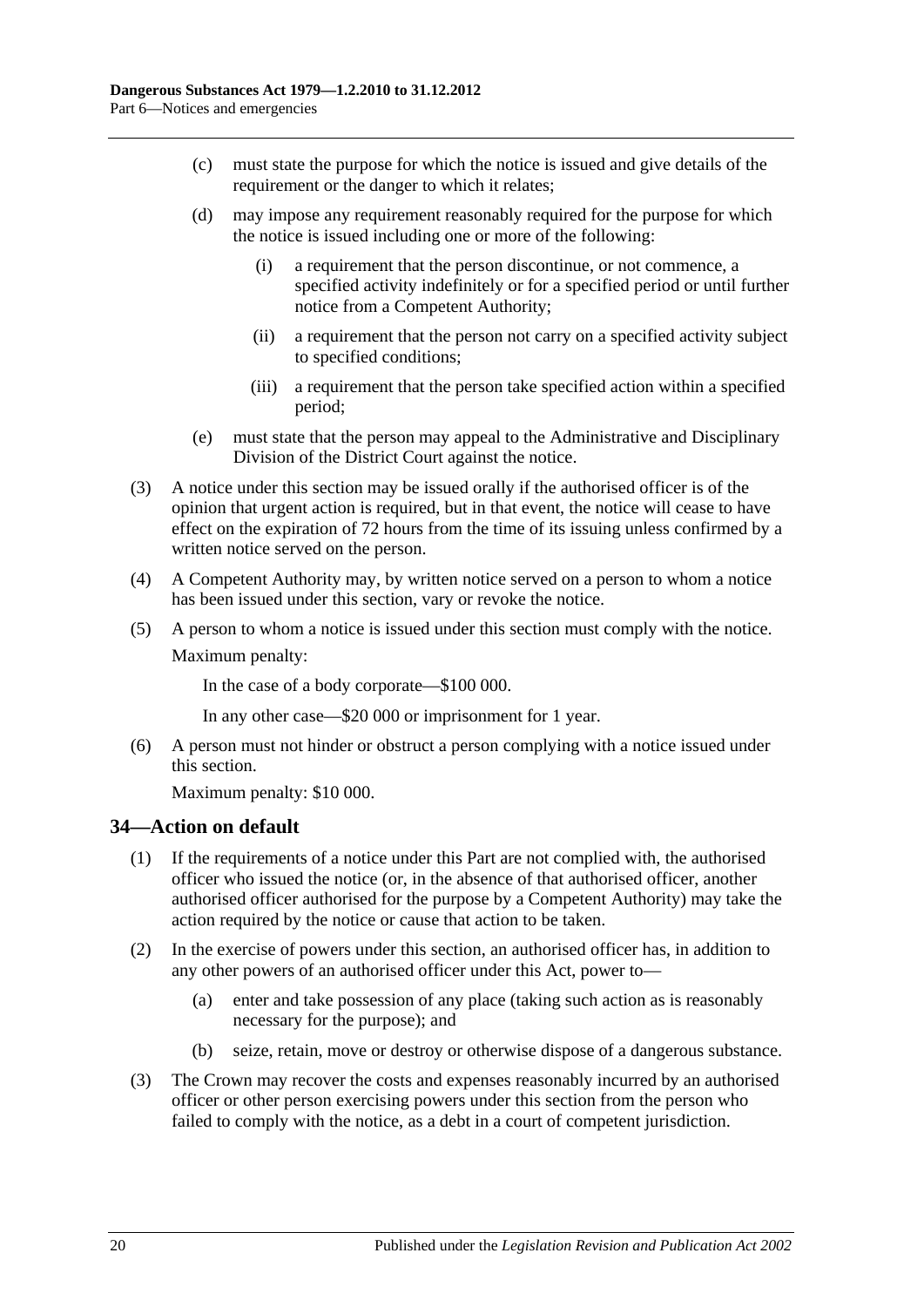#### <span id="page-20-0"></span>**35—Action in emergency situations**

- (1) If an authorised officer considers on reasonable grounds that a dangerous situation exists and that immediate action is required, the authorised officer may, after giving such notice (if any) as may be reasonable in the circumstances, take action or cause action to be taken as necessary to avert, eliminate or minimise the danger or risk.
- (2) In the exercise of powers under this section, an authorised officer has, in addition to any other powers of an authorised officer under this Act, power to—
	- (a) enter and take possession of any place (taking such action as is reasonably necessary for the purpose); and
	- (b) seize, retain, move or destroy or otherwise dispose of a dangerous substance.
- (3) Action may be taken or caused to be taken under this section whether or not a notice has been given to a person in relation to the danger under a preceding section.
- (4) The Crown may recover the costs and expenses reasonably incurred by an authorised officer or other person exercising powers under this section from the person who caused the dangerous situation, as a debt in a court of competent jurisdiction.

## <span id="page-20-1"></span>**Part 7—Miscellaneous**

#### <span id="page-20-2"></span>**36—Exemptions**

- (1) A Competent Authority may confer exemptions from this Act or specified provisions of this Act—
	- (a) on specified persons or persons of a specified class; or
	- (b) in relation to specified places, vehicles or activities, or places, vehicles or activities of a specified class.
- (2) However, a Competent Authority must not grant an exemption unless satisfied—
	- (a) that compliance with the Act or the specified provisions of this Act (as the case may be) is not reasonably practicable in the circumstances; and
	- (b) that the exemption (subject to compliance with specified conditions (if  $any)$ —
		- (i) would not result in an increased risk of personal injury, property damage or environmental harm; and
		- (ii) would not cause unnecessary administrative or enforcement difficulties.
- (3) A Competent Authority should, in deciding whether to grant an exemption from a provision that operates as part of a scheme that involves the uniform application of laws on a national basis, take into account the effect that the exemption would have on the operation of that scheme.
- (4) An exemption may be granted on application or on the initiative of the Competent Authority.
- (5) An exemption may be subject to conditions determined by the Competent Authority (including a condition that the exemption will only operate for a specified period).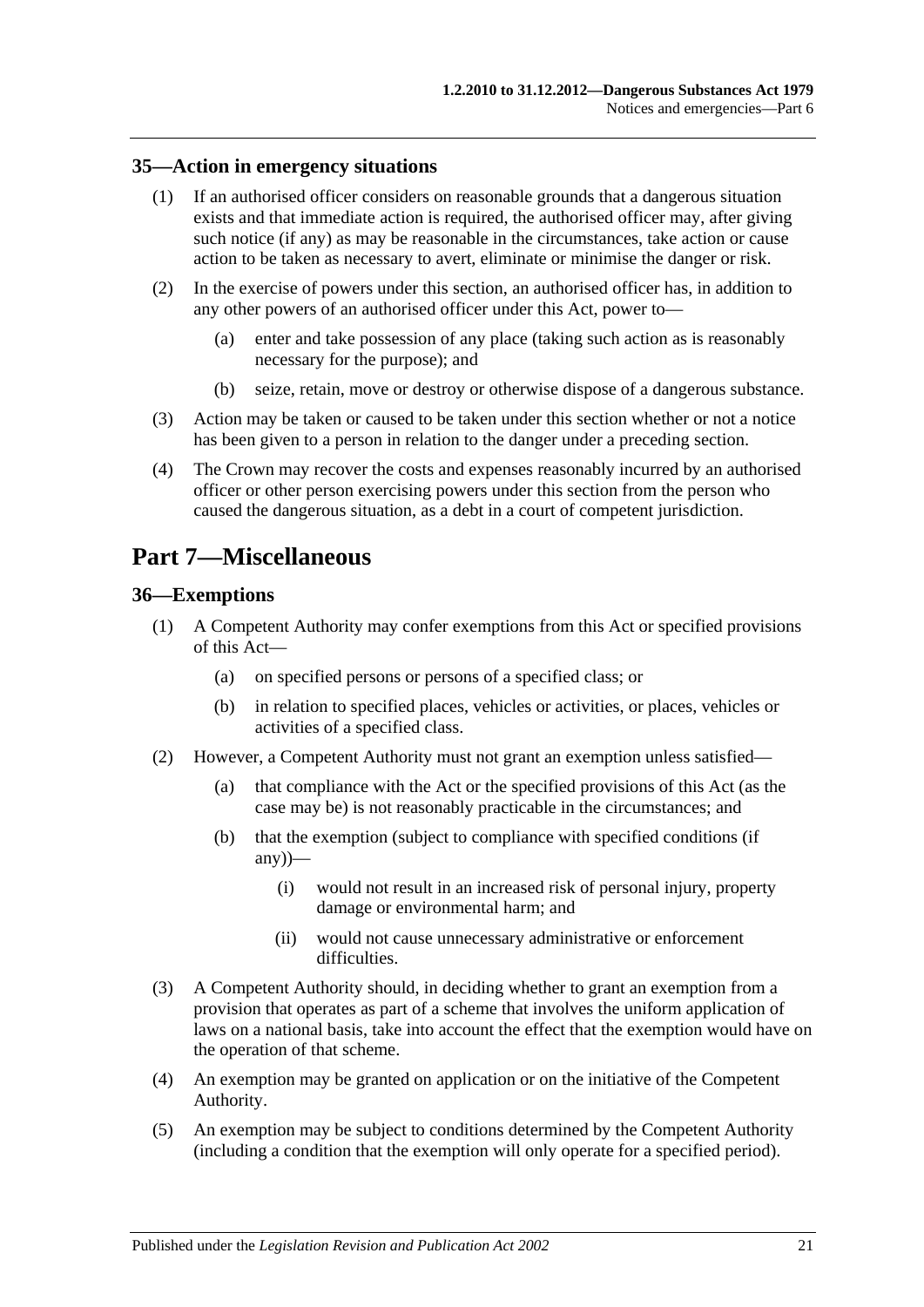- <span id="page-21-2"></span>(6) An exemption under this section may be granted—
	- (a) by written notice to the person or persons to whom the exemption is granted; or
	- (b) by notice in the Gazette.
- <span id="page-21-3"></span><span id="page-21-1"></span>(7) However, if an exemption—
	- (a) may or is expressed to operate for more than six months; or
	- (b) is granted to a class of persons,

then the Competent Authority must give notice of the exemption by notice in the Gazette (unless the exemption is granted under [subsection](#page-21-1) (6)(b)).

- (8) A notice under [subsection](#page-21-2) (6) or [\(7\)](#page-21-3) must—
	- (a) state the conditions (if any) to which the exemption is subject; and
	- (b) comply with any requirement prescribed by the regulations.
- <span id="page-21-4"></span>(9) A Competent Authority may, if the Competent Authority considers it appropriate to do so, vary the conditions of an exemption by the addition, substitution or deletion of one or more conditions.
- <span id="page-21-5"></span>(10) A Competent Authority may, after due inquiry and for good cause, revoke an exemption.
- (11) If a Competent Authority decides to take action under [subsection](#page-21-4) (9) or [\(10\),](#page-21-5) the Competent Authority must give notice in the same manner as when the exemption was granted.
- (12) A person who contravenes or fails to comply with a condition imposed under this section is guilty of an offence.

Maximum penalty:

In the case of a body corporate—\$50 000.

In any other case—\$10 000 or imprisonment for 6 months, or both.

- (13) If an exemption is granted to a person individually, the person must keep a copy of the notice of exemption in any vehicle or premises to which the exemption applies. Maximum penalty: \$5 000.
- (14) A Competent Authority must, in prescribed circumstances, give notice to a prescribed authority of the granting of an exemption under this section.
- (15) No liability attaches to a Competent Authority (or to the Crown) by virtue of the fact that the Competent Authority has granted an exemption under this Act.

## <span id="page-21-6"></span><span id="page-21-0"></span>**37—Appeals**

- <span id="page-21-8"></span><span id="page-21-7"></span>(1) An appeal to the Administrative and Disciplinary Division of the District Court may be made—
	- (a) by a person directly affected by a decision of a Competent Authority relating to a licence, accreditation or permit against that decision; or
	- (b) by a person to whom a notice has been issued under [Part 6](#page-18-2) against the decision to issue the notice; or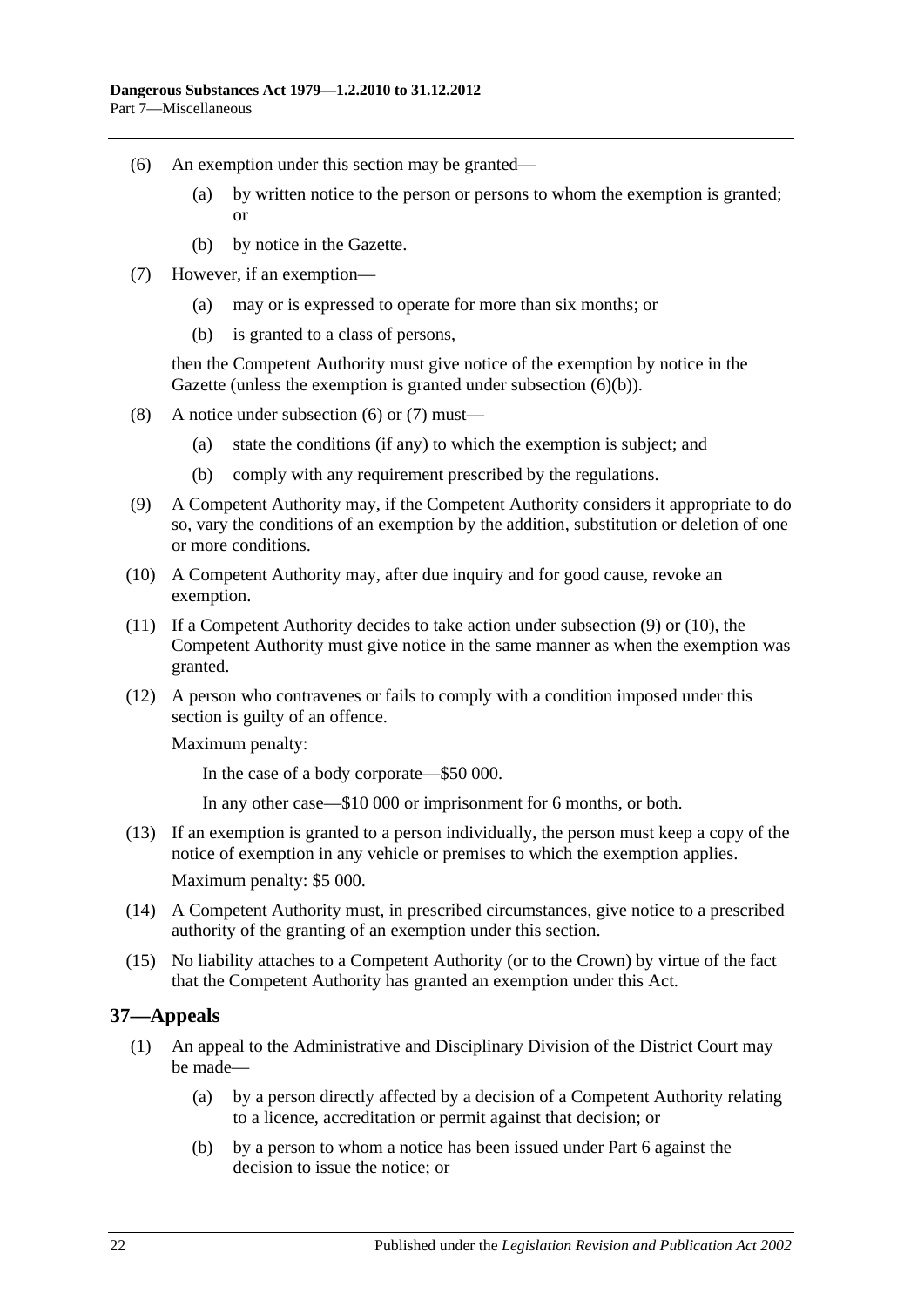- <span id="page-22-1"></span>(c) by an applicant for an exemption under [section](#page-20-2) 36 against a decision of a Competent Authority not to grant the exemption, or against a decision to impose a particular condition on an exemption; or
- (d) by a person in circumstances where an application for a review of a decision may be made under the regulations.
- <span id="page-22-2"></span>(2) However, a right to make an application under [subsection](#page-21-6) (1) operates subject to any process under the regulations that provides for reconsideration of a decision before an application for a review of the decision may be made to the Court.
- (4) An appeal must be instituted—
	- (a) in the case of an appeal against a decision of a Competent Authority under [subsection](#page-21-7)  $(1)(a)$  or  $(c)$ —subject to the regulations, within one month of the making of the decision appealed against;
	- (b) in the case of an appeal against a decision to issue a notice under [subsection](#page-21-8) (1)(b)—within 14 days of receipt of the notice;
	- (c) in the case of an appeal under [subsection](#page-22-2)  $(1)(d)$ —within the time prescribed by the regulations.

#### <span id="page-22-0"></span>**38—Evidentiary provisions**

- (1) In proceedings for an offence against this Act, an allegation in the complaint—
	- (a) that any person named holds or held at a specified time a specified office; or
	- (b) that any person named was or was not at a specified time the holder of a specified licence, accreditation or permit under this Act; or
	- (c) that any specified substance is or was a dangerous substance; or
	- (d) that any specified substance is or was a dangerous substance of a specified class; or
	- (e) that any specified substance or article is or was a dangerous good; or
	- (f) that any specified substance or article is or was a dangerous good of a specified class, type or category,

will, in the absence of proof to the contrary, be taken to be proved.

- (2) In proceedings for an offence against this Act—
	- (a) a licence, accreditation or permit and any conditions of a licence, accreditation or permit; or
	- (b) an approval and any conditions of an approval; or
	- (c) an exemption and any conditions of an exemption; or
	- (d) any notice,

granted or given under this Act may be proved by the production of an apparently genuine document purporting to be a copy of the licence, accreditation, permit, approval, exemption or notice certified by a Competent Authority.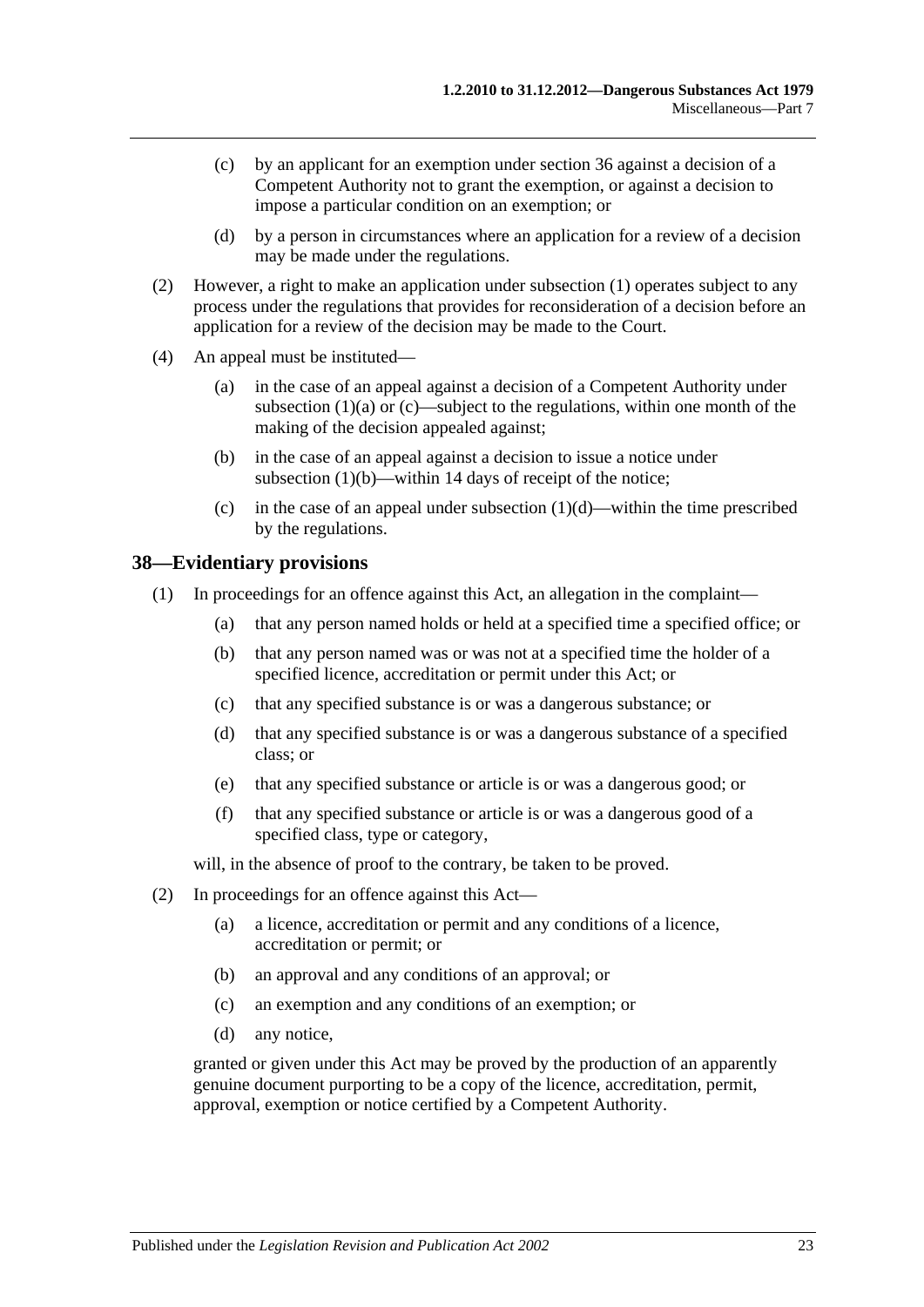(3) In proceedings for an offence against this Act, an apparently genuine document purporting to be a certificate of the Government Analyst setting out the results of an analysis of any substance or thing, will, in the absence proof to the contrary, be accepted as proof of the matters stated therein.

## <span id="page-23-0"></span>**39—Approved codes of practice**

- (1) The Minister may approve a code of practice for the purposes of this Act.
- (2) A code of practice may be comprised of, or may incorporate, adopt or operate by reference to, a specified code or standard (with or without modification) as in force from time to time or as in force at a particular time.
- (3) The Minister may—
	- (a) approve an amendment of a code of practice; or
	- (b) revoke a code of practice.
- (4) The Minister must give notice in the Gazette of—
	- (a) the approval of a code of practice; or
	- (b) the approval of an amendment of a code of practice; or
	- (c) the revocation of a code of practice.
- (5) An approved code of practice and any approved amendment of a code of practice will come into operation on the day on which the notice of approval is published in the Gazette or on such later day as may be specified in the notice.
- (6) An approved code of practice or amendment of a code of practice is subject to disallowance by Parliament.
- (7) Every approved code of practice or amendment must be laid before both Houses of Parliament within 14 days of notice of its approval being published in the Gazette if Parliament is in session or, if Parliament is not then in session, within 14 days after the commencement of the next session of Parliament.
- <span id="page-23-2"></span>(8) If either House of Parliament passes a resolution disallowing an approved code of practice or an amendment of a code of practice, then the code of practice or the amendment ceases to have effect.
- (9) A resolution is not effective for the purposes of [subsection](#page-23-2) (8) unless passed in pursuance of a notice of motion given within 14 sitting days (which need not all fall in the same session of Parliament) after the day on which the code of practice or amendment was laid before the House.

## <span id="page-23-1"></span>**40—Use of codes of practice in proceedings**

If in proceedings for an offence against this Act it is proved that the defendant failed to observe a provision of an approved code of practice dealing with the matter in respect of which the offence is alleged to have been committed, the defendant is, in the absence of proof to the contrary, to be taken to have failed to exercise the standard of care required by this Act.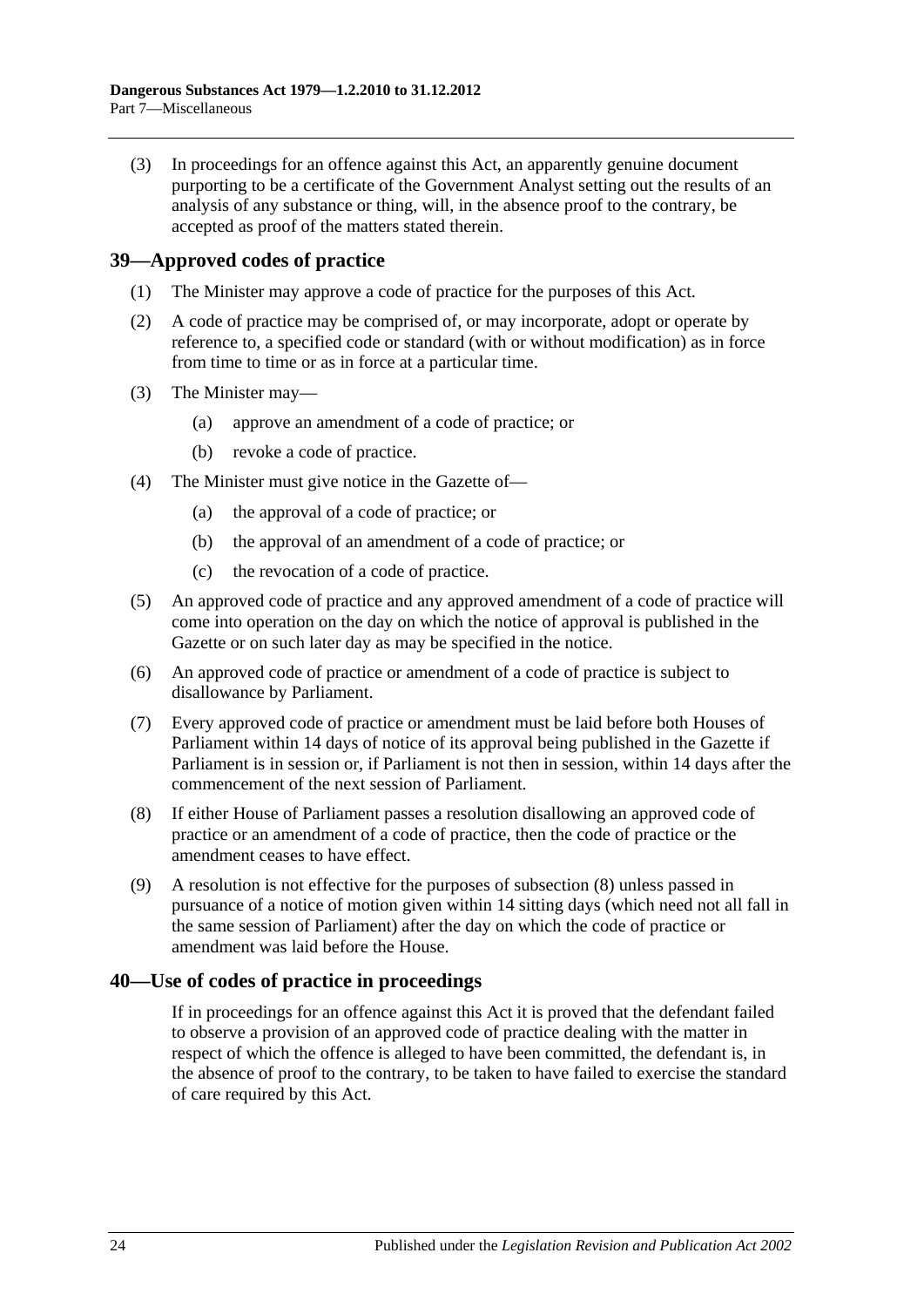### <span id="page-24-0"></span>**41—Offences by bodies corporate**

If a body corporate is guilty of an offence against this Act, each member of the governing body and the manager of the body corporate is guilty of an offence and liable to the same penalty as is prescribed for that offence (when committed by a natural person) unless he or she proves that he or she did not know and could not reasonably be expected to have known of the commission of that offence or that he or she exercised all due diligence to prevent the commission of that offence.

## <span id="page-24-5"></span><span id="page-24-1"></span>**42—Continuing offences**

- (1) A person convicted of an offence against any provision of this Act in respect of a continuing act or omission—
	- (a) will be liable, in addition to the penalty otherwise applicable to that offence, to a penalty for each day during which the act or omission continued of not more than the amount equal to one-tenth of the maximum penalty prescribed for that offence; and
	- (b) will, if the act or omission continues after he or she is convicted, be guilty of a further offence against that provision and liable, in addition to the penalty otherwise applicable to that further offence, to a penalty for each day during which the act or omission continued after that conviction of not more than the amount equal to one-tenth of the maximum penalty prescribed for that offence.
- (2) If an offence against a provision of this Act consists of an omission to do something that is required or directed to be done, the omission will, for the purposes of [subsection](#page-24-5) (1), be taken to continue for so long as the thing required or directed to be done remains undone after the expiration of the period for compliance with the requirement or direction.

#### <span id="page-24-2"></span>**43—Forfeiture of dangerous substance upon conviction**

- (1) If a person is convicted of an offence against this Act, the court may order that any dangerous substance in relation to which the offence was committed and that is the property of that person be forfeited to the Crown.
- (2) Any dangerous substance forfeited to the Crown may be disposed of in such manner as the Minister may direct and, if any dangerous substance is disposed of by way of sale, the proceeds of the sale will be paid into the Consolidated Account.

#### <span id="page-24-3"></span>**44—Recovery of costs from convicted person**

If a person is convicted of an offence against this Act following action taken by an authorised officer under [Part 5,](#page-13-0) the court may, on application by or on behalf of a Competent Authority, order that, in addition to any other penalty, the defendant must pay any costs that were reasonably incurred in taking that action and are directly related to the investigation of the offence (including costs for testing, transporting, storing or disposing of dangerous substances and other evidence).

### <span id="page-24-4"></span>**45—Proceedings for offences**

- (1) Proceedings for a summary offence against this Act may only be commenced by—
	- (a) an authorised officer; or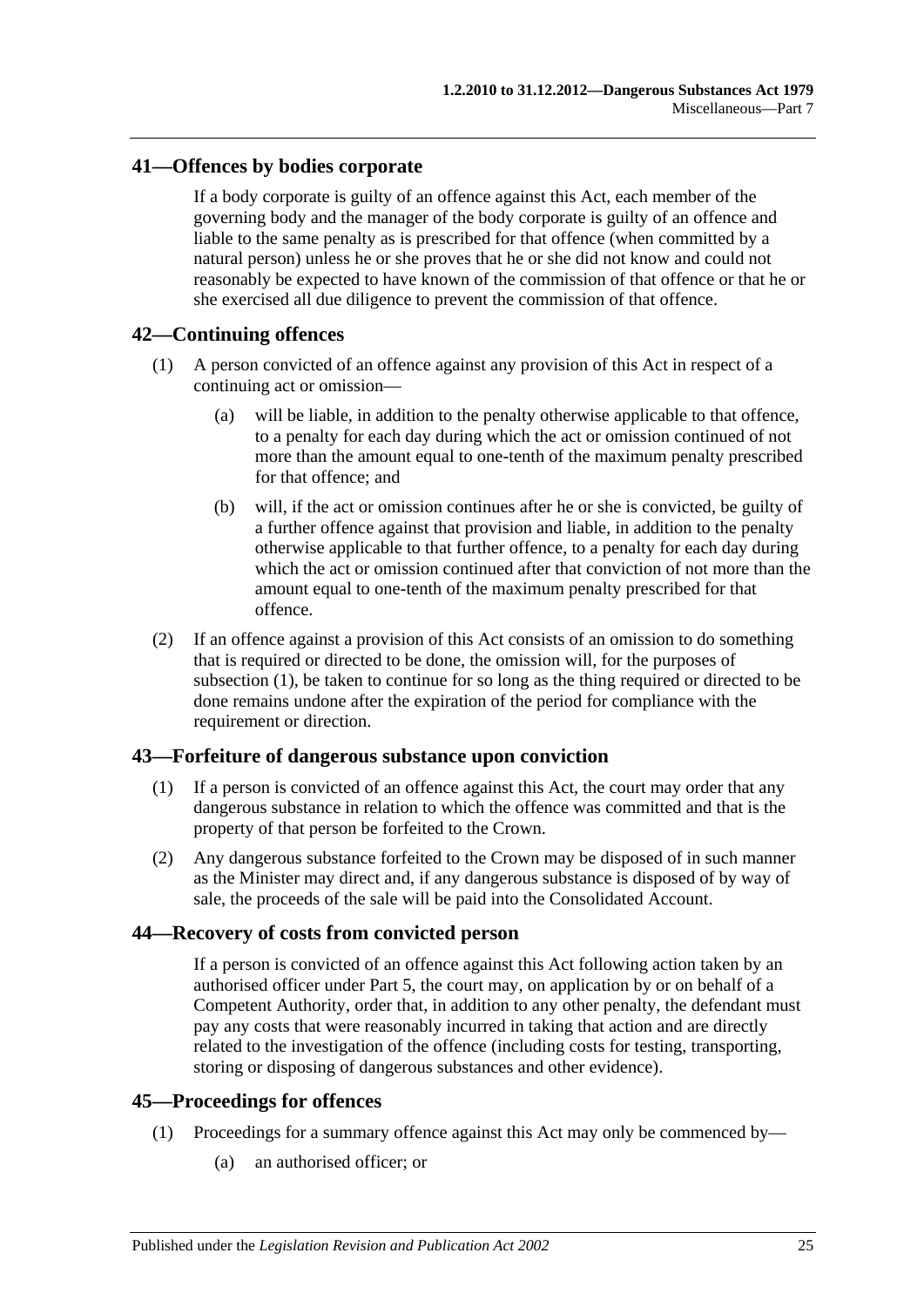- (b) a Competent Authority.
- (2) Proceedings for a summary offence against this Act must be commenced—
	- (a) in the case of an expiable offence—within the time limits prescribed for expiable offences by the *[Summary Procedure Act](http://www.legislation.sa.gov.au/index.aspx?action=legref&type=act&legtitle=Summary%20Procedure%20Act%201921) 1921*;
	- (b) in any other case—within three years of the date on which the offence is alleged to have been committed or, with the authorisation of the Attorney-General, a later time within six years of that date.
- (3) A document apparently signed by the Attorney-General and stating that the Attorney-General authorises a specified extension of the period for commencing a particular prosecution is to be accepted, in the absence of proof to the contrary, as proof of the fact so stated.

#### <span id="page-25-0"></span>**46—Cost recovery**

(1) In this section—

*agency or instrumentality of the Crown* means any body corporate (other than a council) established for a public purpose by, or in accordance with, an Act;

*council* means a municipal or district council;

*dangerous substance* includes a mixture of a dangerous substance with any other substance;

#### *government authority* means—

- (a) a department or administrative unit of the Public Service; or
- (b) an agency or instrumentality of the Crown; or
- (c) a council;

*principal officer*, in relation to a government authority, means—

- (a) in the case of a department or administrative unit of the Public Service—the chief executive officer of that department or unit;
- (b) in the case of an agency or instrumentality of the Crown—the chief executive officer of that agency or instrumentality or a person designated by the regulations as principal officer of that agency or instrumentality;
- (c) in the case of a council—the chief executive officer of that council.
- (2) This section applies to any incident—
	- (a) constituted of or arising from (whether wholly or in part) the escape of a dangerous substance; or
	- (b) that involves the danger of the escape of a dangerous substance.
- (3) For the purposes of this section, the escape of a dangerous substance includes—
	- (a) a discharge of the dangerous substance onto or into any land or water, or any structure or thing;
	- (b) the release of the dangerous substance into the air.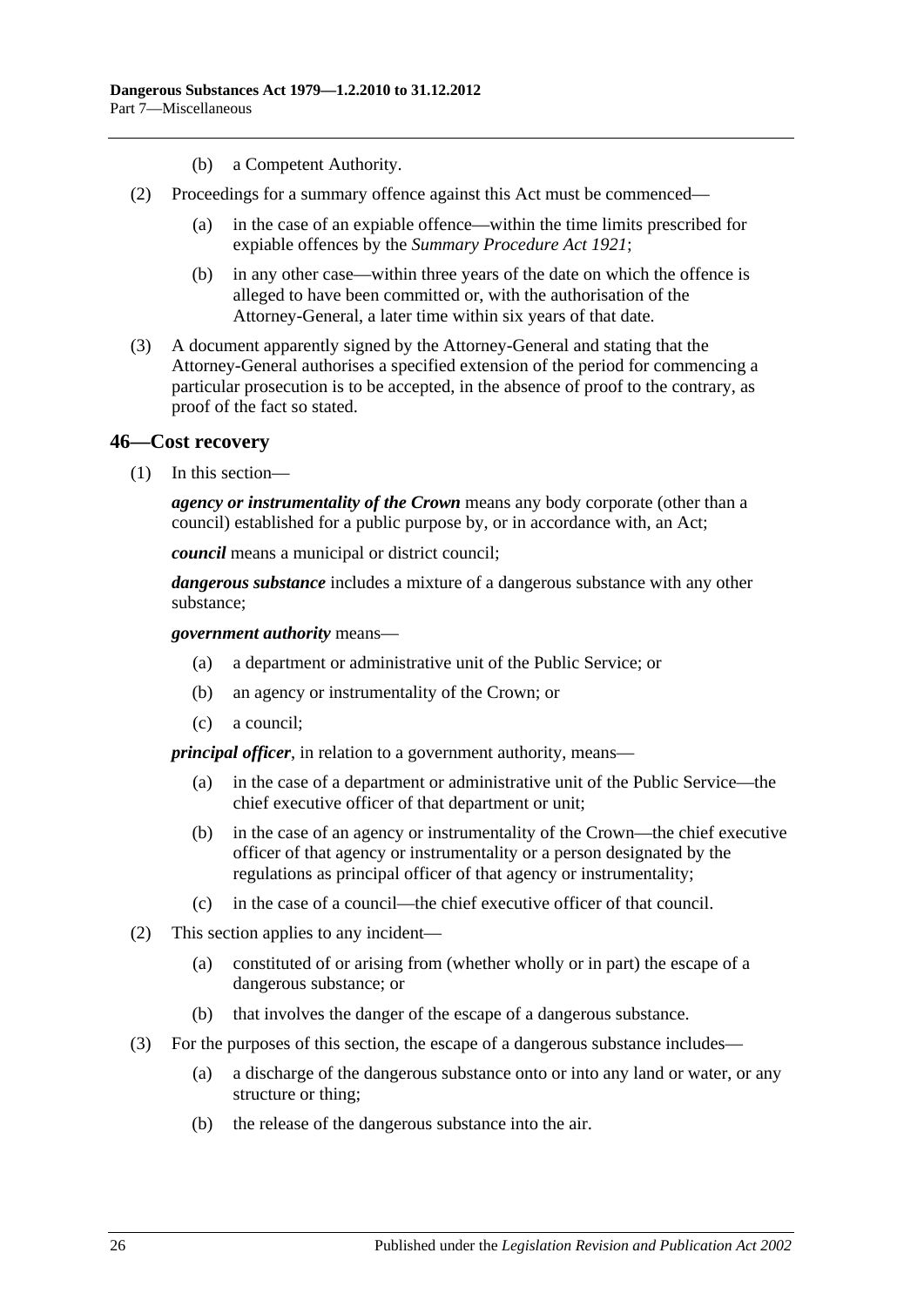- (4) Where a government authority incurs costs or expenses as a result of the occurrence of an incident to which this section applies, any such costs or expenses reasonably incurred by the government authority are recoverable as a debt in a court of competent jurisdiction.
- (5) The costs or expenses may be recovered by—
	- (a) in the case of costs or expenses incurred by a council—the council;
	- (b) in the case of costs or expenses incurred by an agency or instrumentality of the Crown—that agency or instrumentality, or the Crown;
	- (c) in any other case—the Crown.
- (6) The recovery of costs or expenses incurred by one government authority as a result of the occurrence of an incident to which this section applies (including an award or judgment in relation to those costs or expenses) does not preclude the recovery of costs and expenses incurred by another government authority as a result of the occurrence of the incident.
- <span id="page-26-0"></span>(7) The costs or expenses may be recovered (jointly or severally) from—
	- (a) the person who was the owner of the dangerous substance at the time of the incident;
	- (b) the person who was in control or possession of the dangerous substance at the time of the incident;
	- (c) the person who caused the incident.
- (8) For the purposes of [subsection](#page-26-0) (7)—
	- (a) any dangerous substance in the control or possession of an employee or agent while acting in the course of employment will be taken to be in the control or possession of the employer or principal; and
	- (b) an act or omission of an employee or agent while acting in the course of employment will be taken to be the act or omission of the employer or principal,

unless it is proved that the incident is attributable to serious and wilful misconduct on the part of the employee or agent.

- (9) Costs and expenses are not recoverable against a person who establishes—
	- (a) that the incident was due to the act or default of another person, or to some cause beyond the person's control; and
	- (b) that he or she could not by the exercise of reasonable diligence have prevented the occurrence of the incident; and
	- (c) that the incident is not attributable to an act or omission of a person who was an employee or agent of his or hers at the time when the incident occurred (unless it is proved that the incident is attributable to serious and wilful misconduct on the part of the employee or agent).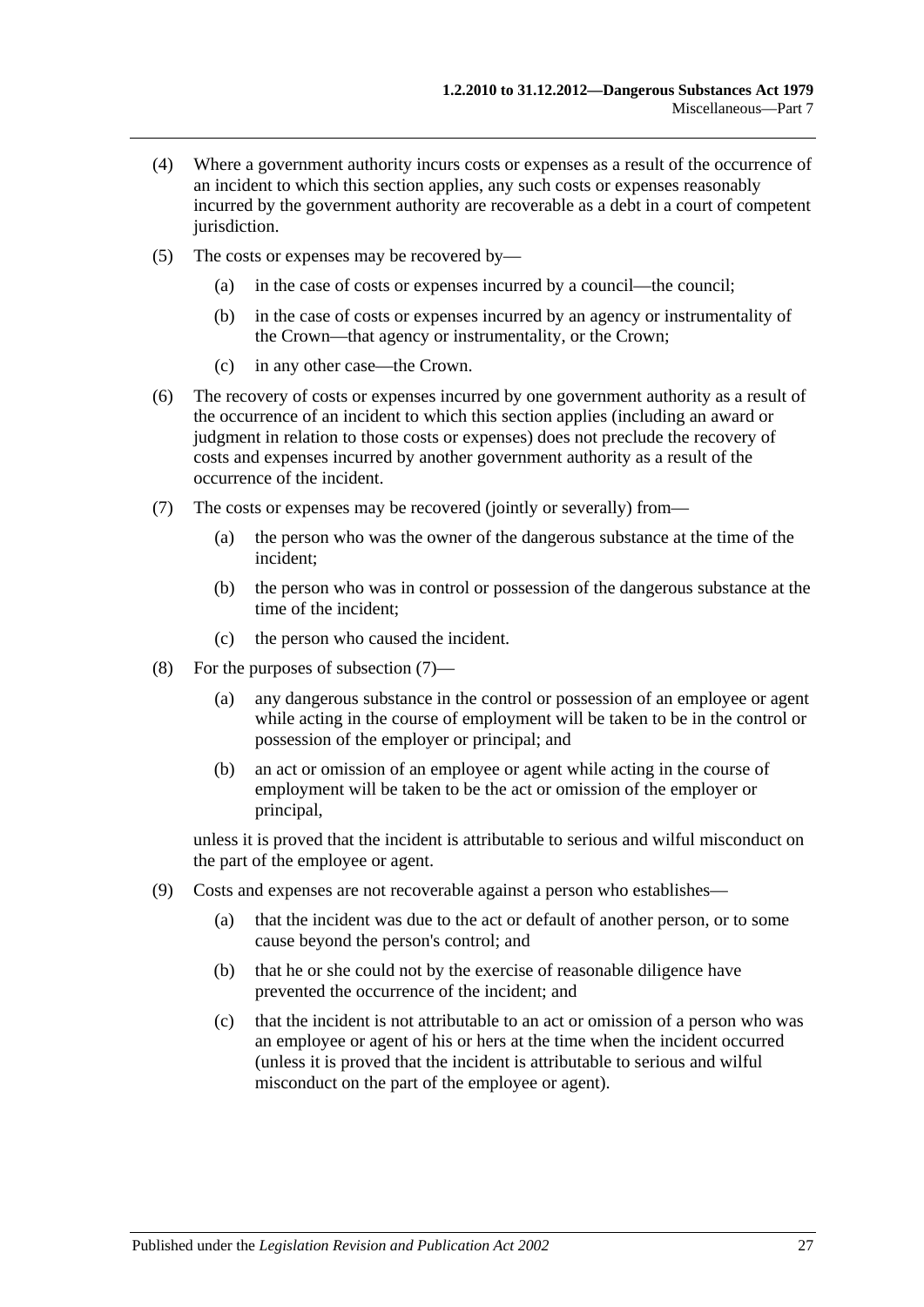- (10) This section does not exclude or derogate from any right to recover an amount in respect of costs or expenses that exists apart from this section but the Crown or a government authority is not entitled to recover, in respect of the same costs or expenses, an amount under this section and an amount in proceedings founded on rights that exist apart from this section.
- (11) For the purposes of this section, a body that forms part, or is established for the purposes, of an agency or instrumentality of the Crown is not to be regarded as itself constituting a separate agency or instrumentality.
- (12) In any proceedings under this section, a document apparently signed by the principal officer of the relevant government authority certifying as to the incurring of costs or expenses as a result of the occurrence of an incident to which this section applies, and as to the amount of those costs or expenses, constitutes proof, in the absence of proof to the contrary, of the matters so certified.

#### <span id="page-27-2"></span><span id="page-27-0"></span>**48—Assistance in emergencies or accidents**

- (1) No personal liability attaches to a person for an honest act undertaken without fee, charge or other reward for the purpose of assisting or attempting to assist in a situation in which an emergency or accident involving a dangerous substance occurs or is likely to occur.
- (2) [Subsection](#page-27-2) (1) does not exempt a person from liabilities against which the person is insured.
- (3) [Subsection](#page-27-2) (1) does not apply—
	- (a) to a person whose act or omission was wholly or partly the cause of the occurrence or likely occurrence; or
	- (b) to an authorised officer.

#### <span id="page-27-1"></span>**49—Prohibitions**

- (1) The Minister may prohibit (either absolutely or conditionally) any person—
	- (a) engaging in any or specified activities involving a dangerous substance; or
	- (b) using a dangerous substance for a particular purpose or in a particular manner; or
	- (c) having a dangerous substance in his or her custody, possession or control.
- (2) A prohibition under this section may be varied or revoked by the Minister at any time.
- (3) A prohibition under this section, and any variation or revocation, must be notified in the Gazette (and takes effect when the notice is published in the Gazette or at such later time as is specified in the notice).
- (4) A person who contravenes a prohibition imposed under this section is guilty of an offence.

Maximum penalty:

In the case of a body corporate—\$50 000.

In any other case—\$10 000 or imprisonment for six months, or both.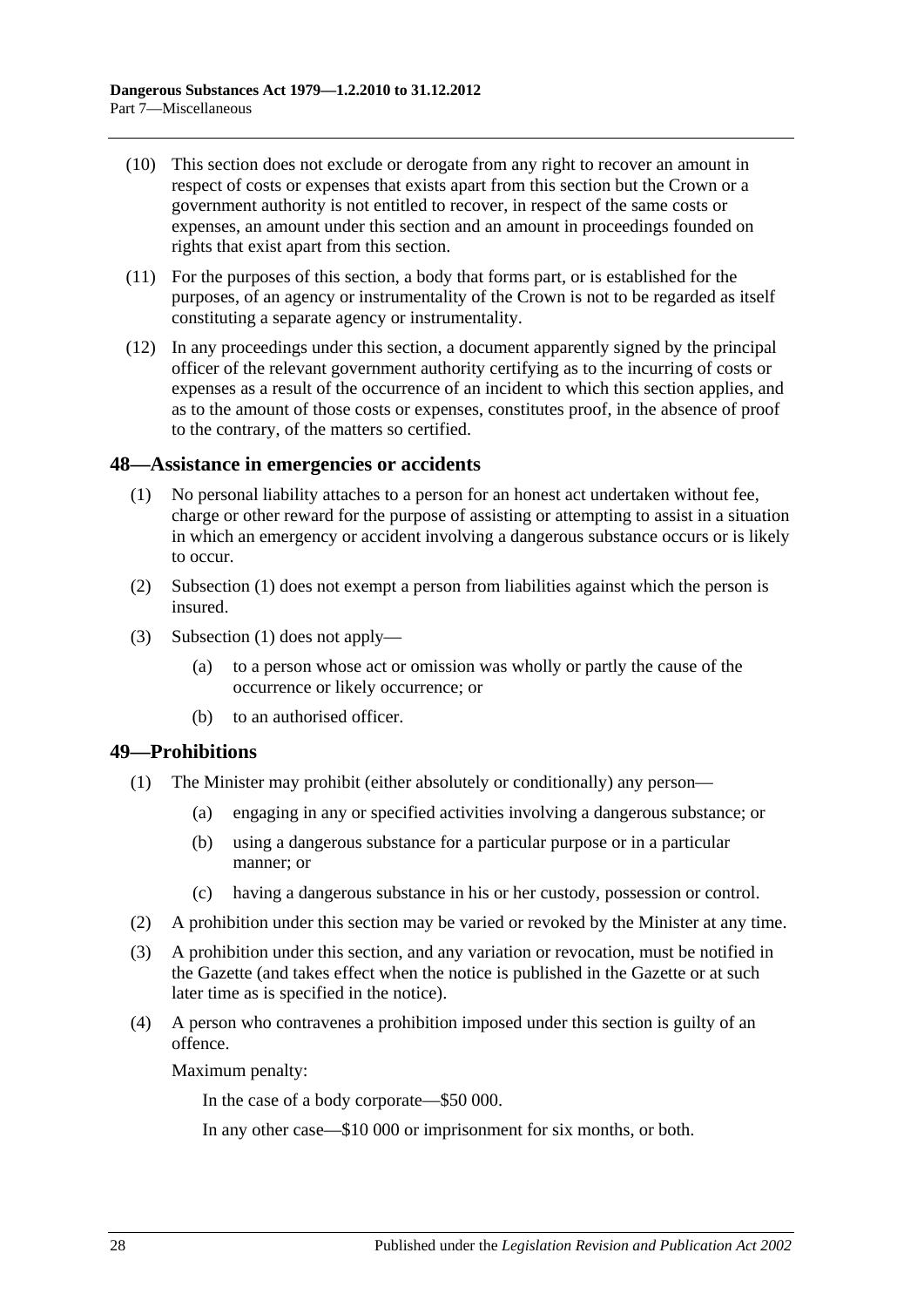#### <span id="page-28-1"></span><span id="page-28-0"></span>**50—Regulations**

- (1) The Governor may make such regulations as are contemplated by this Act or as are necessary or expedient for the purposes of this Act.
- (2) Without limiting the generality of [subsection](#page-28-1) (1) of this section, those regulations may—
	- (a) prescribe fees for licences and accreditations under this Act varying according to the activity authorised under any such licence or accreditation and the term of any such licence or accreditation; and
	- (b) regulate the keeping, handling, transport, conveyance, use and disposal of any dangerous substance; and
	- (c) prescribe standards of quality and composition in relation to any dangerous substance; and
	- (d) prohibit the sale of any dangerous substance that does not conform to any relevant prescribed standard of quality or composition; and
	- (e) prescribe standards for the siting, design, construction, ventilation, illumination, fittings, fixtures and management of premises used, or to be used, in connection with any dangerous substance; and
	- (f) prescribe standards for the design, construction, cleanliness, venting, ventilation, marking, and maintenance of any vehicle or means of conveyance, or any container or any other thing used, or to be used, in connection with any dangerous substance; and
	- (g) prohibit the keeping of any dangerous substance in any premises or containers that do not conform to any standard prescribed therefor; and
	- (h) prohibit the transport or conveyance of any dangerous substance in containers or by vehicles, pipelines or any other means that do not conform to any standard prescribed therefor; and
	- (i) regulate or prohibit any activities of specified kinds in the vicinity of any dangerous substance; and
	- (j) prescribe the safety procedures to be followed and the provision, maintenance and use of safety equipment and facilities in connection with the keeping, handling, transport, conveyance, use and disposal of any dangerous substance; and
	- (k) regulate, restrict or prohibit the disposal of any dangerous substance; and
	- (l) prohibit the handling, transport, conveyance or use of any dangerous substance except by a person who has received the prescribed training and who is the holder of a permit; and
	- (m) prohibit the manufacture, installation, repair or maintenance of any machine, equipment, container or device in or in connection with which any dangerous substance is kept or used except by a person who has received the prescribed training and who is the holder of a permit; and
	- (n) provide for the grant, suspension and revocation of permits by a Competent Authority; and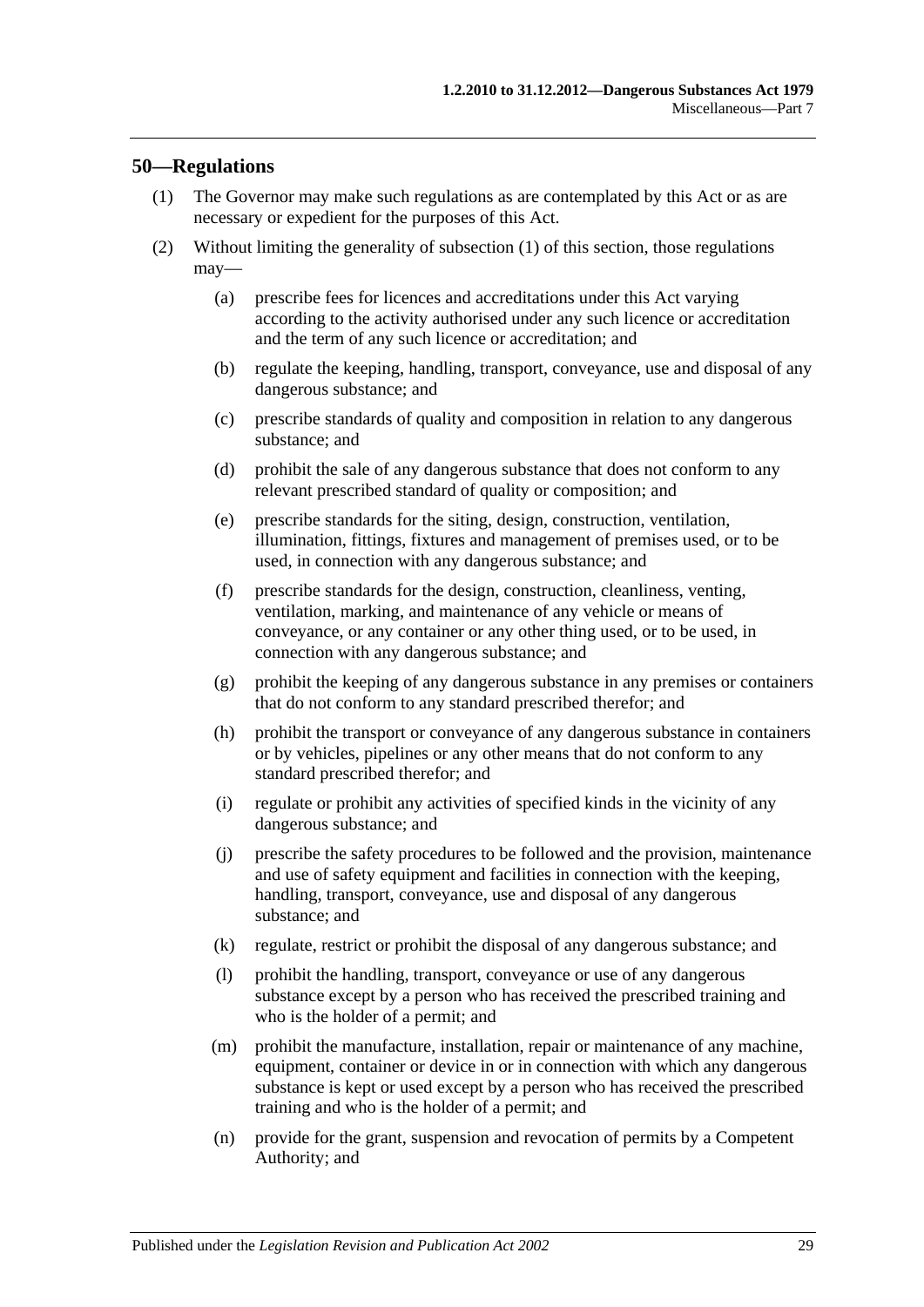- (o) prescribe fees for permits granted by a Competent Authority; and
- (p) prescribe other fees that are to be paid in respect of any thing done under this Act, or matter occurring under this Act, and provide for the recovery of fees; and
- (q) regulate the manufacture, installation, repair or maintenance of any machine, equipment, container or device in or in connection with which any dangerous substance is kept or used; and
- (r) require the reporting to a Competent Authority of accidents occurring in connection with the keeping, handling, transport, conveyance, use or disposal of any dangerous substance; and
- (s) require the keeping of records and the furnishing of returns to a Competent Authority in connection with the keeping, handling, transport, conveyance, use or disposal of any dangerous substance; and
- (t) provide for the form or content of applications or other documents under this Act, or provide for the approval by a Competent Authority of the form in which applications are to be made to the Competent Authority, or the form in which documents are to be issued by a Competent Authority, for the purposes of this Act; and
- (u) make provision with respect to administrative procedures for the purposes of this Act and the form of decisions under this Act; and
- (v) provide for registers of decisions and exemptions under this Act; and
- (w) prescribe the training and qualifications required of authorised officers and other people performing functions under this Act; and
- (x) provide that a specified provision of this Act does not apply, or applies with prescribed variations, in any circumstance or situation (or circumstance or situation of a prescribed class) specified by the regulations, subject to any condition to which the regulations are expressed to be subject; and
- (y) confer jurisdiction on the Administrative and Disciplinary Division of the District Court to review decisions under the regulations; and
- (z) prescribe matters that are to be considered in proceedings for an offence against the regulations; and
- (za) fix expiation fees, not exceeding \$1 000 in cases involving natural persons and \$5 000 in cases involving bodies corporate, for alleged offences against the regulations; and
- (zb) prescribe fines, not exceeding \$5 000 in cases involving natural persons and \$25 000 in cases involving bodies corporate, for contravention of a regulation.
- (3) The regulations may prescribe differential fees or provide for fees to be determined according to prescribed factors.
- $(4)$  If—
	- (a) the regulations prohibit an activity unless carried on by a person who is the holder of a permit; and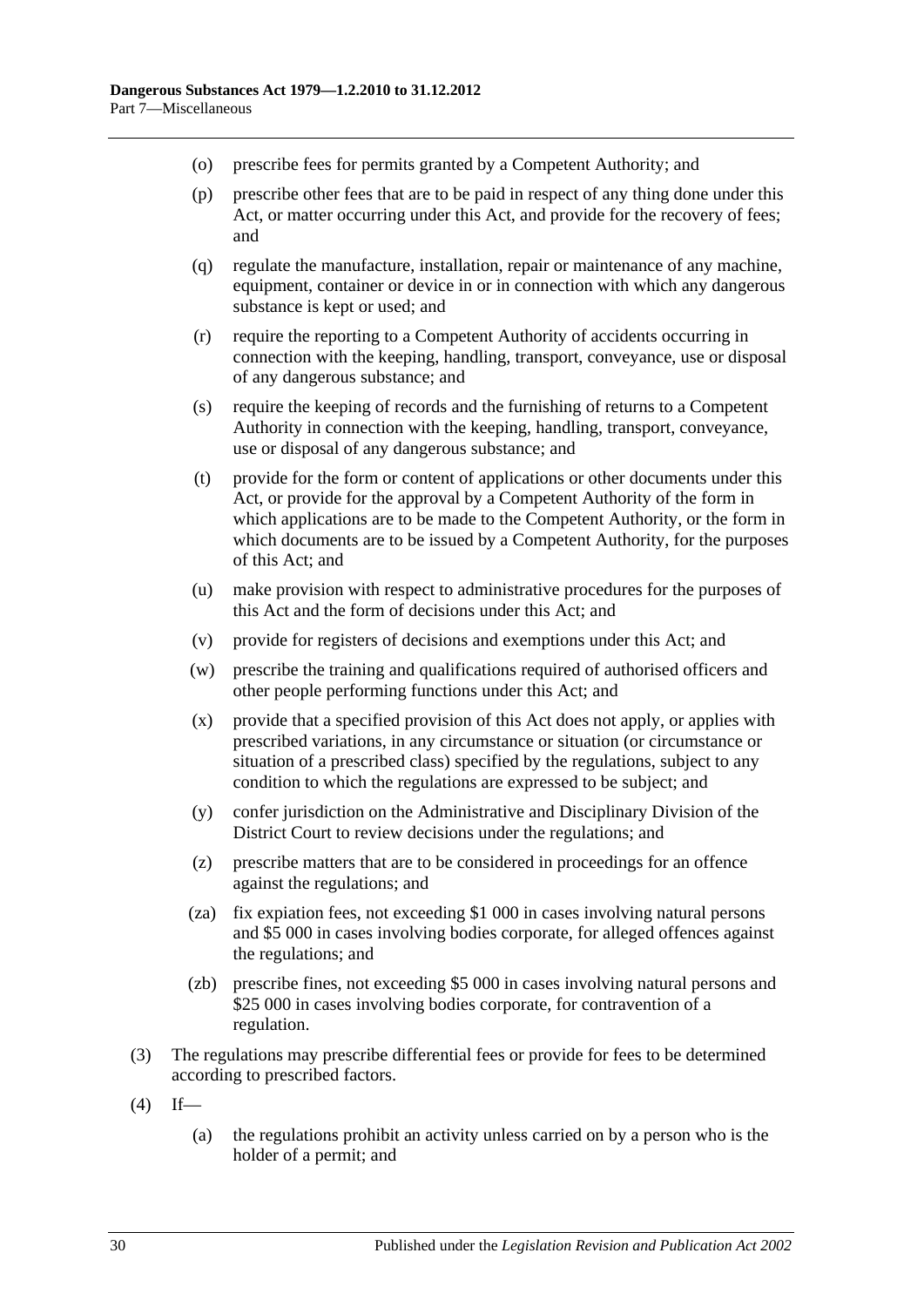(b) a person who is the holder of such a permit carries out that activity (as an employee or contractor) for another person (*the principal*) in the course of a trade or business carried on by the principal,

the principal—

- (c) must ensure, so far as is reasonably practicable, that the activity is carried out—
	- (i) safely; and
	- (ii) in accordance with any requirements prescribed by the regulations; and
	- (iii) in a proper and competent manner; and
- (d) must ensure, so far as is reasonably practicable, that any plant used, installed, repaired or maintained as part of, or for the purposes of, that activity is safe and suitable for use, and complies with any requirements prescribed by the regulations; and
- (e) must comply with any other duty imposed by the regulations for the purposes of this provision.

Maximum penalty: \$10 000.

- (5) The regulations may apply, wholly or partially and with or without modification—
	- (a) regulations in force under an Act of another State, a Territory or the Commonwealth (as in force from time to time or as in force at a particular time); or
	- (b) a code, standard, rule or other document prepared or published by a body referred to in the regulation (as in force from time to time or as in force at a particular time),

as regulations applying under this Act (and, in so applying such regulations, code, standard, rule or other document, may provide for their citation for the purposes of the law of this State).

- (6) The regulations may adopt, wholly or partially and with or without modification, a code, standard, rule or other document prepared or published by a body referred to in the regulation (as in force from time to time or as in force at a particular time).
- (7) Any regulations applying or adopting a regulation, code, standard, rule or other document may contain such incidental, supplementary or transitional provisions as appear to the Governor to be necessary.
- (8) The regulations, or a regulation, code, standard, rule or other document applied or adopted by the regulations, may—
	- (a) refer to or incorporate, wholly or partially and with or without modification, a code, standard, rule or other document prepared or published by a particular body (as in force from time to time or as in force at a particular time); and
	- (b) be of general or limited application; and
	- (c) make different provision according to the persons, things or circumstances to which they are expressed to apply; and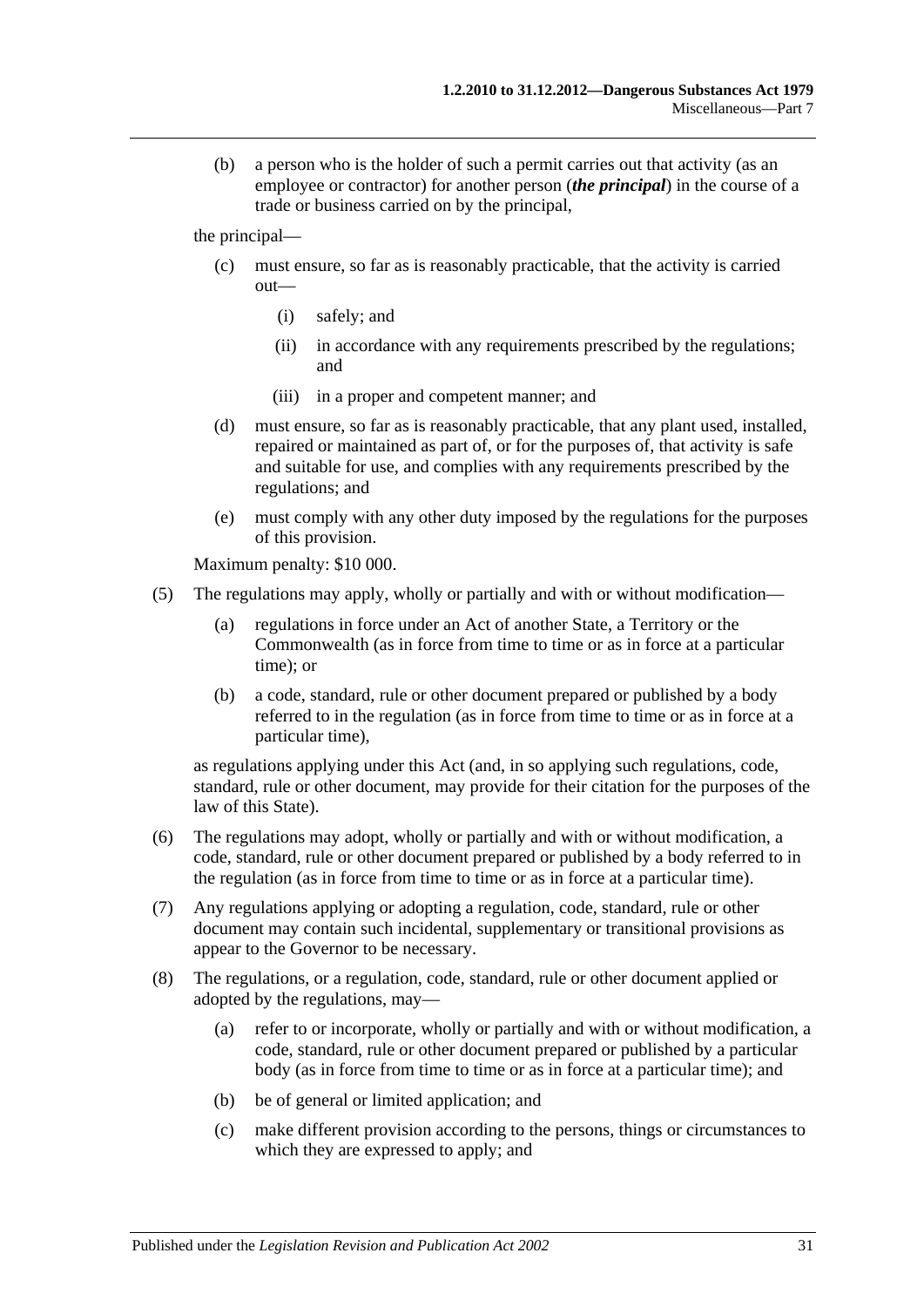- (d) provide that any matter or thing is to be determined, dispensed with, regulated or prohibited according to the discretion of the Minister, a Competent Authority, an authorised officer or any other prescribed authority.
- $(9)$  If—
	- (a) a regulation, code, standard, rule or other document is applied or adopted by the regulations; or
	- (b) the regulations, or a regulation, code, standard, rule or other document applied or adopted by the regulations, refers to a code, standard, rule or other document prepared or published by a particular body,

then—

- (c) a copy of the regulation, code, standard, rule or other document must be kept available for inspection by members of the public, without charge and during normal office hours, at an office or offices specified by notice in the Gazette; and
- (d) in any legal proceedings, evidence of the contents of the regulation, code, standard, rule or other document may be given by production of a document purporting to be certified by or on behalf of the Minister as a true copy of the regulation, code, standard, rule or other document.

## <span id="page-31-0"></span>**51—Application orders and emergency orders**

- (1) The Minister may, by notice in the Gazette, declare that the operation of the regulations, or of specified parts of the regulations, relating to the transport of dangerous goods—
	- (a) is suspended for a specified period; or
	- (b) is varied in a manner specified by the Minister.
- <span id="page-31-1"></span>(2) An order must be consistent with the provisions relating to application orders and emergency orders in the agreements scheduled to the *National Road Transport Commission Act 1991* of the Commonwealth.
- (3) An order may have effect in relation to the whole of the State, or to a specified part of the State.
- (4) If the Ministerial Council for Road Transport terminates an order in accordance with the terms of an agreement referred to in [subsection](#page-31-1) (2), the Minister must publish notice of the termination in the Gazette.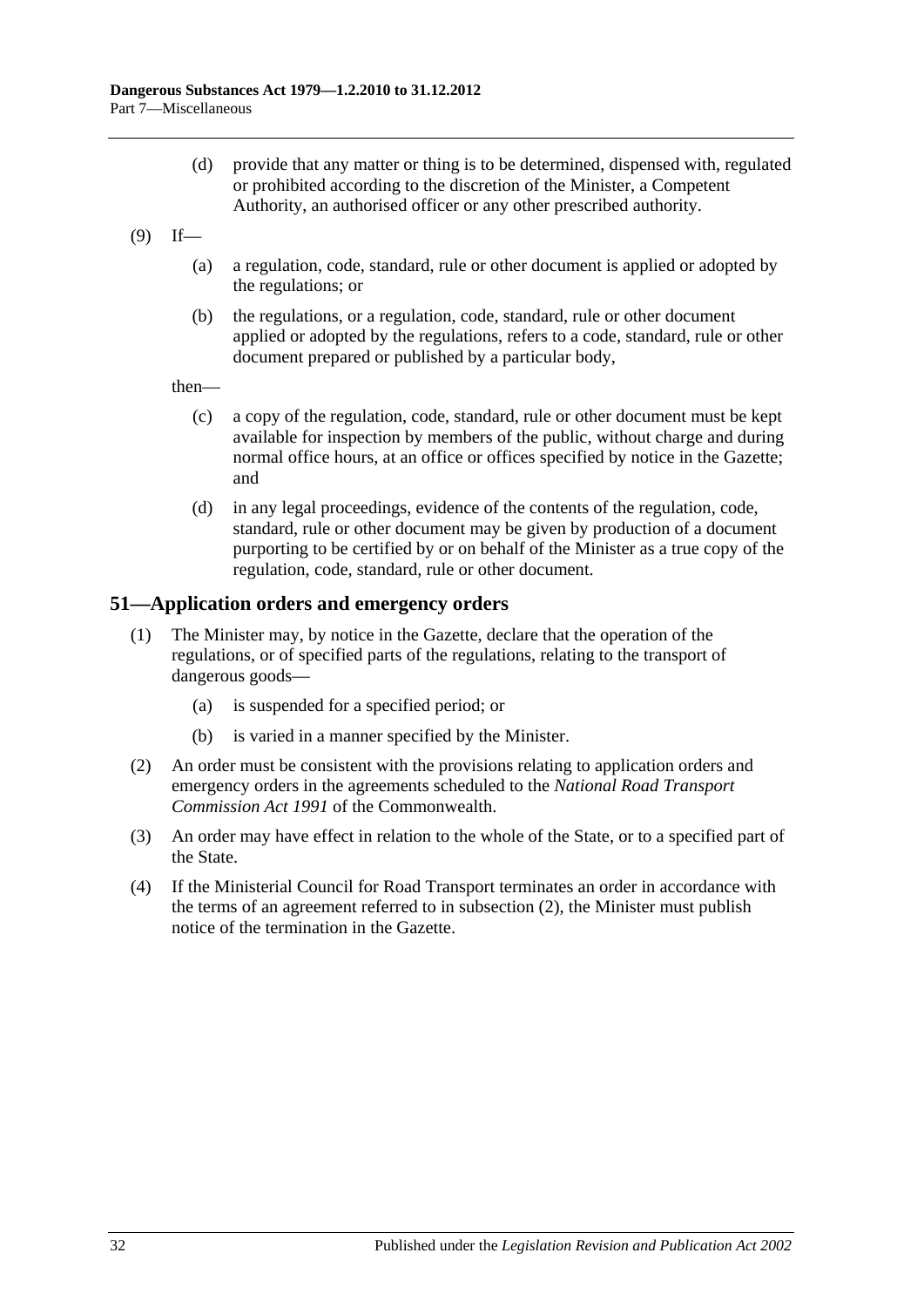## <span id="page-32-0"></span>**Legislative history**

## **Notes**

- Amendments of this version that are uncommenced are not incorporated into the text.
- Please note—References in the legislation to other legislation or instruments or to titles of bodies or offices are not automatically updated as part of the program for the revision and publication of legislation and therefore may be obsolete.
- Earlier versions of this Act (historical versions) are listed at the end of the legislative history.
- For further information relating to the Act and subordinate legislation made under the Act see the Index of South Australian Statutes or www.legislation.sa.gov.au.

## **Legislation repealed by principal Act**

The *Dangerous Substances Act 1979* repealed the following:

*Liquefied Petroleum Gas Act 1960*

*Inflammable Liquids Act 1961*

## **Principal Act and amendments**

New entries appear in bold.

| Year | N <sub>0</sub> | Title                                                                              | Assent     | Commencement                                                            |
|------|----------------|------------------------------------------------------------------------------------|------------|-------------------------------------------------------------------------|
| 1979 | 47             | Dangerous Substances Act 1979                                                      | 22.3.1979  | 1.7.1981 except ss 4, 14,<br>17-20-1.10.1981 (Gazette 4.6.1981<br>p1638 |
| 1980 | 7              | Dangerous Substances Act<br>Amendment Act 1980                                     | 3.4.1980   | 1.7.1981 (Gazette 4.6.1981 p1638)                                       |
| 1985 | 33             | Dangerous Substances Act<br>Amendment Act 1985                                     | 11.4.1985  | 11.4.1985                                                               |
| 1987 | 17             | Dangerous Substances Act<br>Amendment Act 1987                                     | 9.4.1987   | 9.4.1987                                                                |
| 1988 | 98             | Dangerous Substances Act<br>Amendment Act 1988                                     | 15.12.1988 | 1.1.1989 (Gazette 22.12.1988 p2098)                                     |
| 1991 | 47             | Dangerous Substances (Cost<br>Recovery) Amendment Act 1991                         | 21.11.1991 | 21.11.1991                                                              |
| 1992 | 71             | Statutes Amendment (Expiation of<br>Offences) Act 1992                             | 19.11.1992 | 1.3.1993 (Gazette 18.2.1993 p600)                                       |
| 1992 | 81             | Dangerous Substances (Equipment<br>and Permits) Amendment Act 1992                 | 3.12.1992  | 1.6.1993 (Gazette 13.5.1993 p1630)                                      |
| 1998 | 27             | Dangerous Substances (Transport of<br>Dangerous Goods) Amendment<br>Act 1998       | 16.4.1998  | 1.9.1998 (Gazette 27.8.1998 p632)                                       |
| 2000 | $\overline{4}$ | District Court (Administrative and<br>Disciplinary Division) Amendment<br>Act 2000 | 20.4.2000  | Sch 1 (cl 7)-1.6.2000 (Gazette<br>18.5.2000 p2554)                      |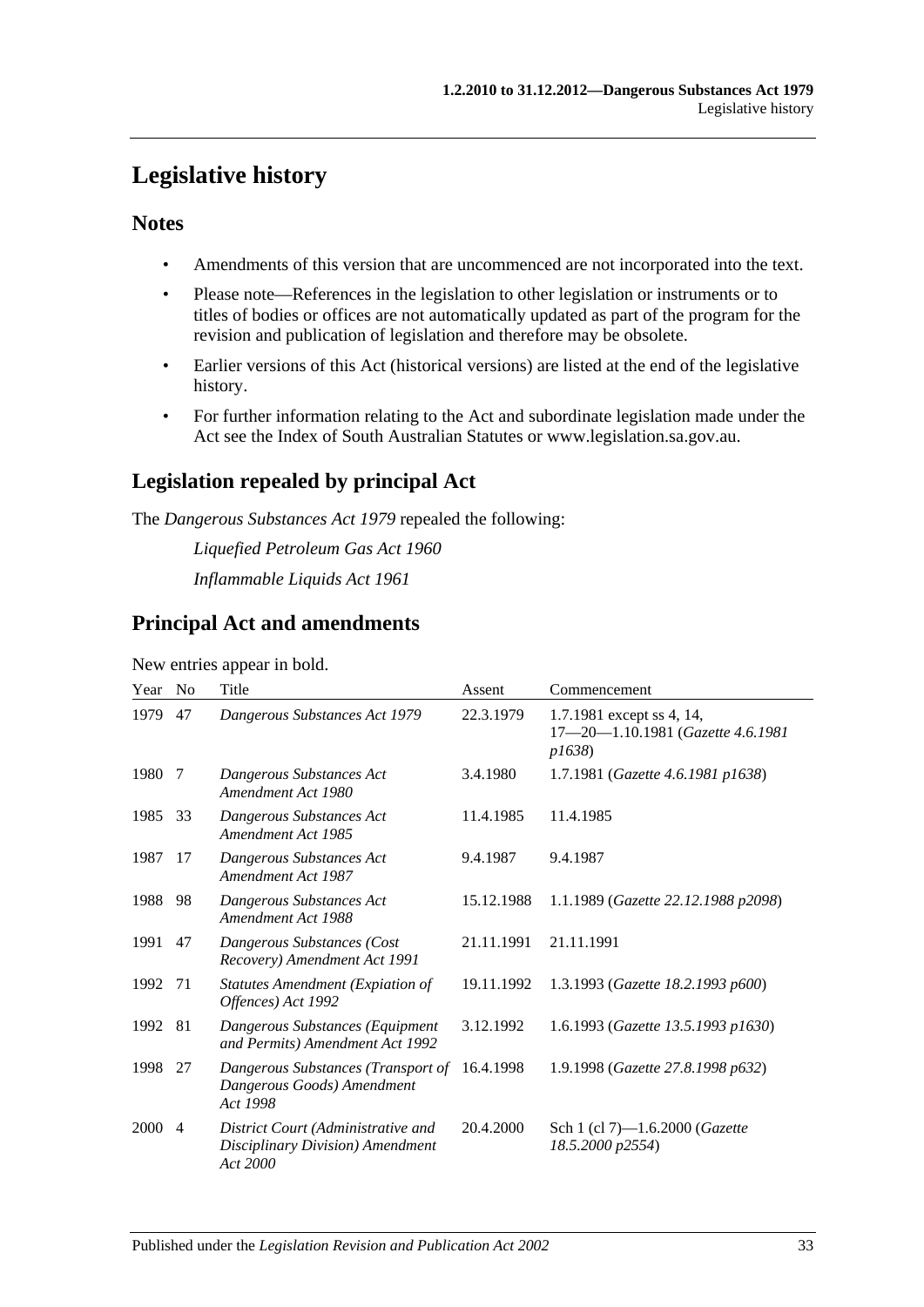| 2009    | -84 | <b>Statutes Amendment (Public Sector 10.12.2009)</b><br><b>Consequential Amendments) Act</b><br>2009 |            | Pt 44 (s $87$ )-1.2.2010 ( <i>Gazette</i><br>$28.1.2010 \text{ p}320$ |
|---------|-----|------------------------------------------------------------------------------------------------------|------------|-----------------------------------------------------------------------|
| 2012 40 |     | Work Health and Safety Act 2012                                                                      | 15.11.2012 | Sch 6 (cll 3 & 4)—1.1.2013: s 2                                       |

## **Provisions amended**

New entries appear in bold.

Entries that relate to provisions that have been deleted appear in italics.

| Provision              | How varied                                         | Commencement |  |
|------------------------|----------------------------------------------------|--------------|--|
| Long title             | amended by 27/1998 ss 3, 25 (Sch 2)                | 1.9.1998     |  |
| Pt1                    |                                                    |              |  |
| s <sub>2</sub>         | deleted by 27/1998 s 25 (Sch 2)                    | 1.9.1998     |  |
| s <sub>3</sub>         | amended by 98/1988 s 3                             | 1.1.1989     |  |
|                        | deleted by 27/1998 s 25 (Sch 2)                    | 1.9.1998     |  |
| $s\,4$                 | deleted by 27/1998 s 25 (Sch 2)                    | 1.9.1998     |  |
| s <sub>2</sub>         | s 5 redesignated as s 2 by 27/1998 s 26            | 1.9.1998     |  |
| s(2(1))                | s 2 redesignated as s $2(1)$ by $27/1998$ s $4(g)$ | 1.9.1998     |  |
| authorised officer     | inserted by $27/1998$ s $4(a)$                     | 1.9.1998     |  |
|                        | the Chief Inspector deleted by $81/1992 s 3(a)$    | 1.6.1993     |  |
| Competent<br>Authority | inserted by $27/1998$ s $4(a)$                     | 1.9.1998     |  |
| conveyance             | amended by $27/1998$ s $4(b)$                      | 1.9.1998     |  |
| craft                  | inserted by $27/1998$ s $4(c)$                     | 1.9.1998     |  |
| dangerous goods        | inserted by $27/1998$ s $4(c)$                     | 1.9.1998     |  |
|                        | dangerous situation inserted by $27/1998$ s $4(c)$ | 1.9.1998     |  |
| dangerous<br>substance | substituted by $27/1998$ s $4(c)$                  | 1.9.1998     |  |
| the Director           | amended by $81/1992 s 3(b)$                        | 1.6.1993     |  |
|                        | deleted by $27/1998 s 4(d)$                        | 1.9.1998     |  |
| inspector              | substituted by $81/1992$ s $3(c)$                  | 1.6.1993     |  |
|                        | deleted by $27/1998 s 4(e)$                        | 1.9.1998     |  |
| plant                  | inserted by $81/1992$ s 3(c)                       | 1.6.1993     |  |
| substance              | inserted by $27/1998$ s $4(f)$                     | 1.9.1998     |  |
| transport              | inserted by $27/1998$ s $4(f)$                     | 1.9.1998     |  |
| unit load              | inserted by $27/1998$ s $4(f)$                     | 1.9.1998     |  |
| vehicle                | substituted by $27/1998$ s $4(f)$                  | 1.9.1998     |  |
| s(2)                   | s $5(2)$ inserted by $27/1998$ s $4(g)$            | 1.9.1998     |  |
| s(2(3))                | s 5(3) inserted by $27/1998$ s 4(g)                | 1.9.1998     |  |
| s <sub>3</sub>         | s 6 substituted by 27/1998 s 5                     | 1.9.1998     |  |
|                        | s 6 redesignated as s 3 by 27/1998 s 26            | 1.9.1998     |  |
| s <sub>4</sub>         | s 7 redesignated as s 4 by 27/1998 s 26            | 1.9.1998     |  |
| s(4(1))                | s 7(1) amended by 27/1998 s 25 (Sch 2)             | 1.9.1998     |  |
| s(4(2)                 | s 7(2) amended by 27/1998 s 25 (Sch 2)             | 1.9.1998     |  |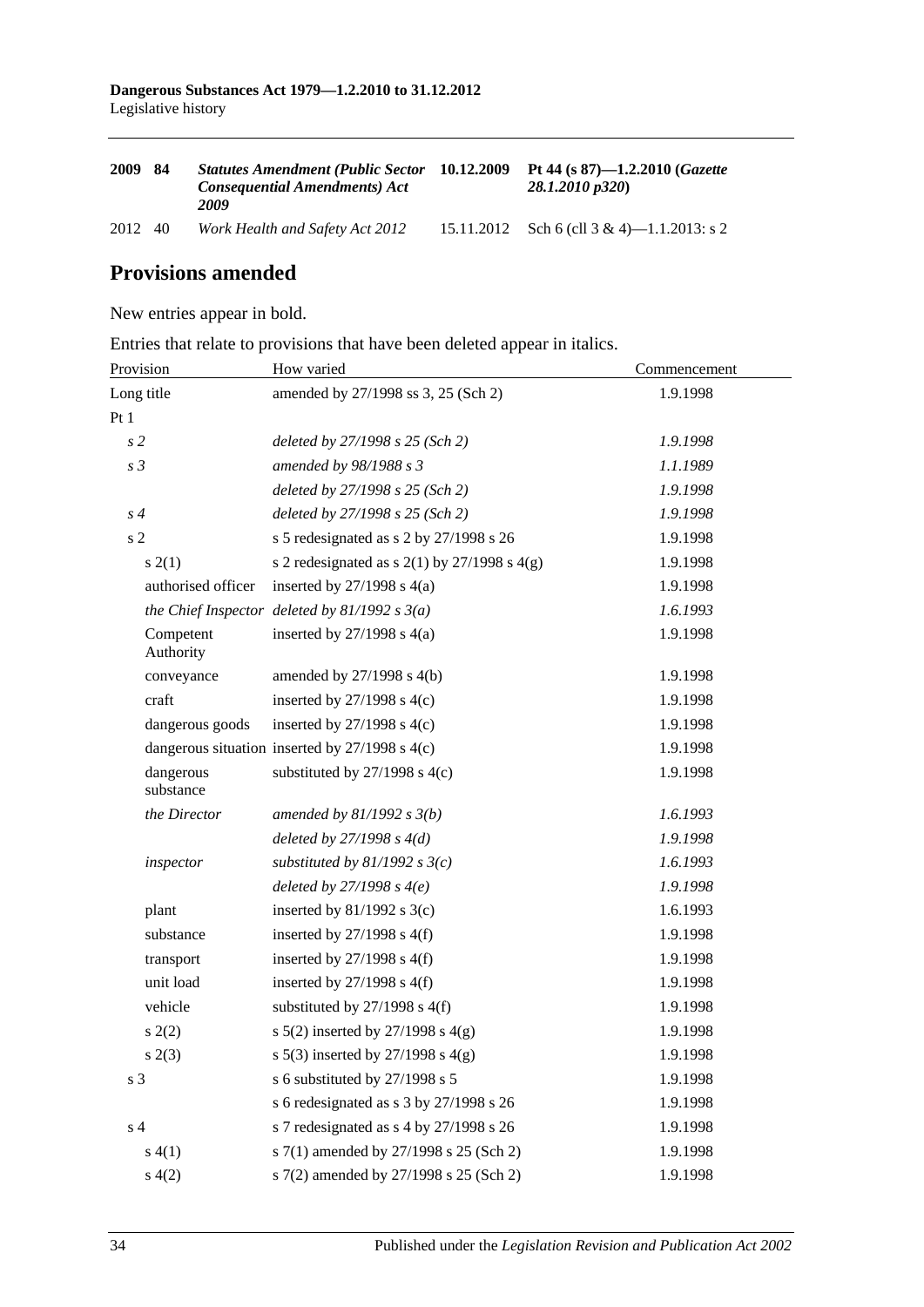| Pt 2            | amended by 33/1985 s 2                            | 11.4.1985 |
|-----------------|---------------------------------------------------|-----------|
|                 | amended by 17/1987 ss 2-4                         | 9.4.1987  |
|                 | amended by 98/1988 ss 4, 12 (Sch)                 | 1.1.1989  |
|                 | amended by 71/1992 s 3(1) (Sch)                   | 1.3.1993  |
|                 | amended by 81/1992 ss 4, 5                        | 1.6.1993  |
|                 | substituted by 27/1998 s 6                        | 1.9.1998  |
| Pt <sub>3</sub> |                                                   |           |
| s 11            | s 12 amended by 17/1987 s 5                       | 9.4.1987  |
|                 | s 12 amended by 98/1988 ss 5, 12 (Sch)            | 1.1.1989  |
|                 | s 12 substituted by 27/1998 s 7                   | 1.9.1998  |
|                 | s 12 redesignated as s 11 by 27/1998 s 26         | 1.9.1998  |
| s 12            | s 12A inserted by 81/1992 s 6                     | 1.6.1993  |
|                 | s 12A redesignated as s 12 by 27/1998 s 26        | 1.9.1998  |
| s 12(4)         | s 12A(4) amended by 27/1998 s 8                   | 1.9.1998  |
| s 12(6)         | s 12A(6) amended by 27/1998 s 25 (Sch 1 cl 1)     | 1.9.1998  |
| s 14            | amended by 17/1987 s 6                            | 9.4.1987  |
|                 | substituted by 98/1988 s 6                        | 1.1.1989  |
| s 14(1)         | amended by 27/1998 s 25 (Sch 1 cl 2)              | 1.9.1998  |
| s 15            |                                                   |           |
| s 15(1)         | amended by $27/1998$ ss $9(a)$ , $25$ (Sch 2)     | 1.9.1998  |
| s 15(2)         | deleted by $98/1988 s 7(a)$                       | 1.1.1989  |
| s 15(2)         | s 15(3) amended by 27/1998 ss 9(b), 25 (Sch 2)    | 1.9.1998  |
|                 | s 15(3) redesignated as s 15(2) by 27/1998 s 26   | 1.9.1998  |
| s 15(3)         | s 15(4) amended by 27/1998 s 9(c)                 | 1.9.1998  |
|                 | s 15(4) redesignated as s 15(3) by 27/1998 s 26   | 1.9.1998  |
| s 15(4)         | s 15(5) inserted by 33/1985 s 3                   | 11.4.1985 |
|                 | s 15(5) substituted by $98/1988$ s 7(b)           | 1.1.1989  |
|                 | s 15(5) amended by 27/1998 s 25 (Sch 1 cl 3)      | 1.9.1998  |
|                 | s 15(5) redesignated as s 15(4) by $27/1998$ s 26 | 1.9.1998  |
| s 15(5)         | s 15(6) inserted by 33/1985 s 3                   | 11.4.1985 |
|                 | s 15(6) substituted by $98/1988$ s 7(b)           | 1.1.1989  |
|                 | s 15(6) amended by 27/1998 s 9(d), (e)            | 1.9.1998  |
|                 | s 15(6) redesignated as s 15(5) by 27/1998 s 26   | 1.9.1998  |
| s 16            |                                                   |           |
| s 16(1)         | amended by 27/1998 ss 10(a), 25 (Sch 2)           | 1.9.1998  |
| s 16(2)         | amended by 27/1998 ss 10(b), 25 (Sch 2)           | 1.9.1998  |
| s 16(3)         | amended by 27/1998 ss 10(c), 25 (Sch 2)           | 1.9.1998  |
| s 18            | amended by 17/1987 s 7                            | 9.4.1987  |
|                 | substituted by 98/1988 s 8                        | 1.1.1989  |
| s 18(1)         | amended by 27/1998 s 25 (Sch 1 cl 4)              | 1.9.1998  |
| s 19            |                                                   |           |
| s 19(1)         | amended by 27/1998 ss 11(a), 25 (Sch 2)           | 1.9.1998  |
| s 19(2)         | amended by 27/1998 ss 11(b), 25 (Sch 2)           | 1.9.1998  |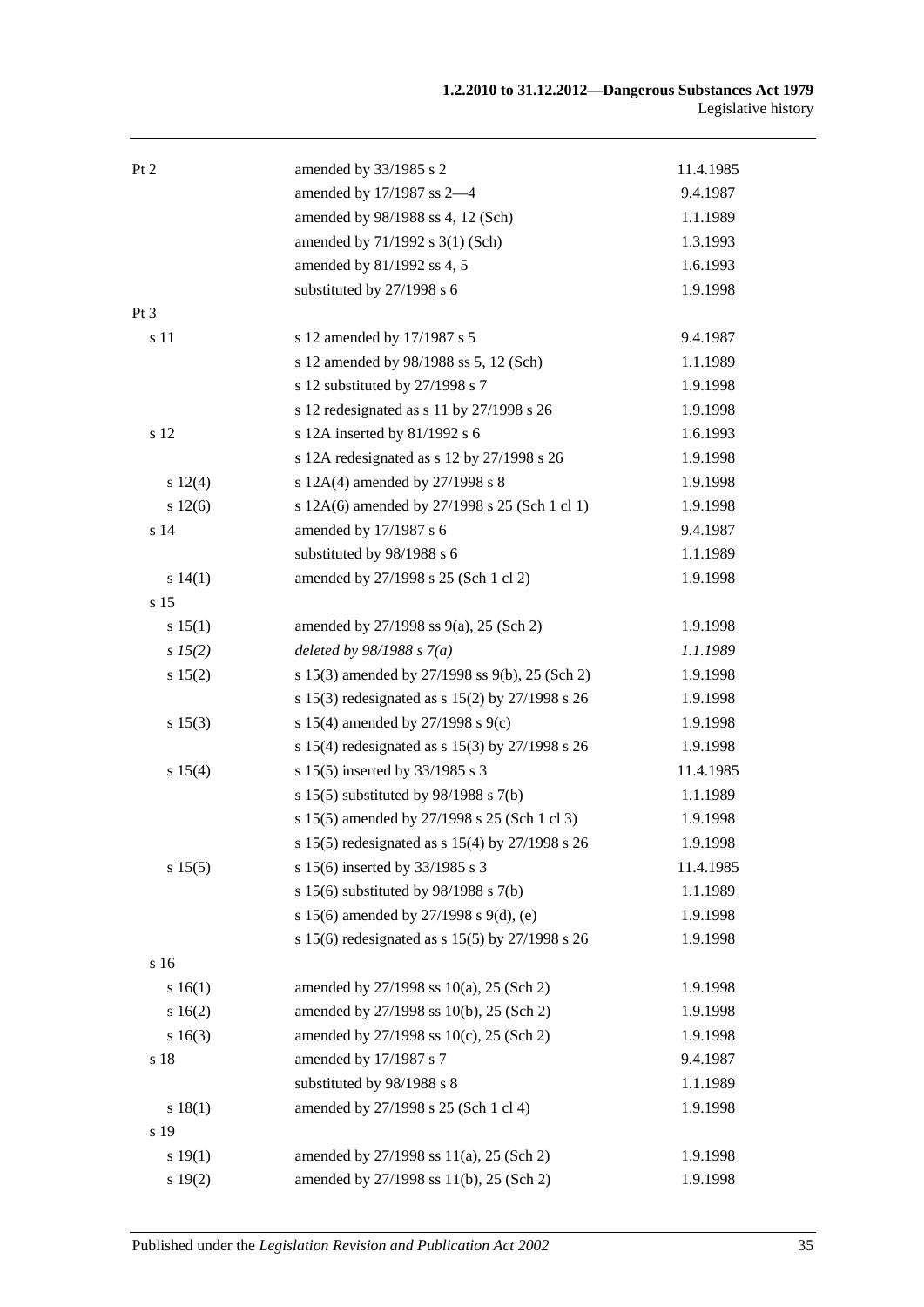#### **Dangerous Substances Act 1979—1.2.2010 to 31.12.2012** Legislative history

| s 19(3)          | amended by $27/1998$ s $11(c)$                          | 1.9.1998 |
|------------------|---------------------------------------------------------|----------|
| s 19(4)          | inserted by 98/1988 s 9                                 | 1.1.1989 |
|                  | amended by 27/1998 s 25 (Sch 1 cl 5)                    | 1.9.1998 |
| s 20             |                                                         |          |
| $s \ 20(1)$      | amended by $27/1998$ ss $12(a)$ , $25$ (Sch 2)          | 1.9.1998 |
| $s\ 20(2)$       | amended by 27/1998 ss 12(b), 25 (Sch 2)                 | 1.9.1998 |
| $s\ 20(3)$       | amended by 27/1998 ss 12(c), 25 (Sch 2)                 | 1.9.1998 |
| s 21             | amended by 27/1998 ss 13, 25 (Sch 2)                    | 1.9.1998 |
| s 22             |                                                         |          |
| $s\ 22(2)$       | amended by 27/1998 ss 14, 25 (Sch 2)                    | 1.9.1998 |
| s <sub>23</sub>  | deleted by 81/1992 s 7                                  | 1.6.1993 |
| Pt 4             | Pt 3AA inserted by 27/1998 s 15                         | 1.9.1998 |
|                  | Pt 3AA redesignated as Pt 4 by 27/1998 s 26             | 1.9.1998 |
| Pt 5             | Pt 3AAB inserted by 27/1998 s 15                        | 1.9.1998 |
|                  | Pt 3AAB redesignated as Pt 5 by 27/1998 s 26            | 1.9.1998 |
| s 28             | s 23AAF redesignated as s 28 by 27/1998 s 26            | 1.9.1998 |
| $s\,28(5)$       | amended by $4/2000$ s $9(1)$ (Sch 1 cl 7(a))            | 1.6.2000 |
| $s\,28(7)$       | amended by 4/2000 s 9(1) (Sch 1 cl 7(b))                | 1.6.2000 |
| Pt 6             | Pt 3A inserted by 98/1988 s 10                          | 1.1.1989 |
|                  | Pt 3A amended by 81/1992 s 8                            | 1.6.1993 |
|                  | Pt 3A substituted by 27/1998 s 16                       | 1.9.1998 |
|                  | Pt 3A redesignated as Pt 6 by 27/1998 s 26              | 1.9.1998 |
| Pt 7             | Pt 4 redesignated as Pt 7 by 27/1998 s 26               | 1.9.1998 |
| s 36             | s 24 amended by 98/1988 s 11                            | 1.1.1989 |
|                  | s 24 substituted by 27/1998 s 17                        | 1.9.1998 |
|                  | s 24 redesignated as s 36 by 27/1998 s 26               | 1.9.1998 |
| s 37             | s 24A inserted by 81/1992 s 9                           | 1.6.1993 |
|                  | s 24A substituted by 27/1998 s 17                       | 1.9.1998 |
|                  | s 24A redesignated as s 37 by 27/1998 s 26              | 1.9.1998 |
| $s\,37(3)$       | deleted by $4/2000 s 9(1)$ (Sch 1 cl 7(c))              | 1.6.2000 |
| $s\,37(5)$       | deleted by $4/2000 s 9(1)$ (Sch 1 cl 7(d))              | 1.6.2000 |
| $s \frac{37}{6}$ | deleted by $4/2000 s 9(1)$ (Sch 1 cl 7(e))              | 1.6.2000 |
| $s\,37(7)$       | deleted by $4/2000 s 9(1)$ (Sch 1 cl 7(f))              | 1.6.2000 |
| s37(8)           | deleted by $4/2000 s 9(1)$ (Sch 1 cl 7(g))              | 1.6.2000 |
| $s\,37(9)$       | deleted by $4/2000 s 9(1)$ (Sch 1 cl 7(h))              | 1.6.2000 |
| $s\,37(10)$      | deleted by $4/2000 s 9(1)$ (Sch 1 cl 7(i))              | 1.6.2000 |
| $s\,37(11)$      | deleted by $4/2000 s 9(1)$ (Sch 1 cl 7(j))              | 1.6.2000 |
| s 38             | s 25 redesignated as s 38 by 27/1998 s 26               | 1.9.1998 |
| $s \ 38(1)$      | s 25(1) amended by 27/1998 ss 18(a), (b), 25<br>(Sch 2) | 1.9.1998 |
| $s \ 38(2)$      | s 25(2) substituted by 27/1998 s 18(c)                  | 1.9.1998 |
| $s \ 38(3)$      | s 25(3) amended by 27/1998 s 25 (Sch 2)                 | 1.9.1998 |
| s 39             | s 25A inserted by 27/1998 s 19                          | 1.9.1998 |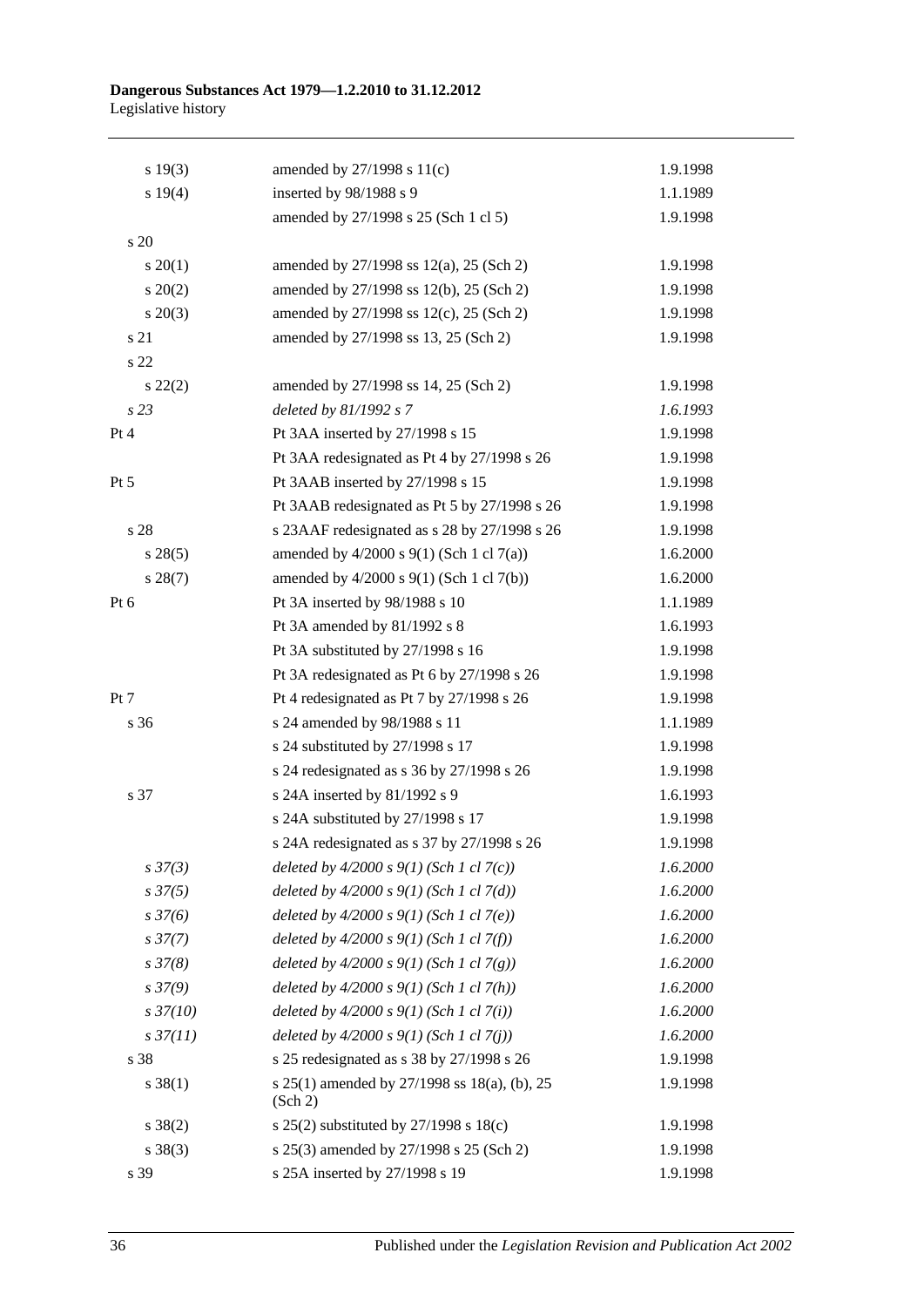|                 | s 25A redesignated as s 39 by 27/1998 s 26                     | 1.9.1998   |
|-----------------|----------------------------------------------------------------|------------|
| s 40            | s 25B inserted by 27/1998 s 19                                 | 1.9.1998   |
|                 | s 25B redesignated as s 40 by 27/1998 s 26                     | 1.9.1998   |
| s 41            | s 26 amended by 17/1987 s 8                                    | 9.4.1987   |
|                 | s 26 amended by 27/1998 s 25 (Sch 2)                           | 1.9.1998   |
|                 | s 26 redesignated as s 41 by 27/1998 s 26                      | 1.9.1998   |
| s <sub>42</sub> | s 27 redesignated as s 42 by 27/1998 s 26                      | 1.9.1998   |
| $s\ 42(1)$      | s 27(1) amended by 27/1998 s 25 (Sch 2)                        | 1.9.1998   |
| $s\ 42(2)$      | s 27(2) amended by 27/1998 s 25 (Sch 2)                        | 1.9.1998   |
| s 43            | s 28 redesignated as s 43 by 27/1998 s 26                      | 1.9.1998   |
| $s\,43(1)$      | s 28(1) amended by 27/1998 s 25 (Sch 2)                        | 1.9.1998   |
| $s\,43(2)$      | s 28(2) amended by 27/1998 s 25 (Sch 2)                        | 1.9.1998   |
| s 44            | s 28A inserted by 27/1998 s 20                                 | 1.9.1998   |
|                 | s 28A redesignated as s 44 by 27/1998 s 26                     | 1.9.1998   |
| s <sub>45</sub> | s 29 redesignated as s 45 by 27/1998 s 26                      | 1.9.1998   |
| $s\,45(1)$      | s 29 redesignated as s $29(1)$ by $81/1992$ s 10               | 1.6.1993   |
|                 | s 29(1) substituted by $27/1998$ s $21(a)$                     | 1.9.1998   |
| $s\,45(2)$      | s 29(2) inserted by 81/1992 s 10                               | 1.6.1993   |
|                 | s 29(2) substituted by $27/1998$ s $21(a)$                     | 1.9.1998   |
| $s\,45(3)$      | s 29(3) inserted by 81/1992 s 10                               | 1.6.1993   |
|                 | s 29(3) amended by 27/1998 s 21(b)                             | 1.9.1998   |
| s 46            | s 29A inserted by 47/1991 s 2                                  | 21.11.1991 |
|                 | s 29A redesignated as s 46 by 27/1998 s 26                     | 1.9.1998   |
| s 47            | s 29B inserted by 27/1998 s 22                                 | 1.9.1998   |
|                 | s 29B redesignated as s 47 by $27/1998$ s 26                   | 1.9.1998   |
|                 | deleted by 84/2009 s 87                                        | 1.2.2010   |
| ss 48 and 49    | ss 29C and 29D inserted by 27/1998 s 22                        | 1.9.1998   |
|                 | ss 29C and 29D redesignated as ss 48 and 49 by<br>27/1998 s 26 | 1.9.1998   |
| s 50            | s 30 redesignated as s 50 by 27/1998 s 26                      | 1.9.1998   |
| s 50(2)         | s 30(2) amended by 7/1980 s 3                                  | 1.7.1981   |
|                 | s 30(2) amended by 17/1987 s 9                                 | 9.4.1987   |
|                 | s 30(2) amended by 98/1988 s 12 (Sch)                          | 1.1.1989   |
|                 | s $30(2)$ amended by $81/1992$ s $11(a)$ , (b)                 | 1.6.1993   |
|                 | s 30(2) amended by 27/1998 s 23(a)—(n)                         | 1.9.1998   |
| $s\ 50(3)$      | s 30(3) substituted by 27/1998 s 23(o)                         | 1.9.1998   |
| s 50(4)         | s 30(4) inserted by 81/1992 s 11(c)                            | 1.6.1993   |
|                 | s 30(4) amended by 27/1998 s 25 (Sch 1 cl 6),<br>(Sch 2)       | 1.9.1998   |
| s 50(5)         | s 30(5) inserted by 81/1992 s 11(c)                            | 1.6.1993   |
|                 | s 30(5) substituted by 27/1998 s 23(p)                         | 1.9.1998   |
| $s 50(6)$ (9)   | s 30(6)—(9) inserted by 27/1998 s 23(p)                        | 1.9.1998   |
| s 51            | s 31 inserted by 27/1998 s 24                                  | 1.9.1998   |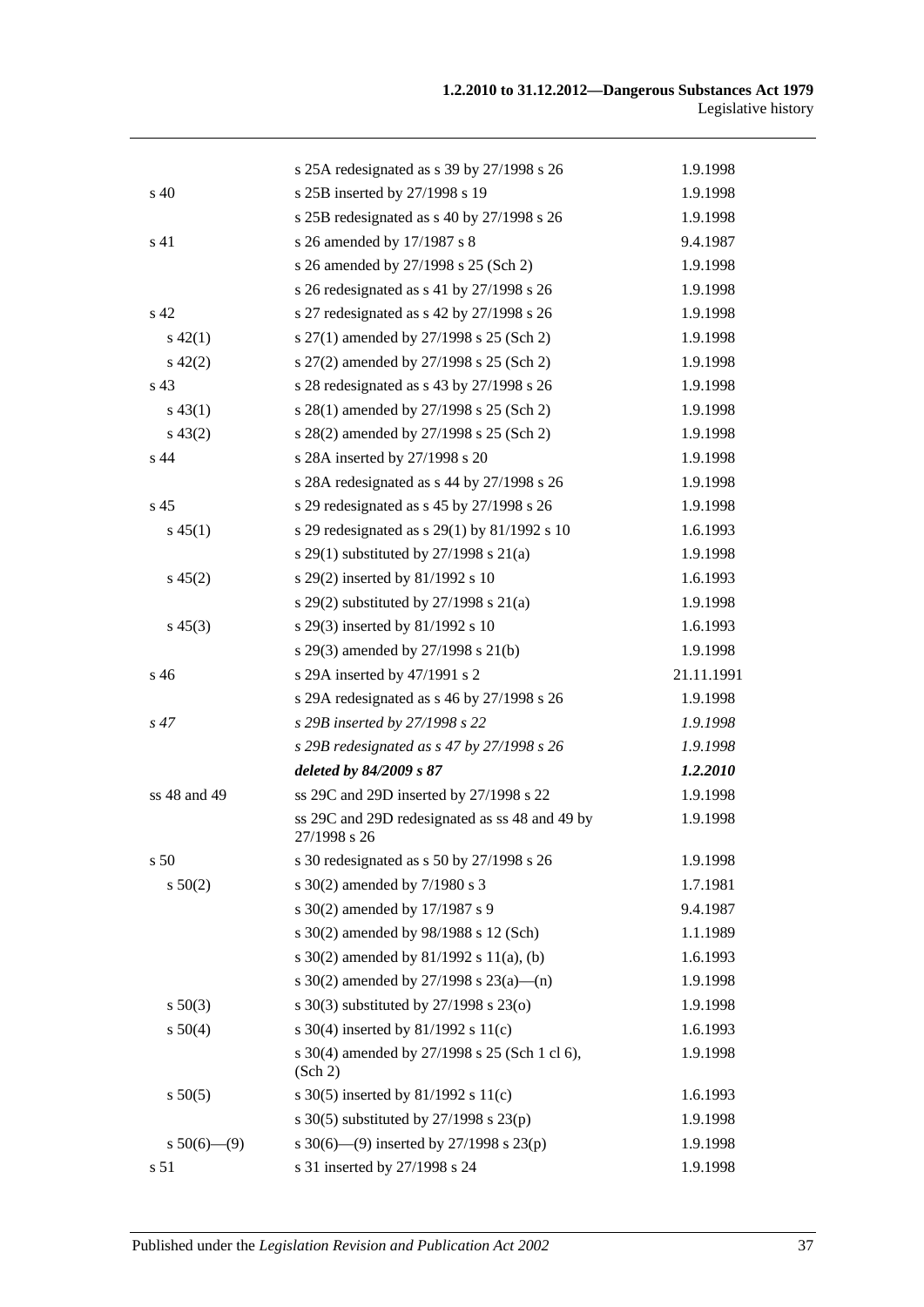s 31 redesignated as s 51 by 27/1998 s 26 1.9.1998

## **Transitional etc provisions associated with Act or amendments**

## *Dangerous Substances (Transport of Dangerous Goods) Amendment Act 1998, Sch 3—Transitional provisions*

## **1—Interpretation**

In this Schedule—

*the relevant day* means the day on which this Act comes into operation.

#### **2—The Director**

- (1) The person designated by the principal Act as "the Director" immediately before the relevant day will be taken to have been appointed as a Competent Authority under the principal Act on the commencement of this Act.
- (2) Any power, function or duty vested in the Director under the principal Act immediately before the relevant day is exercisable by, or attaches to, a Competent Authority under the principal Act on and after the relevant day.
- (3) A reference in any instrument to the Director (as designated by the principal Act immediately before the relevant day) will be read as a reference to a Competent Authority on and after the relevant day.

#### **3—Inspectors**

- (1) The persons holding appointments as inspectors under the principal Act immediately before the relevant day continue as authorised officers under the principal Act on the commencement of this Act.
- (2) Any power, function or duty vested in an inspector under the principal Act immediately before the relevant day is exercisable by, or attaches to, an authorised officer under the principal Act on and after the relevant day.
- (3) A reference in any instrument to an inspector will be read as a reference to an authorised officer on and after the relevant day.
- (4) An identification card held by an inspector immediately before the relevant day for the purposes of the principal Act will be taken to have been issued by a Competent Authority for the purposes of the principal Act (as amended by this Act).

#### **4—Notices**

A notice given under section 23A or 23B of the principal Act before the relevant day will continue in force and effect, and may be dealt with and enforced, as if this Act had not been enacted.

#### **5—Exemption**

An exemption given under section 24 of the principal Act before the relevant day may be dealt with as if it had been given under the principal Act as amended by this Act.